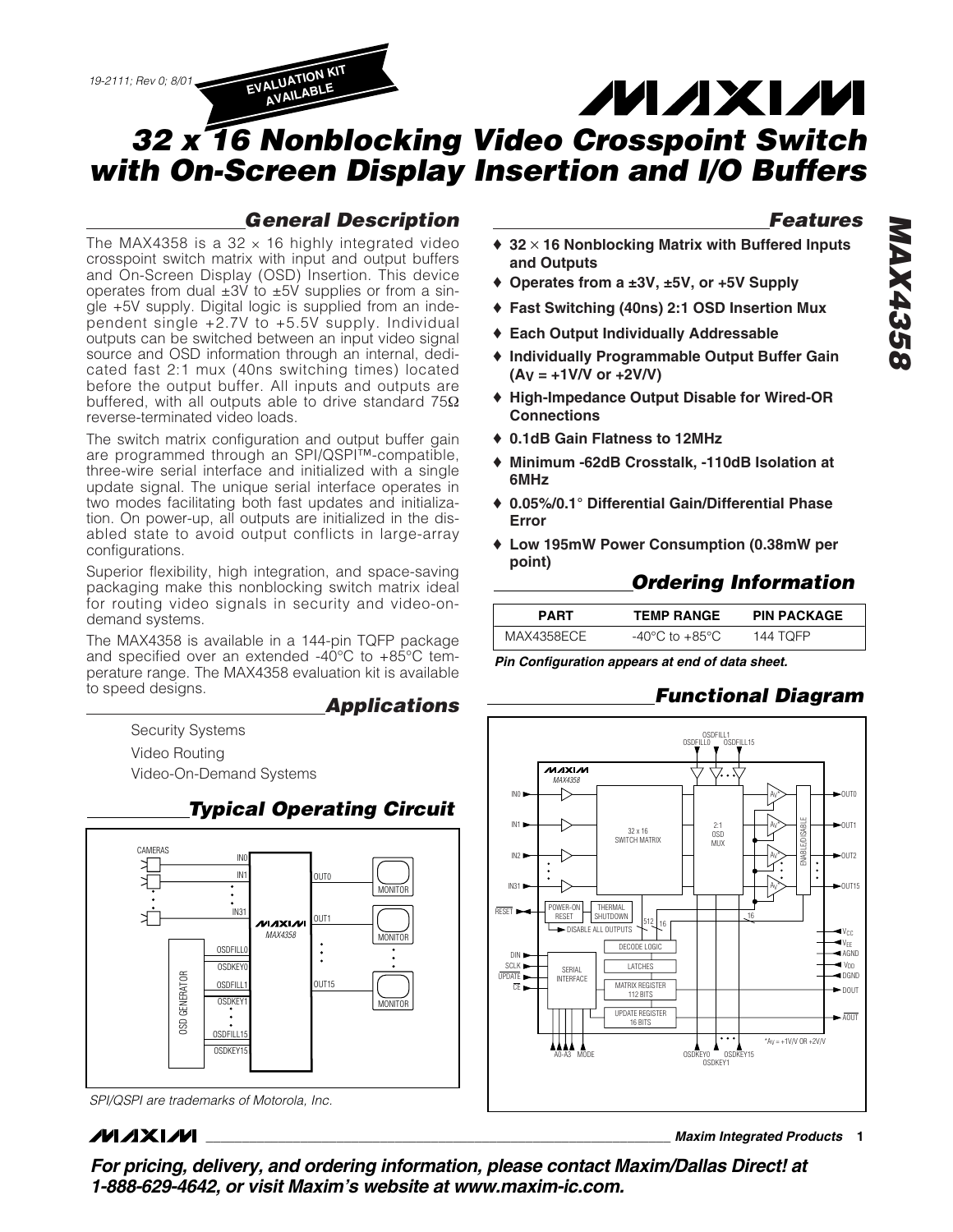# **MAX4358** *MAX4358*

#### **ABSOLUTE MAXIMUM RATINGS**

| Digital Supply Voltage (V <sub>DD</sub> - DGND) +6V                                                       |
|-----------------------------------------------------------------------------------------------------------|
| Analog Supplies to Analog Ground                                                                          |
|                                                                                                           |
|                                                                                                           |
| $IN_{\!\dots}$ , OSDFILL $_{\!\dots}$ Voltage Range  (V <sub>CC</sub> + 0.3V) to (V <sub>EE</sub> - 0.3V) |
| OUT Short-Circuit Duration to AGND, V <sub>CC</sub> , or V <sub>FF</sub> Indefinite                       |
| SCLK, CE, UPDATE, MODE, A, DIN, DOUT,                                                                     |
| RESET, AOUT, OSDKEY__(V <sub>DD</sub> + 0.3V) to (DGND - 0.3V)                                            |
|                                                                                                           |

| Current Into Any Analog Input Pin (IN_, OSDFILL_)±50mA |  |
|--------------------------------------------------------|--|
| Current Into Any Analog Output Pin (OUT)±75mA          |  |
| Continuous Power Dissipation ( $T_A = +70^{\circ}C$ )  |  |
| 144-Pin TQFP (derate 28.6mW/°C above +70°C)2.23W       |  |
| Operating Temperature Range 40°C to +85°C              |  |
|                                                        |  |
| Storage Temperature Range -65°C to +150°C              |  |
| Lead Temperature (soldering, 10s)  +300°C              |  |

*Stresses beyond those listed under "Absolute Maximum Ratings" may cause permanent damage to the device. These are stress ratings only, and functional operation of the device at these or any other conditions beyond those indicated in the operational sections of the specifications is not implied. Exposure to absolute maximum rating conditions for extended periods may affect device reliability.*

### **DC ELECTRICAL CHARACTERISTICS—DUAL SUPPLIES ±5V**

(V<sub>CC</sub> = +5V, V<sub>EE</sub> = -5V, V<sub>DD</sub> = +5V, AGND = DGND = 0, V<sub>IN</sub>\_= 0, V<sub>OSDFILL</sub> = 0, R<sub>L</sub> = 150 $\Omega$  to AGND, and T<sub>A</sub> = T<sub>MIN</sub> to T<sub>MAX</sub>, unless otherwise noted. Typical values are at  $T_A = +25^{\circ}C$ .)

| <b>PARAMETER</b>                  | <b>SYMBOL</b>              |                                                                                      | <b>CONDITIONS</b>                                                               | <b>MIN</b>      | <b>TYP</b> | <b>MAX</b>         | <b>UNITS</b> |
|-----------------------------------|----------------------------|--------------------------------------------------------------------------------------|---------------------------------------------------------------------------------|-----------------|------------|--------------------|--------------|
| Operating Supply Voltage<br>Range | $V_{CC}$ -<br>VEE          | Guaranteed by PSRR test                                                              |                                                                                 | 4.5             |            | 10.5               | $\vee$       |
| Logic Supply Voltage Range        | $V_{DD}$ to<br><b>DGND</b> |                                                                                      |                                                                                 | 2.7             |            | 5.5                | $\vee$       |
|                                   |                            |                                                                                      | $(VEE + 2.5V) < V_{IN} < (V_{CC} - 2.5V)$ ,<br>$Ay = +1V/V$ , $R_L = 150\Omega$ |                 |            | 1                  |              |
|                                   | Av                         | $(V_{EE} + 2.5V) < V_{IN} < (V_{CC} - 2.5V)$ ,<br>$Ay = +1V/V$ , $R_1 = 10k\Omega$   |                                                                                 | 0.99            | 0.999      | 1                  | V/V          |
| Gain (Note 1)                     |                            | $(V_{EE} + 3.75V) < V_{IN} < (V_{CC} - 3.75V)$ ,<br>$Ay = +2V/V$ , $R_L = 150\Omega$ |                                                                                 | 1.92            | 1.996      | 2.08               |              |
|                                   |                            | $(V_{EE} + 3.75V) < V_{IN} < (V_{CC} - 3.75V)$<br>$Ay = +2V/V$ , $R_L = 10k\Omega$   |                                                                                 | 1.94            | 2.008      | 2.06               |              |
|                                   |                            | $(VEE + 1V) < V_{IN} < (V_{CC} - 1.2V)$ ,<br>$Ay = +1V/V$ , $R_L = 10k\Omega$        |                                                                                 | 0.95            | 0.994      | 1                  |              |
| Gain Matching                     |                            | $R_L = 10k\Omega$                                                                    |                                                                                 |                 | 0.5        | 1.5                | $\%$         |
| (Channel to Channel)              |                            | $R_L = 150\Omega$                                                                    |                                                                                 |                 | 0.5        | 2                  |              |
| Temperature Coefficient of Gain   | <b>TCAV</b>                |                                                                                      |                                                                                 |                 | 10         |                    | ppm/°C       |
|                                   |                            | $Av = +1$ V/V                                                                        | $R_L = 10k\Omega$                                                               | $VEE + 1$       |            | $V_{CC} - 1.2$     |              |
| Input Voltage Range               |                            |                                                                                      | $R_1 = 150\Omega$                                                               | $VEE + 2.5$     |            | $V_{\rm CC}$ - 2.5 |              |
|                                   | $V_{IN}$                   |                                                                                      | $R_1 = 10k\Omega$                                                               | $VEE + 3$       |            | $V_{CC} - 3.1$     | V            |
|                                   |                            | $Av = +2V/V$                                                                         | $R_{L} = 150\Omega$                                                             | $VEE +$<br>3.75 |            | $V_{CC}$ -<br>3.75 |              |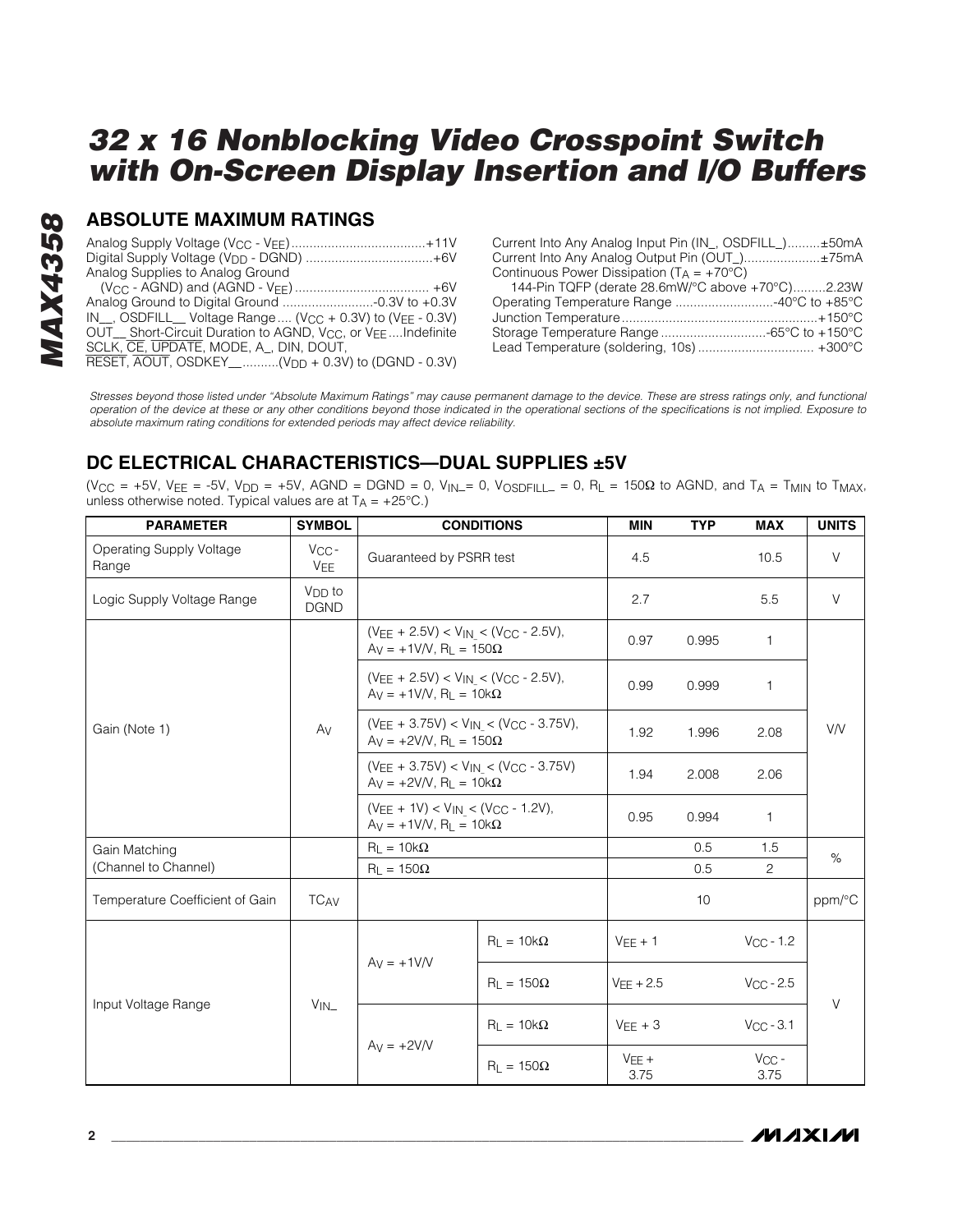### **DC ELECTRICAL CHARACTERISTICS—DUAL SUPPLIES ±5V (continued)**

 $(V_{CC} = +5V, V_{EE} = -5V, V_{DD} = +5V, AGND = DGND = 0, V_{IN} = 0, V_{OSDFILL} = 0, R<sub>L</sub> = 150\Omega$  to AGND, and T<sub>A</sub> = T<sub>MIN</sub> to T<sub>MAX</sub>, unless otherwise noted. Typical values are at  $T_A = +25^{\circ}C$ .)

| <b>PARAMETER</b>                        | <b>SYMBOL</b>   |                                                                                                                                                                                                                                                                                                      | <b>CONDITIONS</b>                  | <b>MIN</b>  | <b>TYP</b>      | <b>MAX</b>         | <b>UNITS</b> |
|-----------------------------------------|-----------------|------------------------------------------------------------------------------------------------------------------------------------------------------------------------------------------------------------------------------------------------------------------------------------------------------|------------------------------------|-------------|-----------------|--------------------|--------------|
| Output                                  |                 | $R_1 = 10k\Omega$                                                                                                                                                                                                                                                                                    |                                    | $VEF + 1$   |                 | $V_{CC}$ - 1.2     | $\vee$       |
| Voltage Range                           | VOUT            | $R_1 = 150\Omega$                                                                                                                                                                                                                                                                                    |                                    | $VFF + 2.5$ |                 | $V_{\rm CC}$ - 2.5 | $\vee$       |
| Input Bias Current                      | l <sub>B</sub>  | $(V_{EE} + 1V) < V_{IN} < (V_{CC} - 1.2V)$<br>$Ay = +1V/V$<br>$Av = +2V/V$<br>Sinking or sourcing, $R_L = 1\Omega$<br>$(V_{EE} + 1V) < V_{IN} < (V_{CC} - 1.2V)$<br>$(VEE + 1V) < VOUT < (VCC - 1.2V)$<br>$4.5V < (V_{CC} - V_{FF}) < 10.5V$<br>Outputs enabled,<br>$T_A = +25$ °C<br>$R_1 = \infty$ |                                    |             | 4               | 11                 | μA           |
| Input Resistance                        | R <sub>IN</sub> |                                                                                                                                                                                                                                                                                                      |                                    |             | 10 <sup>1</sup> |                    | MΩ           |
| Output Offset Voltage                   | <b>VOFFSET</b>  |                                                                                                                                                                                                                                                                                                      |                                    |             | ±5<br>±10       | ±20<br>±40         | mV           |
| Output Short-Circuit Current            | <b>ISC</b>      |                                                                                                                                                                                                                                                                                                      |                                    | ±40         |                 | mA                 |              |
| Enabled Output Impedance                | ZOUT            |                                                                                                                                                                                                                                                                                                      |                                    | 0.2         |                 | $\Omega$           |              |
| Output Leakage Current,<br>Disable Mode | <b>I</b> OD     |                                                                                                                                                                                                                                                                                                      |                                    |             |                 | 1.                 | μA           |
| DC Power-Supply Rejection<br>Ratio      | <b>PSRR</b>     |                                                                                                                                                                                                                                                                                                      |                                    | 60          | 70              |                    | dB           |
|                                         |                 |                                                                                                                                                                                                                                                                                                      |                                    |             | 110             | 160                |              |
|                                         | $_{\rm{ICC}}$   |                                                                                                                                                                                                                                                                                                      | Outputs enabled                    |             |                 | 185                |              |
|                                         |                 |                                                                                                                                                                                                                                                                                                      | Outputs disabled                   |             | 60              | 80                 |              |
| Quiescent<br><b>Supply Current</b>      |                 |                                                                                                                                                                                                                                                                                                      | Outputs enabled,<br>$T_A = +25$ °C |             | 105             | 160                | mA           |
|                                         | <b>IEE</b>      | $R_L = \infty$                                                                                                                                                                                                                                                                                       | Outputs enabled                    |             |                 | 185                |              |
|                                         |                 |                                                                                                                                                                                                                                                                                                      | Outputs disabled                   |             | 55              | 80                 |              |
|                                         | <b>I</b> DD     |                                                                                                                                                                                                                                                                                                      |                                    |             | 4               | 8                  |              |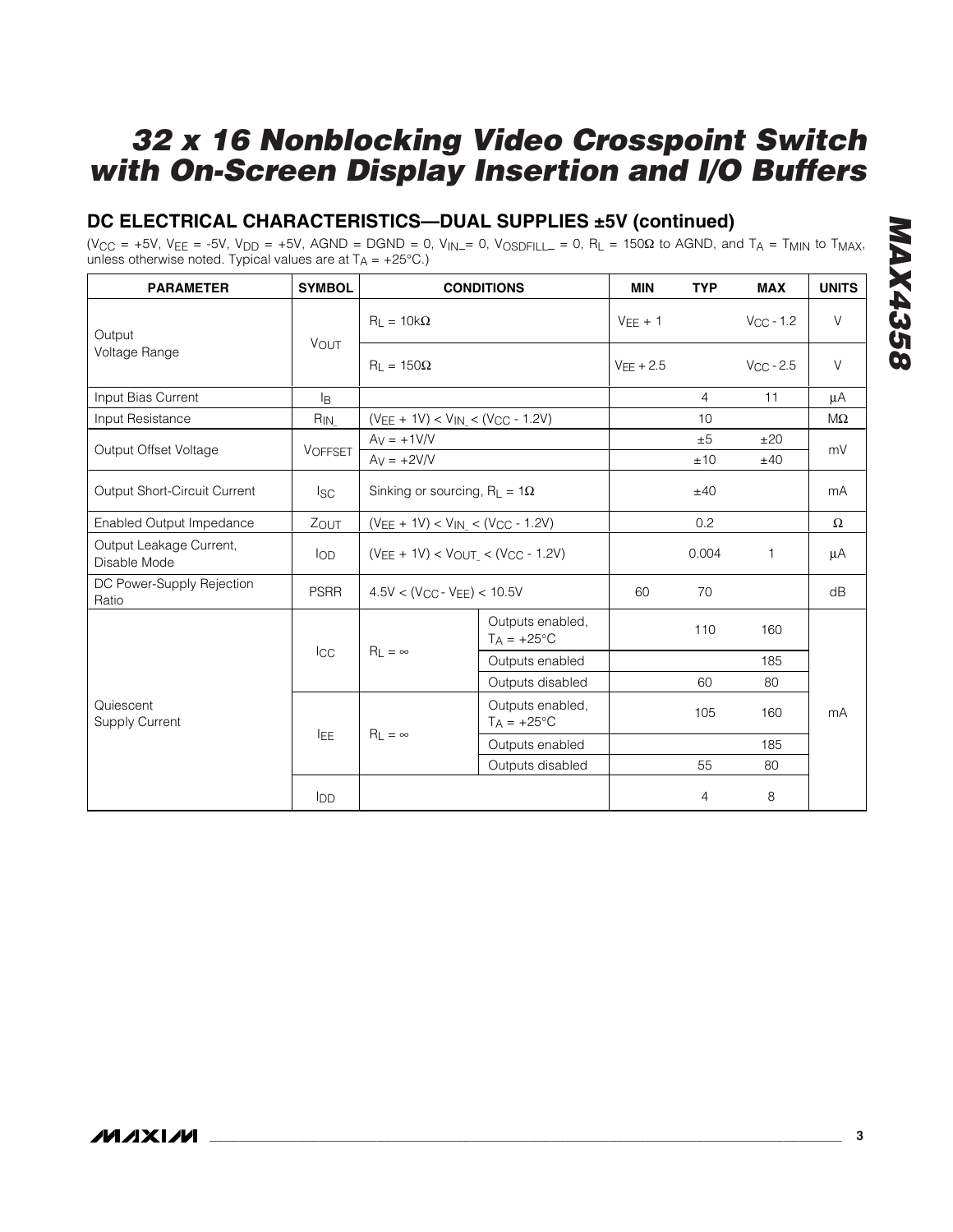### **DC ELECTRICAL CHARACTERISTICS—DUAL SUPPLIES ±3V**

 $(V_{CC} = +3V, V_{FE} = -3V, V_{DD} = +3V, AGND = DGND = 0, V_{IN} = 0, V_{OSDEII} = 0, R<sub>L</sub> = 150\Omega$  to AGND, and T<sub>A</sub> = T<sub>MIN</sub> to T<sub>MAX</sub>, unless otherwise noted. Typical values are at  $T_A = +25^{\circ}C$ .)

| <b>PARAMETER</b>                         | <b>SYMBOL</b>                     |                                                                                 | <b>CONDITIONS</b>                                                              | MIN          | <b>TYP</b>     | <b>MAX</b>        | <b>UNITS</b> |
|------------------------------------------|-----------------------------------|---------------------------------------------------------------------------------|--------------------------------------------------------------------------------|--------------|----------------|-------------------|--------------|
| <b>Operating Supply Voltage</b><br>Range | V <sub>CC</sub> - V <sub>EE</sub> | Guaranteed by PSRR test                                                         |                                                                                | 4.5          |                | 10.5              | V            |
| Logic Supply Voltage Range               | V <sub>DD</sub> to<br><b>DGND</b> |                                                                                 |                                                                                | 2.7          |                | 5.5               | V            |
|                                          |                                   | $(V_{EE} + 1V) < V_{IN} < (V_{CC} - 1.2V),$<br>$Ay = +1V/V$ , $R_L = 150\Omega$ |                                                                                | 0.94         | 0.983          | 1                 |              |
|                                          | Av                                | $(VEE + 1V) < V_{IN} < (V_{CC} - 1.2V)$ ,<br>$Ay = +1V/V$ , $R_L = 10k\Omega$   |                                                                                | 0.96         | 0.993          | 1                 |              |
| Gain (Note 1)                            |                                   | $(VEE + 2V) < V_{IN} < (V_{CC} - 2.1V)$ ,<br>$Ay = +2V/V$ , $R_L = 150\Omega$   |                                                                                | 1.92         | 1.985          | 2.08              | V/V          |
|                                          |                                   |                                                                                 | $(V_{EE} + 2V) < V_{IN} < (V_{CC} - 2.1V)$<br>$Ay = +2V/V$ , $R_L = 10k\Omega$ |              | 2.00           | 2.06              |              |
| Gain Matching                            |                                   | $R_L = 10k\Omega$                                                               |                                                                                |              | 0.5            | 1.5               | %            |
| (Channel to Channel)                     |                                   | $R_L = 150\Omega$                                                               |                                                                                |              | 0.5            | $\overline{2}$    |              |
| Temperature Coefficient of<br>Gain       | <b>TCAV</b>                       |                                                                                 |                                                                                |              | 10             |                   | ppm/°C       |
|                                          |                                   | $Ay = +1V/V$                                                                    | $R_L = 10k\Omega$                                                              | $VEE + 1$    |                | $V_{CC}$ -<br>1.2 |              |
| Input Voltage Range                      | $V_{IN}$                          |                                                                                 | $R_L = 150\Omega$                                                              | $VEE + 1$    |                | $V_{CC}$ -<br>1.2 | $\vee$       |
|                                          |                                   | $Ay = +2V/V$                                                                    | $R_1 = 10k\Omega$                                                              | $V_{EE}$ + 2 |                | $V_{CC}$ -<br>2.1 |              |
|                                          |                                   |                                                                                 | $R_L = 150\Omega$                                                              | $VEE + 2$    |                | $V_{CC}$ -<br>2.1 |              |
|                                          |                                   | $R_L = 10k\Omega$                                                               |                                                                                | $VEE + 1$    |                | $V_{CC}$ -<br>1.2 | V            |
| Output Voltage Range                     | <b>VOUT</b>                       | $R_1 = 150\Omega$                                                               |                                                                                | $V_{EE}$ + 1 |                | $V_{CC}$ -<br>1.2 |              |
| Input Bias Current                       | IB.                               |                                                                                 |                                                                                |              | $\overline{4}$ | 11                | μA           |
| Input Resistance                         | $R_{IN}$                          | $(V_{EE} + 1V) < V_{IN} < (V_{CC} - 1.2V)$                                      |                                                                                |              | 10             |                   | ΜΩ           |
| Output Offset                            | <b>VOFFSET</b>                    | $Av = +1V/V$                                                                    |                                                                                |              | ±5             | ±20               | mV           |
| Voltage                                  |                                   | $Ay = +2V/V$                                                                    |                                                                                |              | ±10            | ±40               |              |

**MAXIM**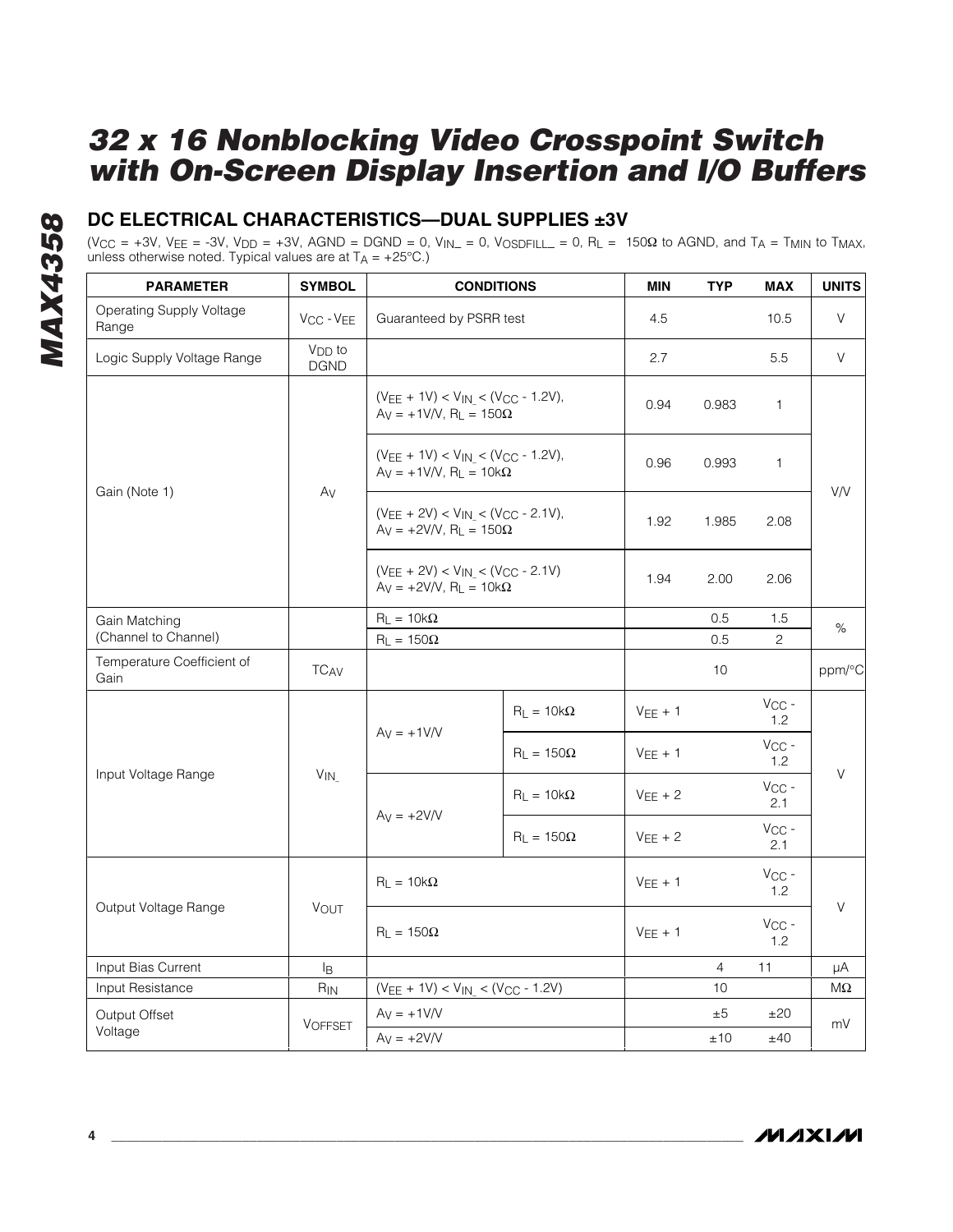### **DC ELECTRICAL CHARACTERISTICS—DUAL SUPPLIES ±3V (continued)**

(V<sub>CC</sub> = +3V, V<sub>EE</sub> = -3V, V<sub>DD</sub> = +3V, AGND = DGND = 0, V<sub>IN</sub> = 0, V<sub>OSDFILL</sub> = 0, R<sub>L</sub> = 150 $\Omega$  to AGND, and T<sub>A</sub> = T<sub>MIN</sub> to T<sub>MAX</sub>, unless otherwise noted. Typical values are at  $T_A = +25^{\circ}C$ .)

| <b>PARAMETER</b>                        | <b>SYMBOL</b> | <b>CONDITIONS</b>                           |                  | <b>MIN</b> | <b>TYP</b> | <b>MAX</b> | <b>UNITS</b> |
|-----------------------------------------|---------------|---------------------------------------------|------------------|------------|------------|------------|--------------|
| <b>Output Short-Circuit Current</b>     | lsc.          | Sinking or sourcing, $R_{L} = 1\Omega$      |                  |            | ±40        |            | mA           |
| Enabled Output Impedance                | $Z_{OUT}$     | $(V_{EE} + 1V) < V_{IN} < (V_{CC} - 1.2V)$  |                  |            | 0.2        |            | Ω            |
| Output Leakage Current,<br>Disable Mode | <b>I</b> OD   | $(V_{EE} + 1V) < V_{OUT} < (V_{CC} - 1.2V)$ |                  |            | 0.004      |            | μA           |
| DC Power-Supply Rejection<br>Ratio      | <b>PSRR</b>   | $4.5V < (V_{CC} - V_{EE}) < 10.5V$          |                  | 60         | 75         |            | dB           |
|                                         | <b>I</b> CC   | $R_L = \infty$                              | Outputs enabled  |            | 95         |            |              |
| Quiescent                               |               |                                             | Outputs disabled |            | 50         |            |              |
| Supply                                  | <b>LEE</b>    | $R_1 = \infty$                              | Outputs enabled  |            | 90         |            | mA           |
| Current                                 |               |                                             | Outputs disabled |            | 45         |            |              |
|                                         | <b>I</b> DD   |                                             |                  |            | 3          |            |              |

#### **DC ELECTRICAL CHARACTERISTICS—SINGLE SUPPLY +5V**

 $(V_{CC} = +5V, V_{EE} = 0, V_{DD} = +5V, AGND = DGND = 0, V_{IN} = V_{OSDFILL} = +1.75V, Av = +1V/V, R<sub>L</sub> = 150\Omega$  to AGND, and T<sub>A</sub> = T<sub>MIN</sub> to T<sub>MAX</sub>, unless otherwise noted. Typical values are at  $T_A = +25^{\circ}C$ .)

| <b>PARAMETER</b>                         | <b>SYMBOL</b>              |                                                                                                       | <b>CONDITIONS</b>   | <b>MIN</b> | <b>TYP</b> | <b>MAX</b>        | <b>UNITS</b> |
|------------------------------------------|----------------------------|-------------------------------------------------------------------------------------------------------|---------------------|------------|------------|-------------------|--------------|
| <b>Operating Supply Voltage</b><br>Range | <b>V<sub>CC</sub></b>      | Guaranteed by PSRR test                                                                               |                     | 4.5        |            | 5.5               | $\vee$       |
| Logic-Supply Voltage Range               | $V_{DD}$ to<br><b>DGND</b> |                                                                                                       |                     | 2.7        |            | 5.5               | V            |
|                                          |                            | $(V_{FE} + 1V) < V_{IN} < (V_{CC} - 2.5V)$ ,<br>$Ay = +1V/V$ , $R_1 = 150\Omega$                      |                     | 0.94       | 0.995      | $\mathbf 1$       | $\vee$       |
| Gain (Note 1)                            | Av                         | $(V_{\text{FE}} + 1V) < V_{\text{IN}} < (V_{\text{CC}} - 1.2V)$ ,<br>$Ay = +1V/V$ , $R_L = 10k\Omega$ |                     | 0.94       | 0.995      | $\mathbf{1}$      |              |
| Gain Matching (Channel to                |                            | $R_1 = 10k\Omega$                                                                                     |                     |            | 0.5        | 3                 | $\%$         |
| Channel)                                 |                            | $R_L = 150\Omega$                                                                                     |                     |            | 0.5        | 3                 |              |
| Temperature Coefficient of Gain          | <b>TCAV</b>                |                                                                                                       |                     |            | 10         |                   | ppm/°<br>C   |
|                                          |                            | $Av = +1$ V/V                                                                                         | $R_L = 10k\Omega$   | $VEE +$    |            | $V_{CC}$ -<br>1.2 |              |
| Input Voltage Range                      | <b>V<sub>IN</sub></b>      |                                                                                                       | $R_{L} = 150\Omega$ | $VEE +$    |            | $V_{CC}$ -<br>2.5 | V            |
| Output Voltage                           |                            | $Av = +1V/V$ .<br>$R_L = 10k\Omega$                                                                   |                     | $VEE +$    |            | $V_{CC}$ -<br>1.2 |              |
| Range                                    | VOUT                       | $Av = +1V/V$ ,<br>$R_L = 150\Omega$                                                                   |                     | $VEE +$    |            | $V_{CC}$ -<br>2.5 | $\vee$       |

*IVI AXI IVI*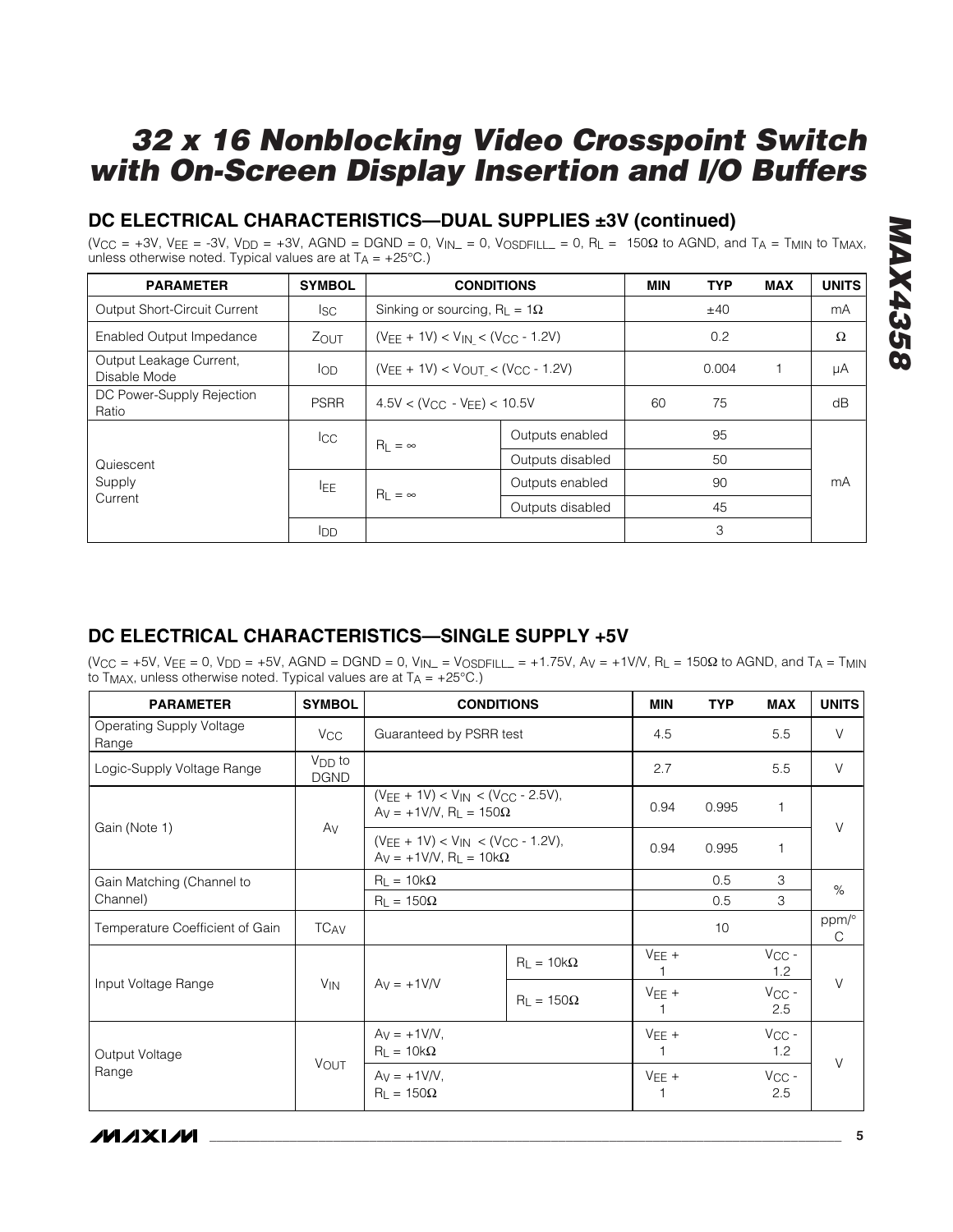### **DC ELECTRICAL CHARACTERISTICS—SINGLE SUPPLY +5V (continued)**

(V<sub>CC</sub> = +5V, V<sub>EE</sub> = 0, V<sub>DD</sub> = +5V, AGND = DGND = 0, V<sub>IN</sub>\_ = V<sub>OSDFILL</sub> = +1.75V, A<sub>V</sub> = +1V/V, R<sub>L</sub> = 150Ω to AGND, and T<sub>A</sub> = T<sub>MIN</sub> to T<sub>MAX</sub>, unless otherwise noted. Typical values are at T<sub>A</sub> = +25°C.)

| <b>PARAMETER</b>                        | <b>SYMBOL</b>   |                                            | <b>CONDITIONS</b>                           | <b>MIN</b> | <b>TYP</b>     | <b>MAX</b> | <b>UNITS</b> |
|-----------------------------------------|-----------------|--------------------------------------------|---------------------------------------------|------------|----------------|------------|--------------|
| Input Bias Current                      | lB.             |                                            |                                             |            | 4              | 11         | μA           |
| Input Resistance                        | R <sub>IN</sub> |                                            | $V_{FE}$ + 1V < $V_{IN}$ < $V_{CC}$ - 1.2V  |            | 10             |            | MΩ           |
| Output Offset<br>Voltage                | <b>VOFFSET</b>  | $Av = +1$ V/V                              |                                             |            | ±10            | ±40        | mV           |
| <b>Output Short-Circuit Current</b>     | lsc.            |                                            | Sinking or sourcing, $R_{L} = 1\Omega$      |            | ±35            |            | mA           |
| Enabled Output Impedance                | ZOUT            | $(V_{EE} + 1V) < V_{IN} < (V_{CC} - 1.2V)$ |                                             | 0.2        |                | Ω          |              |
| Output Leakage Current,<br>Disable Mode | lop             |                                            | $(V_{EE} + 1V) < V_{OUT} < (V_{CC} - 1.2V)$ |            |                | 1          | μA           |
| DC Power-Supply Rejection<br>Ratio      | <b>PSRR</b>     |                                            | $4.5V < V_{CC}$ - $V_{FF} < 5.5V$           | 50         | 65             |            | dB           |
|                                         |                 |                                            | Outputs enabled, $T_A = +25^{\circ}C$       |            | 85             |            |              |
|                                         | <b>I</b> CC     | $R_1 = \infty$                             | Outputs disabled                            |            | 35             |            |              |
| Quiescent Supply<br>Current             |                 |                                            | Outputs enabled, $T_A = +25^{\circ}C$       |            | 80             |            | mA           |
|                                         | lEE.            | $R_1 = \infty$                             | Outputs disabled                            |            | 30             |            |              |
|                                         | <b>I</b> DD     |                                            |                                             |            | $\overline{4}$ |            |              |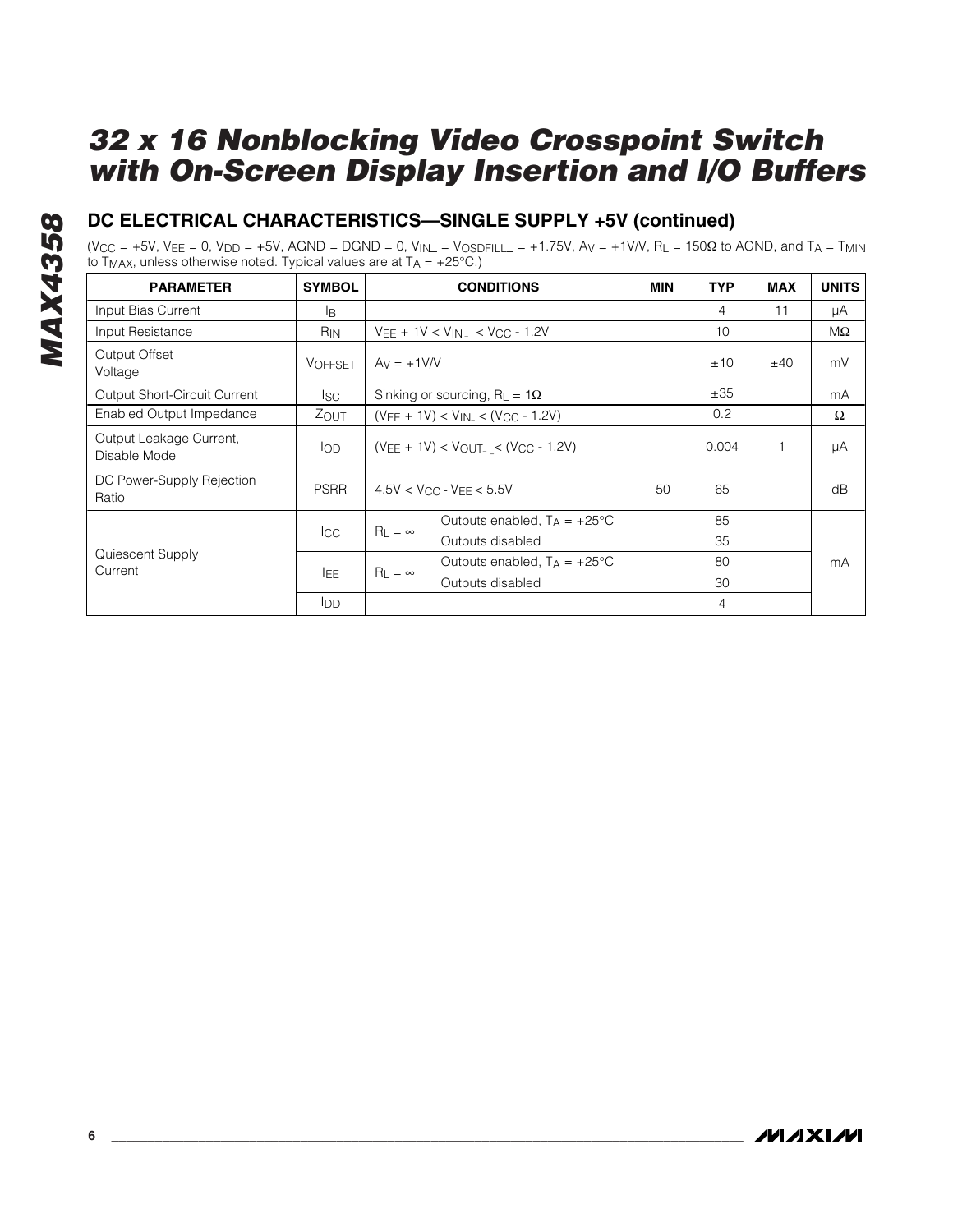### **LOGIC-LEVEL CHARACTERISTICS**

(V<sub>CC</sub> - V<sub>EE)</sub> = +4.5V to +10.5V, V<sub>DD</sub> = +2.7V to +5.5V, AGND = DGND = 0, V<sub>IN</sub> = V<sub>OSDFILL</sub> = 0, R<sub>L</sub> = 150Ω to AGND, and  $T_A$  = T<sub>MIN</sub> to T<sub>MAX</sub>, unless otherwise noted. Typical values are at T<sub>A</sub> = +25°C.) (Note 2)

| <b>PARAMETER</b>         | <b>SYMBOL</b>   |                                                           | <b>CONDITIONS</b>      | <b>MIN</b>     | <b>TYP</b>     | <b>MAX</b> | <b>UNITS</b> |
|--------------------------|-----------------|-----------------------------------------------------------|------------------------|----------------|----------------|------------|--------------|
|                          |                 | $VDD = +5.0V$                                             |                        | 3              |                |            | V            |
| Input Voltage High Level | V <sub>IH</sub> | $VDD = +3V$                                               |                        | $\overline{c}$ |                |            |              |
| Input Voltage            | $V_{\parallel}$ | $VDD = +5.0V$                                             |                        |                |                | 0.8        | $\vee$       |
| Low Level                |                 | $VDD = +3V$                                               |                        |                |                | 0.6        |              |
| Input Current            |                 |                                                           | <b>Excluding RESET</b> | -1             | 0.01           |            |              |
| High Level               | Iін             | $V_1 > 2V$                                                | <b>RESET</b>           | $-30$          | $-20$          |            | μA           |
| Input Current            |                 | V <sub>1</sub> < 1V                                       | <b>Excluding RESET</b> | -1             | 0.01           |            |              |
| Low Level                | ĪЩ              |                                                           | <b>RESET</b>           | $-300$         | $-235$         |            | μA           |
| Output Voltage High      |                 | $I_{\text{SOURCE}} = 1 \text{mA}$ , $V_{\text{DD}} = +5V$ |                        | 4.7            | 4.9            |            | V            |
| Level                    | <b>VOH</b>      | $I$ SOURCE = 1mA, $V_{DD}$ = +3V                          |                        | 2.7            | 2.9            |            |              |
| Output Voltage Low       |                 | $I_{SINK} = 1mA$ , $V_{DD} = +5V$                         |                        |                | 0.1            | 0.3        | $\vee$       |
| Level                    | VOL             | $I_{SINK} = 1mA$ , $V_{DD} = +3V$                         |                        |                | 0.1            | 0.3        |              |
| Output Current High      |                 | $V_{DD} = +5V$ , $V_{O} = +4.9V$                          |                        |                | $\overline{4}$ |            | mA           |
| Level                    | $I_{OH}$        | $V_{DD} = +3V$ , $V_{OUT} = +2.7V$                        |                        |                | 8              |            |              |
| <b>Output Current</b>    |                 | $V_{DD} = +5V$ , $V_{O} = +0.1V$                          |                        |                | 4              |            |              |
| Low Level                | $I_{OL}$        | $V_{DD} = +3V$ . $V_{O} = +0.3V$                          |                        |                | 8              |            | mA           |

### **AC ELECTRICAL CHARACTERISTICS—DUAL SUPPLIES ±5V**

(V<sub>CC</sub> = +5V, V<sub>EE</sub> = -5V, V<sub>DD</sub> = +5V, AGND = DGND = 0, V<sub>IN</sub> = V<sub>OSDFILL</sub> = 0, R<sub>L</sub> = 150Ω to AGND, and T<sub>A</sub> = +25°C, unless otherwise noted.)

| <b>PARAMETER</b>   | <b>SYMBOL</b>  |                                                    | <b>CONDITIONS</b> | <b>MIN</b> | <b>TYP</b> | <b>MAX</b> | <b>UNITS</b> |  |
|--------------------|----------------|----------------------------------------------------|-------------------|------------|------------|------------|--------------|--|
| Small-Signal -3dB  | <b>BWss</b>    | $V_{OUT} = 20mVp-p$                                | $Ay = +1V/V$      |            | 95         |            | <b>MHz</b>   |  |
| <b>Bandwidth</b>   |                |                                                    | $Ay = +2V/V$      |            | 70         |            |              |  |
| Medium-Signal -3dB | <b>BWMS</b>    | $V_{OUT}$ =                                        | $Av = +1V/V$      |            | 90         |            | <b>MHz</b>   |  |
| <b>Bandwidth</b>   |                | 200mVp-p                                           | $Av = +2V/V$      |            | 70         |            |              |  |
| Large-Signal -3dB  |                |                                                    | $Av = +1V/V$      |            | 40         |            | <b>MHz</b>   |  |
| <b>Bandwidth</b>   | $BW_{LS}$      | $V_{OUT} = 2Vp-p$                                  | $Av = +2V/V$      |            | 50         |            |              |  |
| Small-Signal 0.1dB |                |                                                    | $Av = +1V/V$      |            | 15         |            | <b>MHz</b>   |  |
| <b>Bandwidth</b>   | $BW0.1dB-SS$   | $V_{OUT} = 20mVp-p$                                | $Av = +2V/V$      |            | 15         |            |              |  |
| Medium-Signal      |                | $V$ OUT =                                          | $Av = +1V/V$      |            | 15         |            |              |  |
| 0.1dB Bandwidth    | $BW0.1dB-MS$   | 200mVp-p                                           | $Ay = +2V/V$      |            | 15         |            | <b>MHz</b>   |  |
| Large-Signal 0.1dB |                |                                                    | $Av = +1V/V$      |            | 12         |            |              |  |
| <b>Bandwidth</b>   | $BW0.1dB - LS$ | $V_{OUT} = 2Vp-p$                                  | $Av = +2V/V$      |            | 12         |            | <b>MHz</b>   |  |
|                    | <b>SR</b>      | $V_{\text{OUT}} = 2V$ step,<br>$Av = +1V/V$        |                   |            | 150        |            |              |  |
| <b>Slew Rate</b>   |                | $V_{\text{OUT}} = 2V \text{ step}$<br>$Ay = +2V/V$ |                   |            | 160        |            | $V/\mu s$    |  |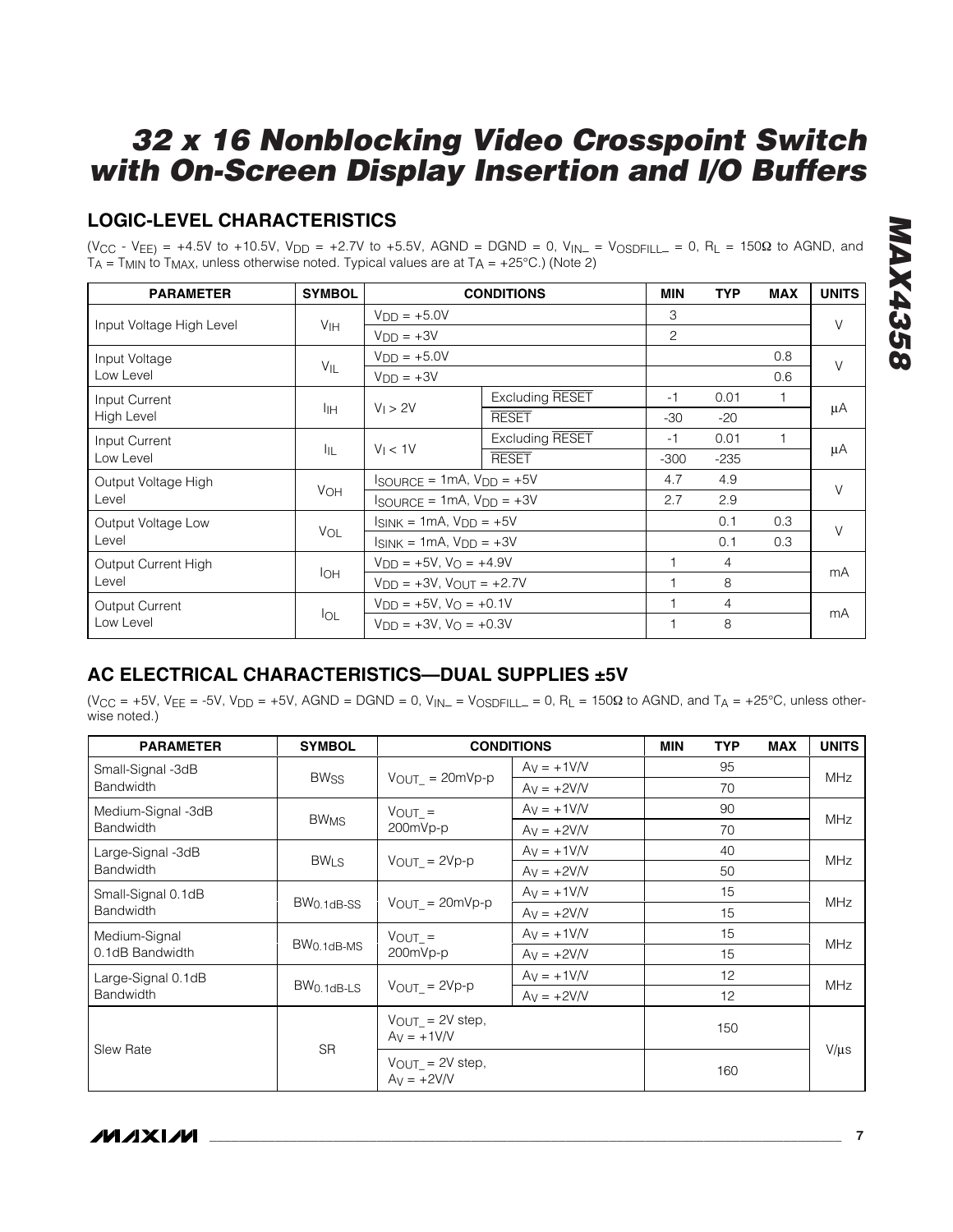### **AC ELECTRICAL CHARACTERISTICS—DUAL SUPPLIES ±5V (continued)**

(V<sub>CC</sub> = +5V, V<sub>EE</sub> = -5V, V<sub>DD</sub> = +5V, AGND = DGND = 0, V<sub>IN</sub> = V<sub>OSDFILL</sub> = 0, R<sub>L</sub> = 150 $\Omega$  to AGND, and T<sub>A</sub> = +25°C, unless otherwise noted.)

| <b>PARAMETER</b>                         | <b>SYMBOL</b>   |                           | <b>CONDITIONS</b> | <b>MIN</b> | <b>TYP</b> | <b>MAX</b> | <b>UNITS</b>           |
|------------------------------------------|-----------------|---------------------------|-------------------|------------|------------|------------|------------------------|
|                                          |                 | $V_{OUT} = 0$ to 2V       | $Av = +1V/V$      |            | 60         |            |                        |
| Settling Time                            | $\sqrt{50.1\%}$ | step                      | $Av = +2V/V$      |            | 60         |            | ns                     |
| Switching Transient                      |                 | $Ay = +1V/V$              |                   |            | 50         |            | mV                     |
| (Glitch) (Note 3)                        |                 | $Ay = +2V/V$              |                   |            | 50         |            |                        |
| <b>AC Power-Supply</b>                   |                 | $f = 100kHz$              |                   |            | 70         |            | dB                     |
| <b>Rejection Ratio</b>                   |                 | $f = 1MHz$                |                   | 68         |            |            |                        |
| Differential Gain                        |                 | $R_L = 1k\Omega$          |                   |            | 0.01       |            | $\%$                   |
| Error (Note 4)                           |                 | $R_{L} = 150\Omega$       | 0.05              |            |            |            |                        |
| Differential Phase                       |                 | $R_L = 1k\Omega$          |                   |            | 0.03       |            |                        |
| Error (Note 4)                           |                 | $R_1 = 150\Omega$         |                   |            | 0.1        |            | degrees                |
| Crosstalk, All Hostile                   |                 | $f = 6MHz$                |                   |            | $-62$      |            | dB                     |
| Off-Isolation, Input-to-Output           |                 | $f = 6MHz$                |                   |            | $-110$     |            | dB                     |
| Input Noise Voltage Density              | $e_n$           | $BW = 6MHz$               |                   |            | 73         |            | $\mu$ V <sub>RMS</sub> |
| Input Capacitance                        | $C_{IN}$        |                           |                   |            | 5          |            | рF                     |
| Disabled Output<br>Capacitance           |                 | Amplifier in disable mode |                   |            | 3          |            | pF                     |
| Capacitive Load at 3dB<br>Output Peaking |                 |                           |                   |            | 30         |            | pF                     |
|                                          |                 | $f = 6MHz$                | Output enabled    |            | 3          |            |                        |
| Output Impedance                         | ZOUT            |                           | Output disabled   |            | 4k         |            | Ω                      |

#### **AC ELECTRICAL CHARACTERISTICS—DUAL SUPPLIES ±3V**

 $(V_{CC} = +3V, V_{FE} = -3V, V_{DD} = +3V, AGND = DGND = 0, V_{IN} = V_{OSDFILL} = 0, R_L = 150\Omega$  to AGND,  $Av = +1V/V$ , and  $TA = +25^{\circ}C,$ unless otherwise noted.)

| <b>PARAMETER</b>   | <b>SYMBOL</b>          |                          | <b>CONDITIONS</b> | <b>MIN</b> | <b>TYP</b> | <b>MAX</b> | <b>UNITS</b> |  |
|--------------------|------------------------|--------------------------|-------------------|------------|------------|------------|--------------|--|
| Small-Signal       | <b>BWss</b>            | $V_{OUT}$ =              | $Av = +1$ V/V     |            | 90         |            | <b>MHz</b>   |  |
| -3dB Bandwidth     |                        | 20mVp-p                  | $Av = +2V/V$      |            | 65         |            |              |  |
| Medium-Signal      | BW <sub>MS</sub>       | $V_{OUT}$ =              | $Av = +1$ V/V     |            | 90         |            | MHz          |  |
| -3dB Bandwidth     |                        | 200mVp-p                 | $Av = +2V/V$      |            | 65         |            |              |  |
| Large-Signal -3dB  | <b>BWLS</b>            |                          | $Av = +1$ V/V     |            | 30         |            | MHz          |  |
| <b>Bandwidth</b>   |                        | $V_{OUT} = 2Vp-p$        | $Av = +2V/V$      |            | 35         |            |              |  |
| Small-Signal       |                        | $V_{OUT}$ =              | $Av = +1$ V/V     |            | 15         |            | MHz          |  |
| 0.1dB Bandwidth    | BW <sub>0.1dB-SS</sub> | 20mVp-p                  | $Av = +2V/V$      |            | 15         |            |              |  |
| Medium-Signal      |                        | $V_{OUT}$ =              | $Av = +1$ V/V     |            | 15         |            | MHz          |  |
| 0.1dB Bandwidth    | $BW0.1dB$ -MS          | 200mVp-p                 | $Av = +2V/V$      |            | 15         |            |              |  |
| Large-Signal 0.1dB | $BW0.1dB$ -LS          |                          | $Av = +1$ V/V     |            | 12         |            | MHz          |  |
| Bandwidth          |                        | $V_{\text{OUT}} = 2Vp-p$ | $Ay = +2V/V$      |            | 12         |            |              |  |

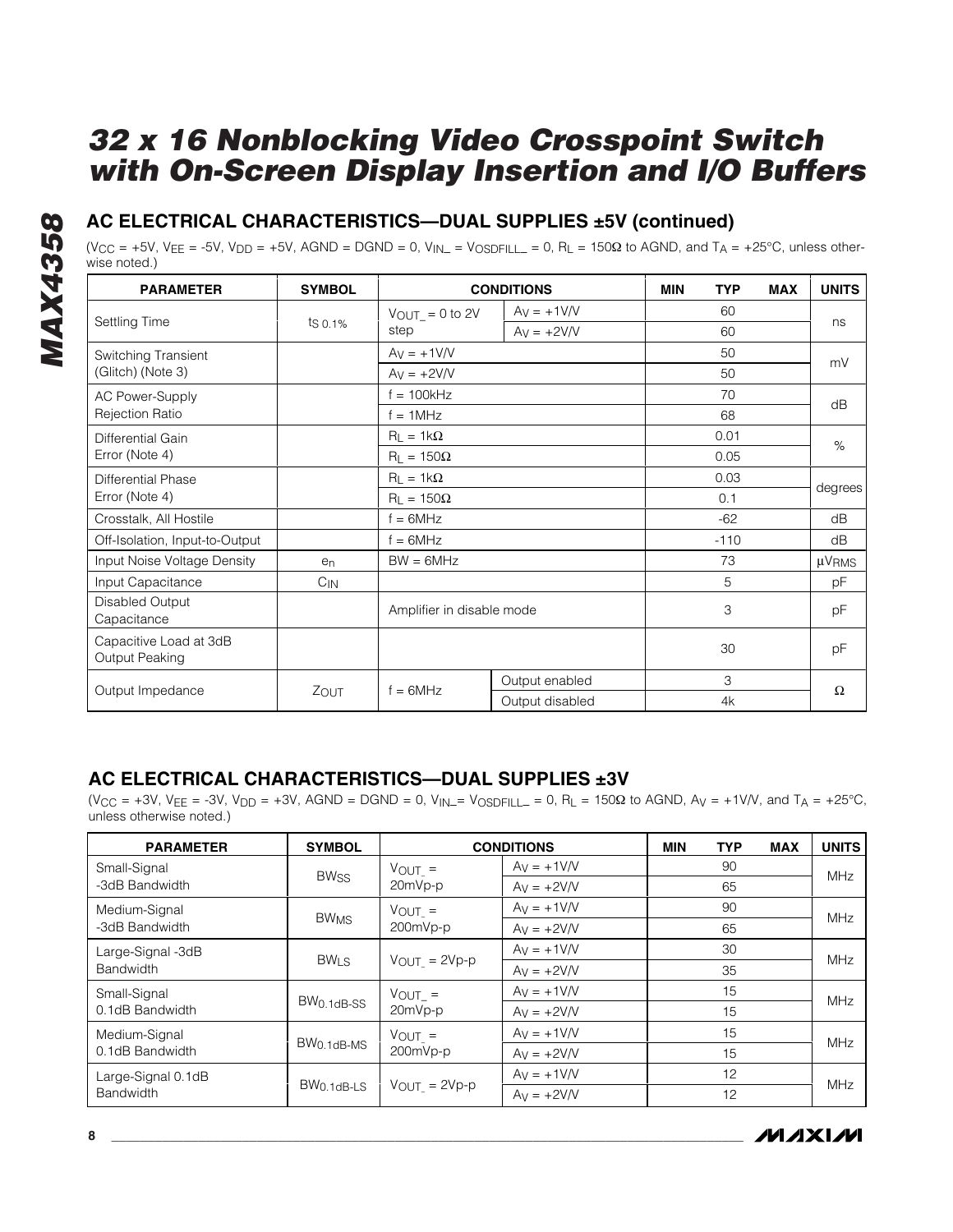### **AC ELECTRICAL CHARACTERISTICS—DUAL SUPPLIES ±3V (continued)**

 $(V_{CC} = +3V, V_{EE} = -3V, V_{DD} = +3V, AGND = DGND = 0, V_{IN} = V_{OSDFILL} = 0, R_L = 150\Omega$  to AGND,  $Av = +1V/V$ , and  $T_A = +25°C$ , unless otherwise noted.)

| <b>PARAMETER</b>                         | <b>SYMBOL</b>  |                                       | <b>CONDITIONS</b>   |      |        | <b>MAX</b> | <b>UNITS</b>      |      |
|------------------------------------------|----------------|---------------------------------------|---------------------|------|--------|------------|-------------------|------|
| Slew Rate                                |                | $Av = +1VN$                           | $V_{OUT}$ = 2V step |      |        |            |                   |      |
|                                          | <b>SR</b>      | $V_{OUT}$ = 2V step<br>$Av = +2V/V$   |                     | 120  |        |            | $V/\mu s$         |      |
|                                          |                |                                       | $A_v = +1V/V$       |      | 60     |            |                   |      |
| <b>Settling Time</b>                     | $ts\,0.1\%$    | $V_{\Omega} = 0$ to 2V step           | $Av = +2V/V$        |      | 60     |            | ns                |      |
| Switching Transient                      |                |                                       | $Av = +1$ V/V       |      | 15     |            | mV                |      |
| (Glitch) (Note 3)                        |                |                                       | $Av = +2V/V$        |      | 20     |            |                   |      |
| AC Power-Supply                          |                | $f = 100kHz$                          |                     |      | 60     |            | dB                |      |
| <b>Rejection Ratio</b>                   |                | $f = 1$ MHz<br>40                     |                     |      |        |            |                   |      |
| Differential Gain Error                  |                | $R_1 = 1k\Omega$<br>$R_L = 150\Omega$ |                     | 0.03 |        |            |                   | $\%$ |
| (Note 4)                                 |                |                                       |                     | 0.2  |        |            |                   |      |
| <b>Differential Phase</b>                |                | $R_L = 1k\Omega$                      |                     |      | 0.08   |            |                   |      |
| Error (Note 4)                           |                | $R_L = 150\Omega$                     |                     |      | 0.2    |            | degrees           |      |
| Crosstalk, All Hostile                   |                | $f = 6MHz$                            |                     |      | $-63$  |            | dB                |      |
| Off-Isolation, Input to Output           |                | $f = 6MHz$                            |                     |      | $-112$ |            | dB                |      |
| Input Noise Voltage Density              | e <sub>n</sub> | $BW = 6MHz$                           |                     |      | 73     |            | µV <sub>RMS</sub> |      |
| Input Capacitance                        | $C_{IN}$       |                                       |                     |      | 5      |            | pF                |      |
| Disabled Output Capacitance              |                | Amplifier in disable mode             |                     |      | 3      |            | pF                |      |
| Capacitive Load at 3dB<br>Output Peaking |                |                                       |                     |      |        |            | рF                |      |
|                                          |                | $f =$                                 | Output enabled      |      | 3      |            |                   |      |
| Output Impedance                         | ZOUT           | 6MHz                                  | Output disabled     |      | 4k     |            | Ω                 |      |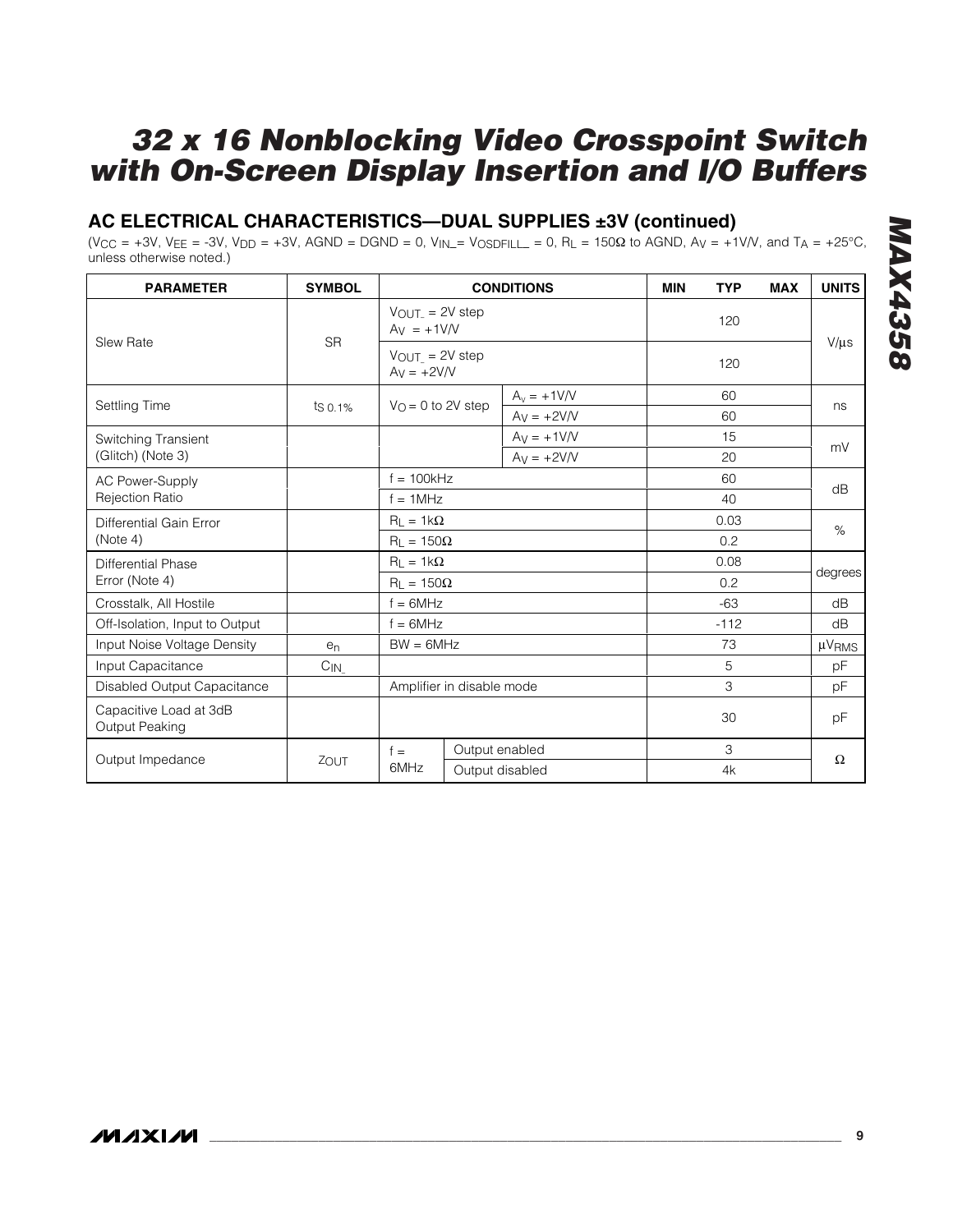### **AC ELECTRICAL CHARACTERISTICS—SINGLE SUPPLY +5V**

 $(V_{CC} = +5V, V_{EE} = 0, V_{DD} = +5V, AGND = DGND = 0, V_{IN} = V_{OSDFILL} = 1.75V, R<sub>L</sub> = 150\Omega$  to AGND,  $Av = +1V/V$ , and  $TA = +25^{\circ}C,$ unless otherwise noted.)

| <b>PARAMETER</b>                         | <b>SYMBOL</b>          |                                 | <b>CONDITIONS</b>                 | <b>MIN</b> | <b>TYP</b> | <b>MAX</b> | <b>UNITS</b>           |
|------------------------------------------|------------------------|---------------------------------|-----------------------------------|------------|------------|------------|------------------------|
| Small-Signal<br>-3dB Bandwidth           | <b>BWss</b>            | $V_{OUT}$ = 20mVp-p             |                                   |            | 90         |            | <b>MHz</b>             |
| Medium-Signal -3dB<br>Bandwidth          | <b>BW<sub>MS</sub></b> | $V_{OUT} = 200mVp-p$            |                                   |            | 90         |            | <b>MHz</b>             |
| Large-Signal<br>-3dB Bandwidth           | <b>BWLS</b>            | $V_{OUT} = 1.5Vp-p$             |                                   |            | 38         |            | <b>MHz</b>             |
| Small-Signal<br>0.1dB Bandwidth          | BW <sub>0.1dB-SS</sub> | $V_{OUT} = 20mVp-p$             |                                   |            | 12         |            | MHz                    |
| Medium-Signal<br>0.1dB Bandwidth         | BW <sub>0.1dB-MS</sub> | $V_{OUT} = 200mVp-p$            |                                   |            | 12         |            | <b>MHz</b>             |
| Large-Signal<br>0.1dB Bandwidth          | BW <sub>0.1dB-LS</sub> | $V_{\text{OUT}} = 1.5Vp-p$      |                                   |            | 12         |            | <b>MHz</b>             |
| Slew Rate                                | <b>SR</b>              |                                 | $V_{OUT}$ = 2V step, $Ay$ = +1V/V |            | 100        |            | $V/\mu s$              |
| Settling Time                            | ts 0.1%                | $V_{\text{OUT}} = 0$ to 2V step |                                   | 60         |            |            | ns                     |
| Switching Transient<br>(Glitch)          |                        |                                 |                                   |            | 25         |            | mV                     |
| <b>AC Power-Supply</b>                   |                        | $f = 100kHz$                    |                                   |            | 70         |            | dB                     |
| <b>Rejection Ratio</b>                   |                        | $f = 1MHz$                      |                                   |            | 69         |            |                        |
| Differential Gain Error                  |                        | $R_L = 1k\Omega$                |                                   |            | 0.03       |            | $\%$                   |
| (Note 4)                                 |                        | $R_L = 150\Omega$               |                                   |            | 0.15       |            |                        |
| <b>Differential Phase</b>                |                        | $R_L = 1k\Omega$                |                                   |            | 0.06       |            | degrees                |
| Error (Note 4)                           |                        | $R_L = 150\Omega$               |                                   |            | 0.2        |            |                        |
| Crosstalk, All Hostile                   |                        | $f = 6MHz$                      |                                   |            | $-63$      |            | dB                     |
| Off-Isolation, Input-to-<br>Output       |                        | $f = 6MHz$                      |                                   |            | $-110$     |            | dB                     |
| Input Noise Voltage                      | e <sub>n</sub>         | $BW = 6MHz$                     |                                   |            | 73         |            | $\mu$ V <sub>RMS</sub> |
| Input Capacitance                        | $C_{IN}$               |                                 |                                   |            | 5          |            | pF                     |
| Disabled Output<br>Capacitance           |                        | Amplifier in disable mode       |                                   |            | 3          |            | pF                     |
| Capacitive Load at 3dB<br>Output Peaking |                        |                                 |                                   |            | 30         |            | pF                     |
| Output                                   |                        | $f = 6MHz$                      | Output enabled                    |            | 3          |            | Ω                      |
| Impedance                                | ZOUT                   |                                 | Output disabled                   | 4k         |            |            |                        |

**MAXIM**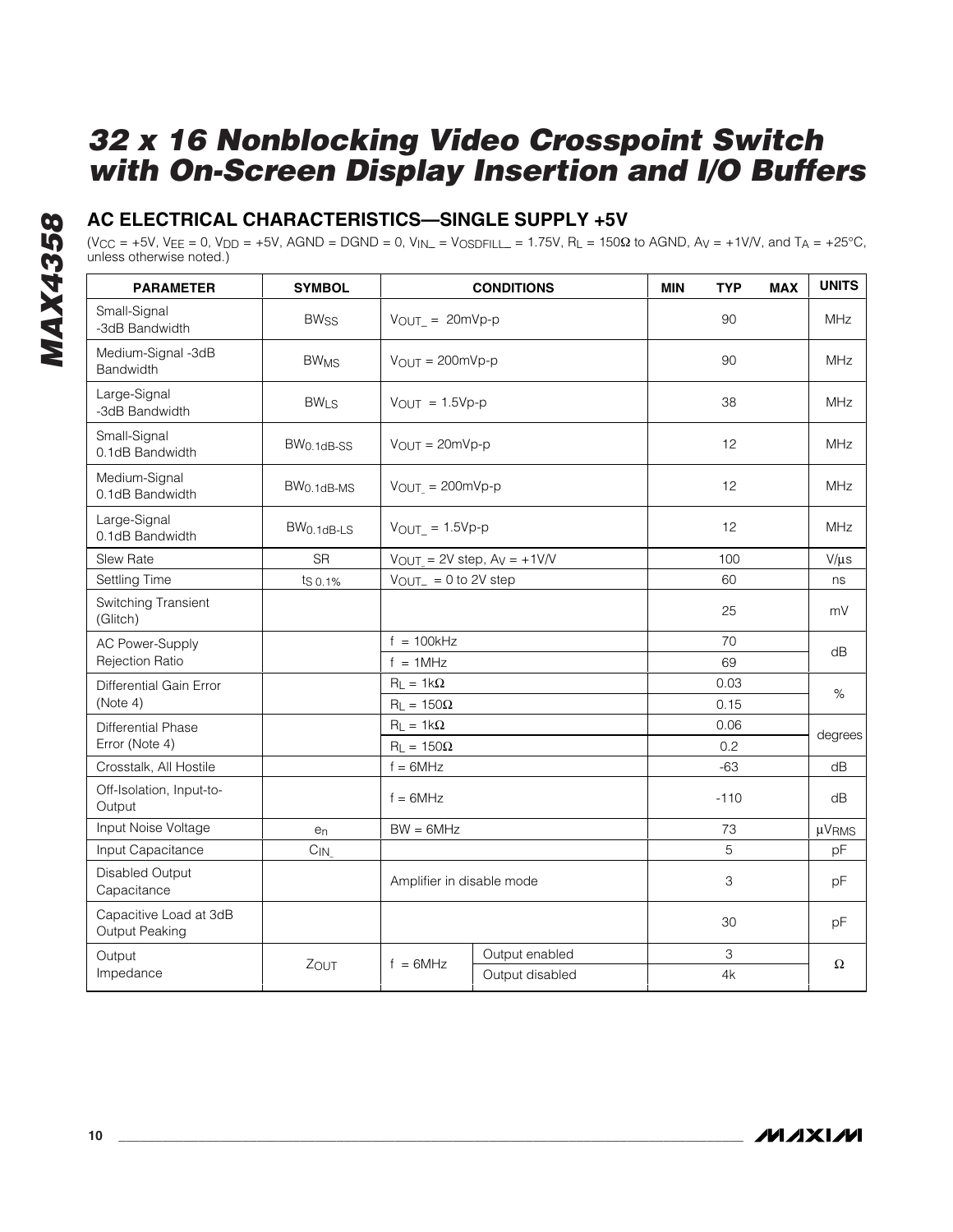### **SWITCHING CHARACTERISTICS**

 $((V_{CC} - V_{EE}) = +4.5V$  to +10.5V,  $V_{DD} = +2.7V$  to +5.5V, DGND = AGND = 0,  $V_{IN} = V_{OSDFILL} = 0$  for dual supplies,  $V_{IN} =$  $V_{\text{OSDFILL}} = +1.75V$  for single supply,  $R_L = 150\Omega$  to AGND,  $C_L = 100pF$ ,  $A_V = +1V/V$ , and  $T_A = T_{\text{MIN}}$  -  $T_{\text{MAX}}$ , unless otherwise noted. Typical values are at  $T_A = +25^{\circ}C$ .)

| <b>PARAMETER</b>           | <b>SYMBOL</b>                    |                                                                      | <b>CONDITIONS</b> | <b>MIN</b> | <b>TYP</b> | <b>MAX</b> | <b>UNITS</b> |
|----------------------------|----------------------------------|----------------------------------------------------------------------|-------------------|------------|------------|------------|--------------|
| Delay: UPDATE to Video Out | t <sub>PdUdVo</sub>              | $V_{IN} = 0.5V$ step                                                 |                   |            | 200        | 450        | ns           |
| Delay: UPDATE to AOUT      | t <sub>PdUd</sub> A <sub>0</sub> | $MODE = 0$ , time to $\overline{AOUT}$ = low after<br>$UPDATE = low$ |                   |            | 30         | 200        | ns           |
|                            | t <sub>PdOkVo</sub>              |                                                                      | $VDD = +5V$       |            | 40         |            |              |
| Delay: OSDKEY to Output    | t <sub>PdOfVo</sub>              | $V_{\text{OUT}} = 0.5V$ step                                         | $VDD = +3V$       |            | 60         |            | ns           |
| Delay: SCLK to DOUT Valid  | t <sub>PdDo</sub>                | Logic state change in DOUT on active<br><b>SCLK</b> edge             |                   |            | 30         | 200        | ns           |
| Delay: Output Disable      | t <sub>PdHOeVo</sub>             | $V_{\text{OUT}} = 0.5V$ , 1k $\Omega$ pulldown to AGND               |                   |            | 300        | 800        | ns           |
| Delay: Output Enable       | tPdLOeVo                         | Output disabled, $1k\Omega$ pulldown to AGND,<br>$V_{IN} = 0.5V$     |                   |            | 200        | 800        | ns           |
| Setup: CE to SCLK          | t <sub>SuCe</sub>                |                                                                      |                   |            |            | 100        | ns           |
| Setup: DIN to SCLK         | tsuDi                            |                                                                      |                   | 100        |            |            | ns           |
| Hold Time: SCLK to DIN     | t <sub>HdDi</sub>                |                                                                      |                   | 100        |            |            | ns           |
| Minimum High Time: SCLK    | t <sub>MnHCk</sub>               |                                                                      |                   | 100        |            |            | ns           |
| Minimum Low Time: SCLK     | tMnLCk                           |                                                                      |                   | 100        |            |            | ns           |
| Minimum Low Time: UPDATE   | t <sub>MnLUd</sub>               |                                                                      |                   | 100        |            |            | ns           |
| Setup Time: UPDATE to SCLK | tSuHUd                           | Rising edge of UPDATE to falling edge of<br><b>SCLK</b>              |                   | 100        |            |            | ns           |
| Hold Time: SCLK to UPDATE  | t <sub>HdHUd</sub>               | Falling edge of SCLK to falling edge of<br><b>UPDATE</b>             |                   | 100        |            |            | ns           |
| Setup Time: MODE to SCLK   | tsuMd                            | Minimum time from clock edge to MODE<br>with valid data clocking     |                   | 100        |            |            | ns           |
| Hold Time: MODE to SCLK    | <b>tHdMd</b>                     | Minimum time from clock edge to MODE<br>with valid data clocking     |                   | 100        |            |            | ns           |
| Minimum Low Time: RESET    | <i><b>UMnLRst</b></i>            |                                                                      |                   |            |            | 300        | ns           |
| Delay: RESET               | t <sub>PdRst</sub>               | 10k $\Omega$ pulldown to AGND                                        |                   |            |            | 600        | ns           |

*MAX4358*

**MAX435** 

**Note 1:** Associated output voltage may be determined by multiplying the input voltage by the specified gain (A<sub>V</sub>) and adding output offset voltage. Gain is specified for IN\_ and OSDFILL\_ signal paths.

**Note 2:** Logic level characteristics apply to the following pins: DIN, DOUT, SCLK, CE, UPDATE, RESET, A3–A0, MODE, AOUT, and OSDKEY\_.

Note 3: Switching transient settling time is guaranteed by the settling time (ts) specification. Switching transient is a result of updating the switch matrix.

**Note 4:** Input test signal: 3.58MHz sine wave of amplitude 40IRE superimposed on a linear ramp (0 to 100IRE). IRE is a unit of video-signal amplitude developed by the International Radio Engineers: 140IRE = 1.0V.

**Note 5:** All devices are 100% production tested at +25°C. Specifications over temperature limits are guaranteed by design.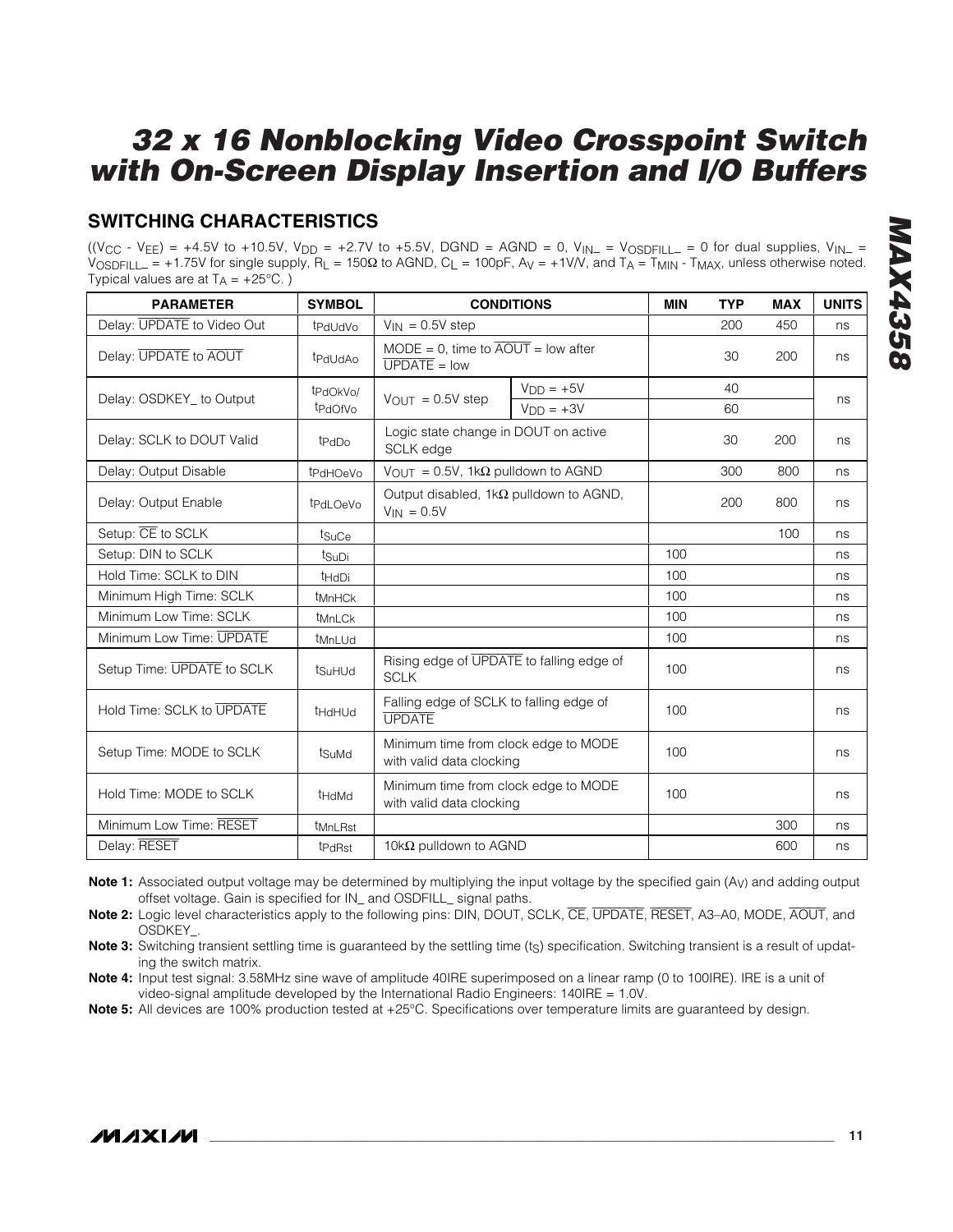| <b>SYMBOL</b> | <b>TYPE</b> | <b>DESCRIPTION</b>                 |
|---------------|-------------|------------------------------------|
| Aο            | Signal      | Address Valid Flag<br>(AOUT)       |
| Ce            | Signal      | Clock Enable (CE)                  |
| Ck            | Signal      | Clock (SCLK)                       |
| Di            | Signal      | Serial Data In (DIN)               |
| Do            | Signal      | Serial Data Output<br>(DOUT)       |
| Md            | Signal      | <b>MODE</b>                        |
| <b>Oe</b>     | Signal      | Output enable                      |
| <b>Rst</b>    | Signal      | Reset Input (RESET)                |
| Ud            | Signal      | <b>UPDATE</b>                      |
| ۷o            | Signal      | Video Out (OUT)                    |
| н             | Property    | High- or Low-to-High<br>transition |
| Hd            | Property    | Hold                               |
| L             | Property    | Low- or High-to-Low<br>transition  |
| Mn            | Property    | Minimum                            |
| Mx            | Property    | Maximum                            |
| Pd            | Property    | Propagation delay                  |
| Su            | Property    | Setup                              |
| Tr            | Property    | Transition                         |
| W             | Property    | Width                              |

#### *Symbol Definitions*

#### **Naming Conventions:**

- All parameters with time units are given "t" designation, with appropriate subscript modifiers.
- Propagation delays for clocked signals are from active edge of clock.
- Propagation delay for level sensitive signals is from input to output at 50% point of a transition.
- Setup and Hold times are measured from 50% point of signal transition to 50% point of clocking signal transition.
- Setup time refers to any signal that must be stable before active clock edge, even if signal is not latched or clocked itself.
- Hold time refers to any signal that must be stable during and after active clock edge, even if signal is not latched or clocked.
- Propagation delays to unobservable internal signals are modified to setup and hold designations applied to observable IO signals.

*MAX4358*

**MAX4358**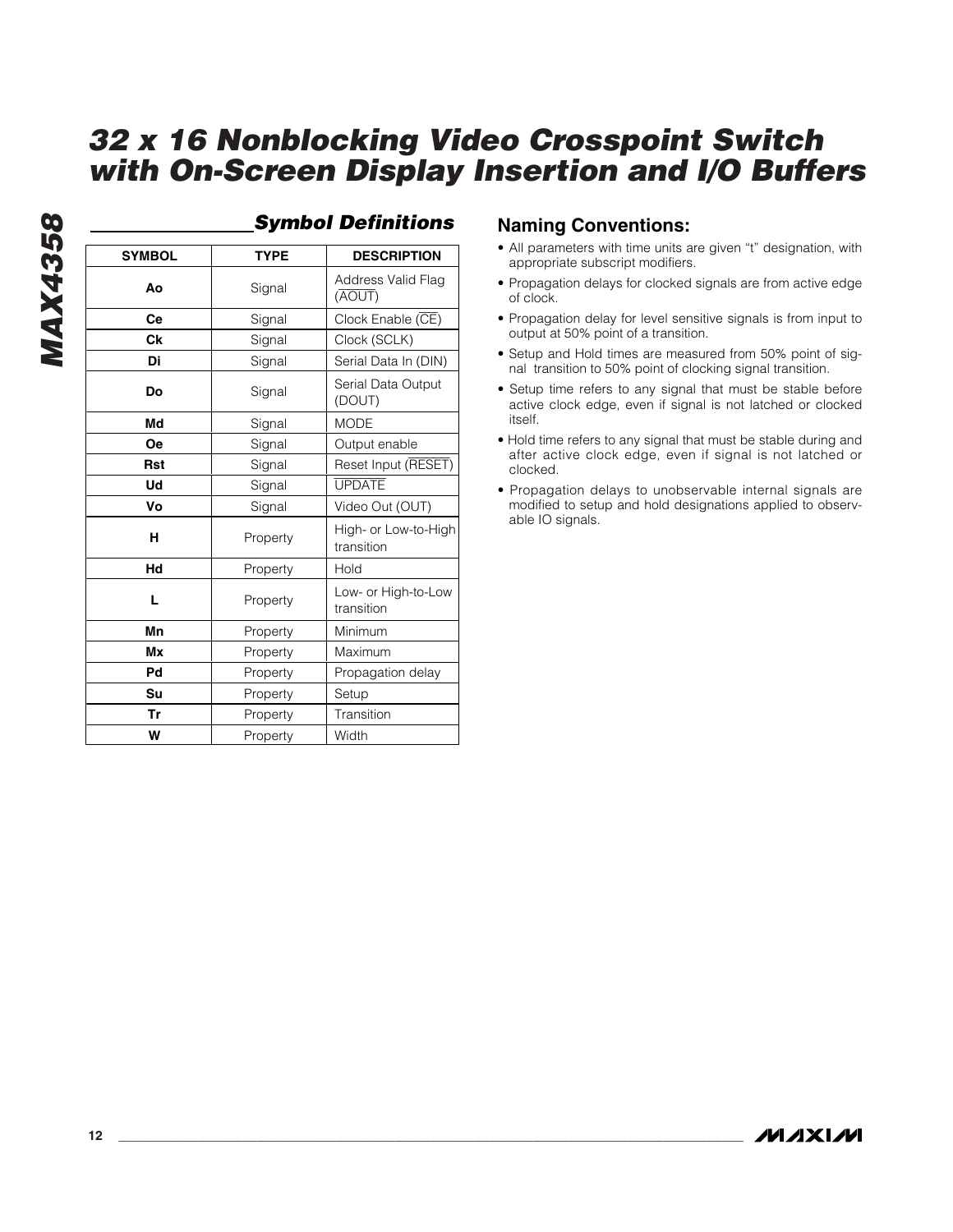### *Timing Diagram*



*Figure 1. Timing Diagram*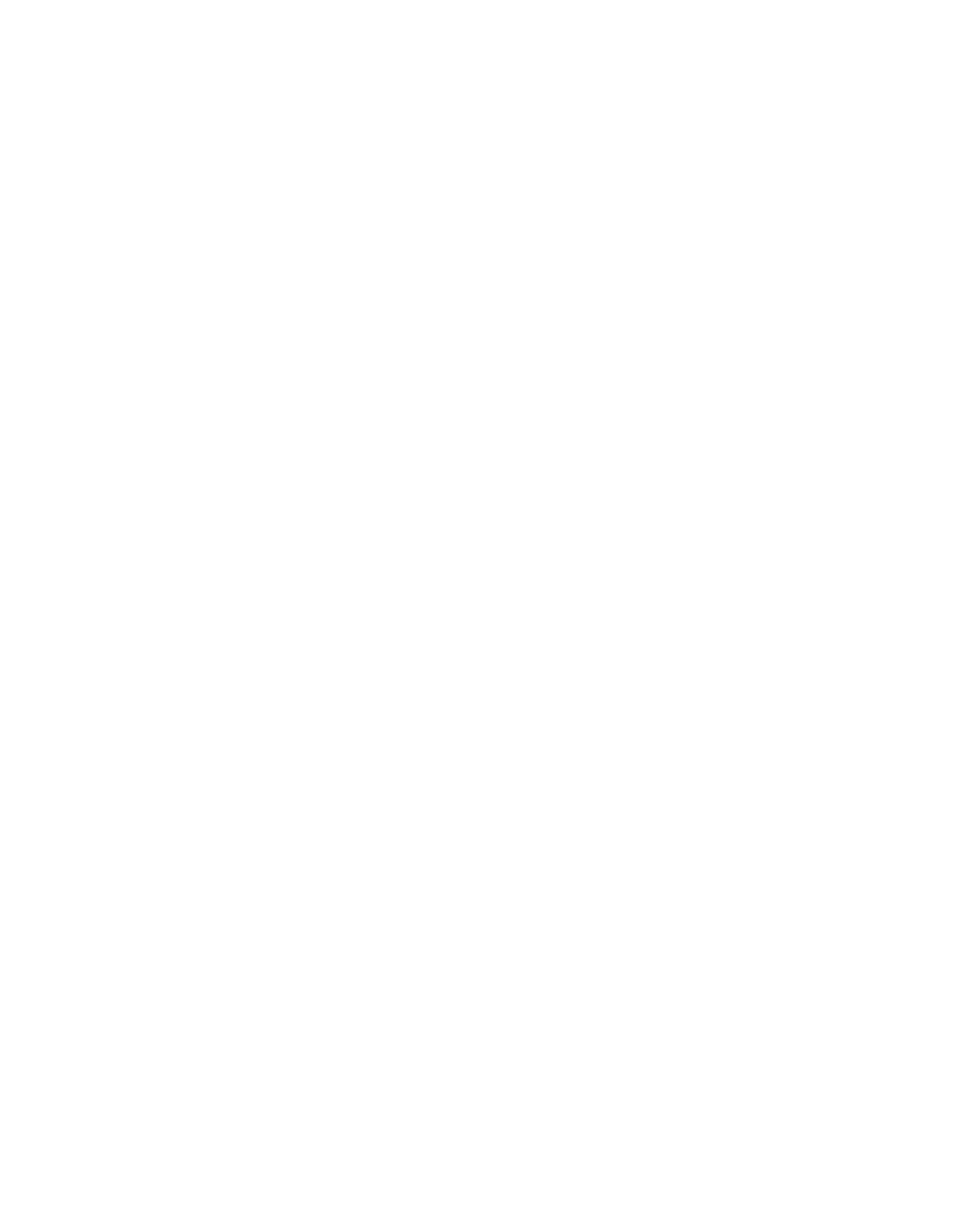#### *Typical Operating Characteristics—Dual Supplies ±5V (continued)*

 $(V_{CC} = +5V$  and  $V_{EE} = -5V$ ,  $V_{DD} = +5V$ , AGND = DGND = 0,  $V_{IN} = 0$ , R<sub>L</sub> = 150 $\Omega$  to AGND, A<sub>V</sub> = +1V/V, and T<sub>A</sub> = +25°C, unless otherwise noted.)

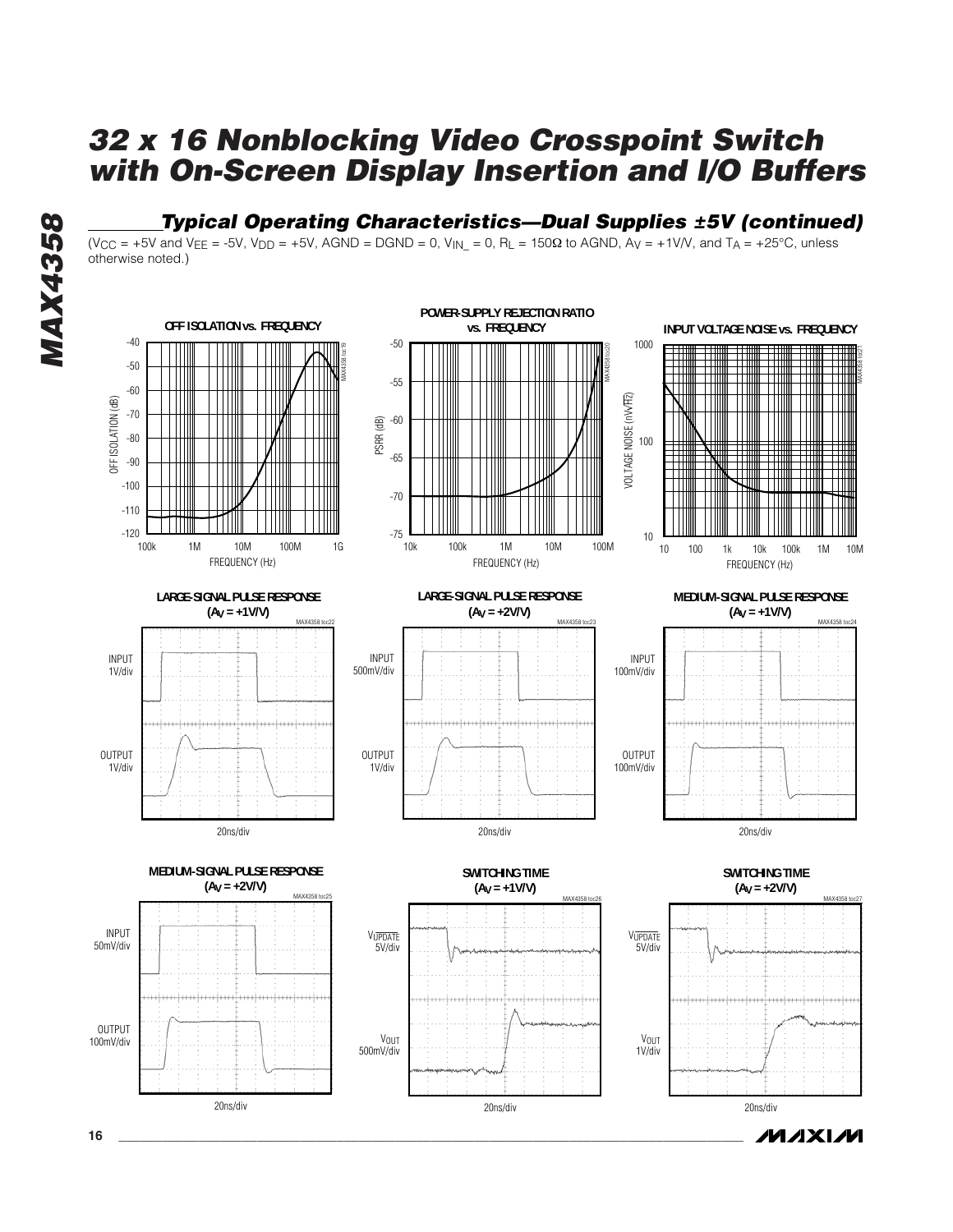### *Typical Operating Characteristics—Dual Supplies ±5V (continued)*

 $(V_{CC} = +5V$  and  $V_{EE} = -5V$ ,  $V_{DD} = +5V$ , AGND = DGND = 0,  $V_{IN} = 0$ , R<sub>L</sub> = 150 $\Omega$  to AGND, A<sub>V</sub> = +1V/V, and T<sub>A</sub> = +25°C, unless otherwise noted.)



*MAX4358* **MAX4358** 

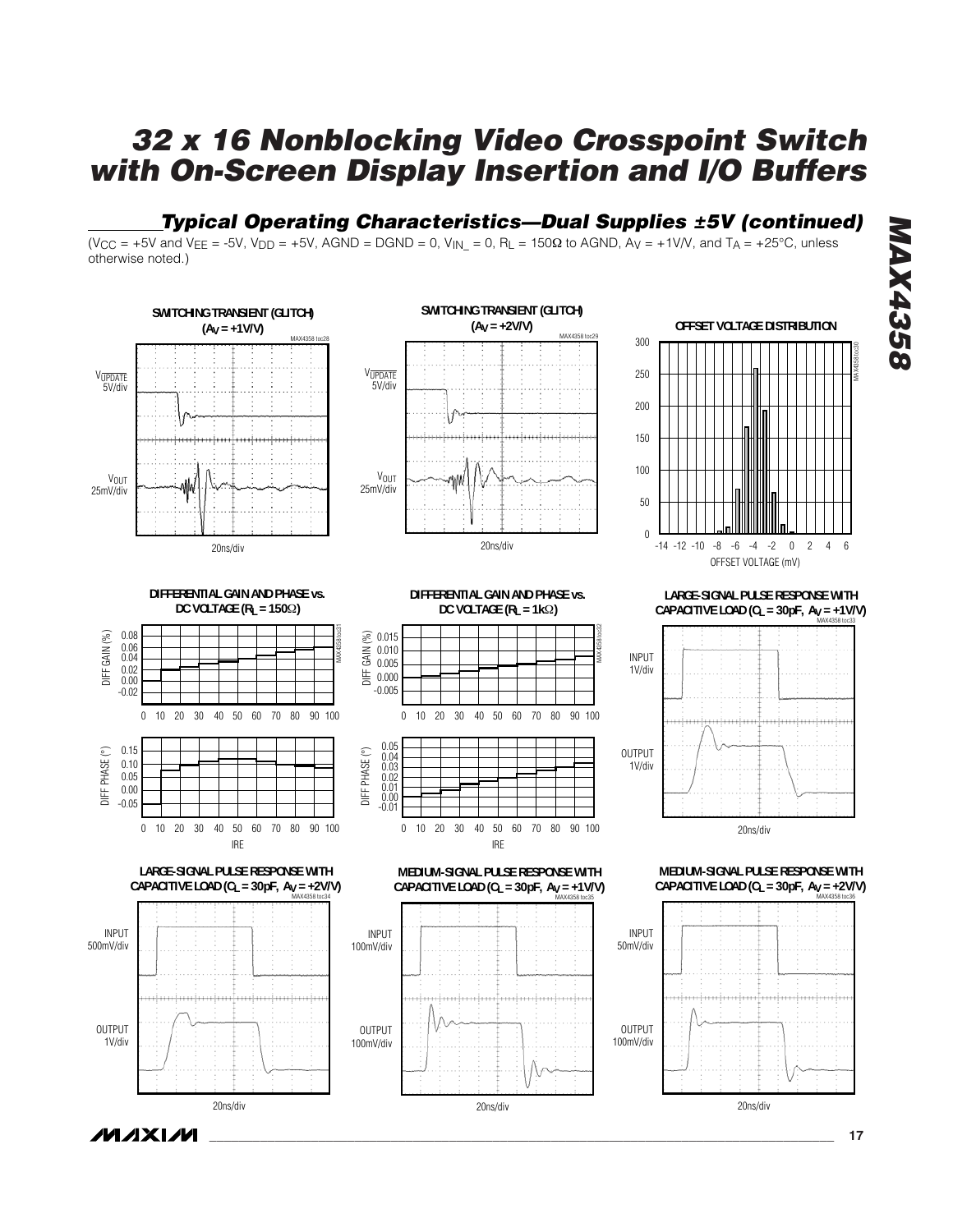### *Typical Operating Characteristics—Dual Supplies ±5V (continued)*

(V<sub>CC</sub> = +5V and V<sub>EE</sub> = -5V, V<sub>DD</sub> = +5V, AGND = DGND = 0, V<sub>IN</sub> = 0, R<sub>L</sub> = 150 $\Omega$  to AGND, A<sub>V</sub> = +1V/V, and T<sub>A</sub> = +25°C, unless otherwise noted.)



-50 0 25 -25 50 75 100

TEMPERATURE (°C)

 $\theta$ 

**MAX4358** *MAX4358*

*/VI/IXI/VI* 

50ns/div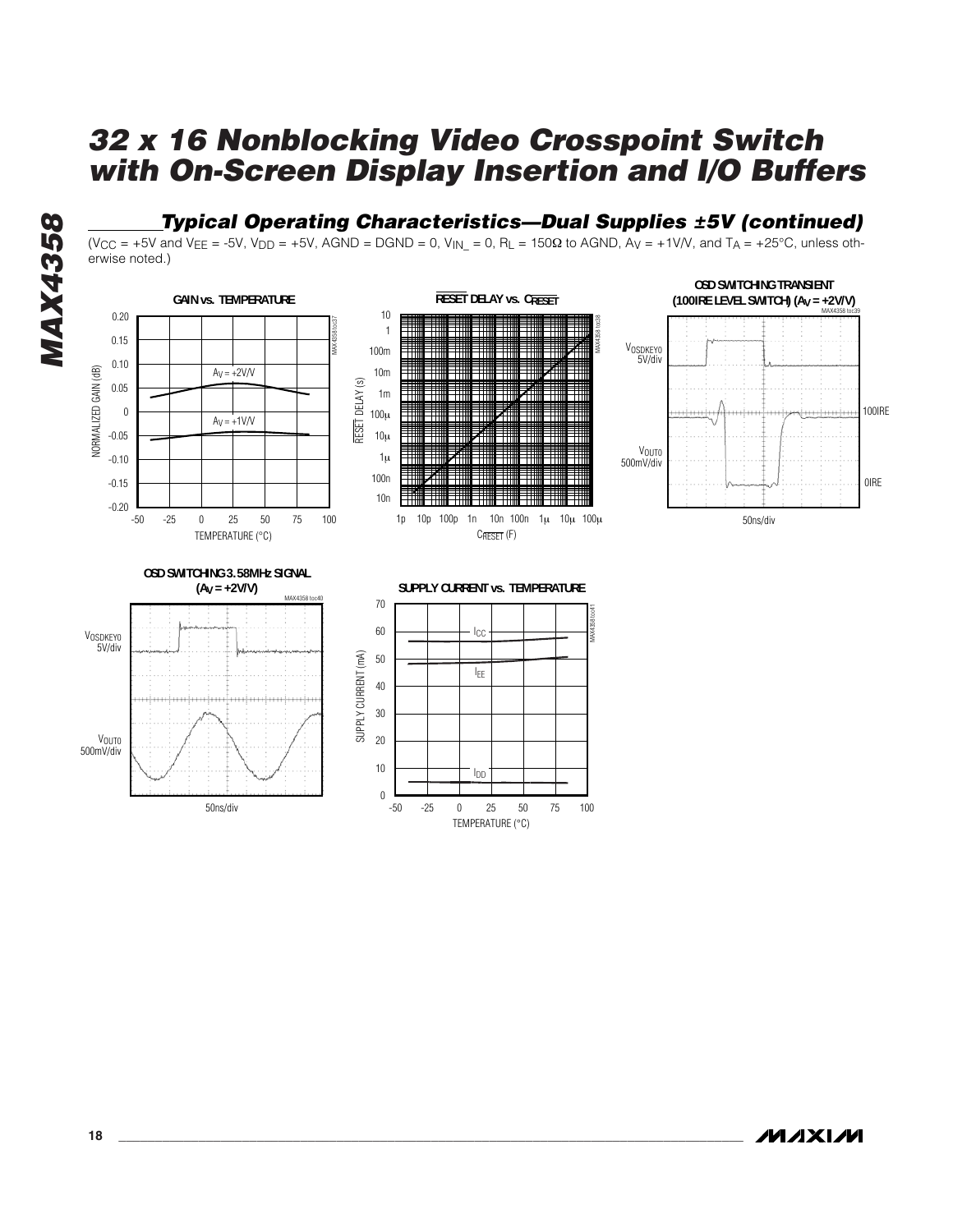### *Typical Operating Characteristics—Dual Supplies ±3V*

(V<sub>CC</sub> = +3V and V<sub>EE</sub> = -3V, V<sub>DD</sub> = +3V, AGND = DGND = 0, V<sub>IN</sub> = 0, R<sub>L</sub> = 150 $\Omega$  to AGND, A<sub>V</sub> = +1V/V, and T<sub>A</sub> = +25°C, unless otherwise noted.)



*MAX4358* **AX4358**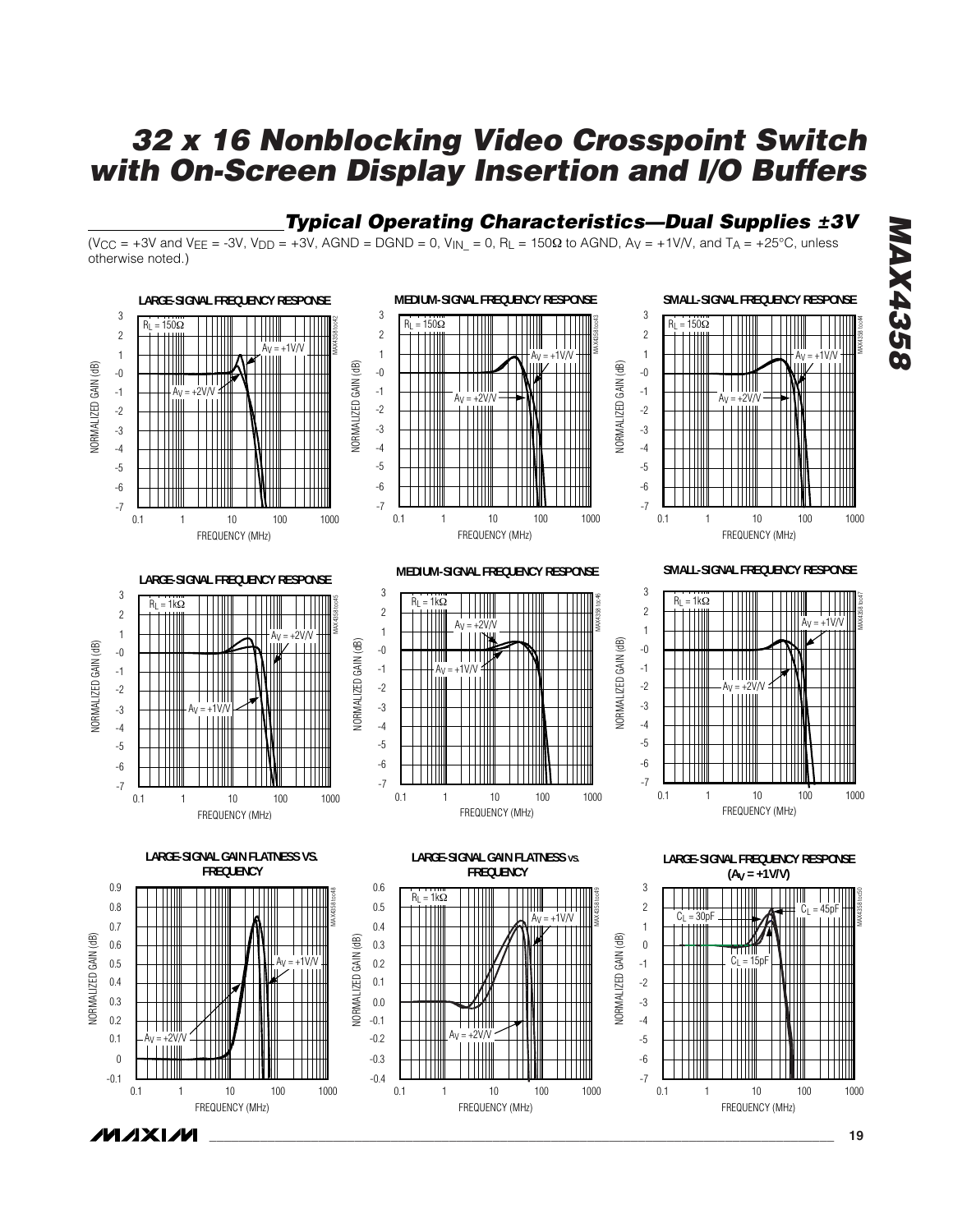### *Typical Operating Characteristics—Dual Supplies ±3V (continued)*

(V<sub>CC</sub> = +3V and V<sub>EE</sub> = -3V, V<sub>DD</sub> = +3V, AGND = DGND = 0, V<sub>IN</sub> = 0, R<sub>L</sub> = 150 $\Omega$  to AGND, A<sub>V</sub> = +1V/V, and T<sub>A</sub> = +25°C, unless otherwise noted.)



/VI/IXI/VI

**20 \_\_\_\_\_\_\_\_\_\_\_\_\_\_\_\_\_\_\_\_\_\_\_\_\_\_\_\_\_\_\_\_\_\_\_\_\_\_\_\_\_\_\_\_\_\_\_\_\_\_\_\_\_\_\_\_\_\_\_\_\_\_\_\_\_\_\_\_\_\_\_\_\_\_\_\_\_\_\_\_\_\_\_\_\_\_**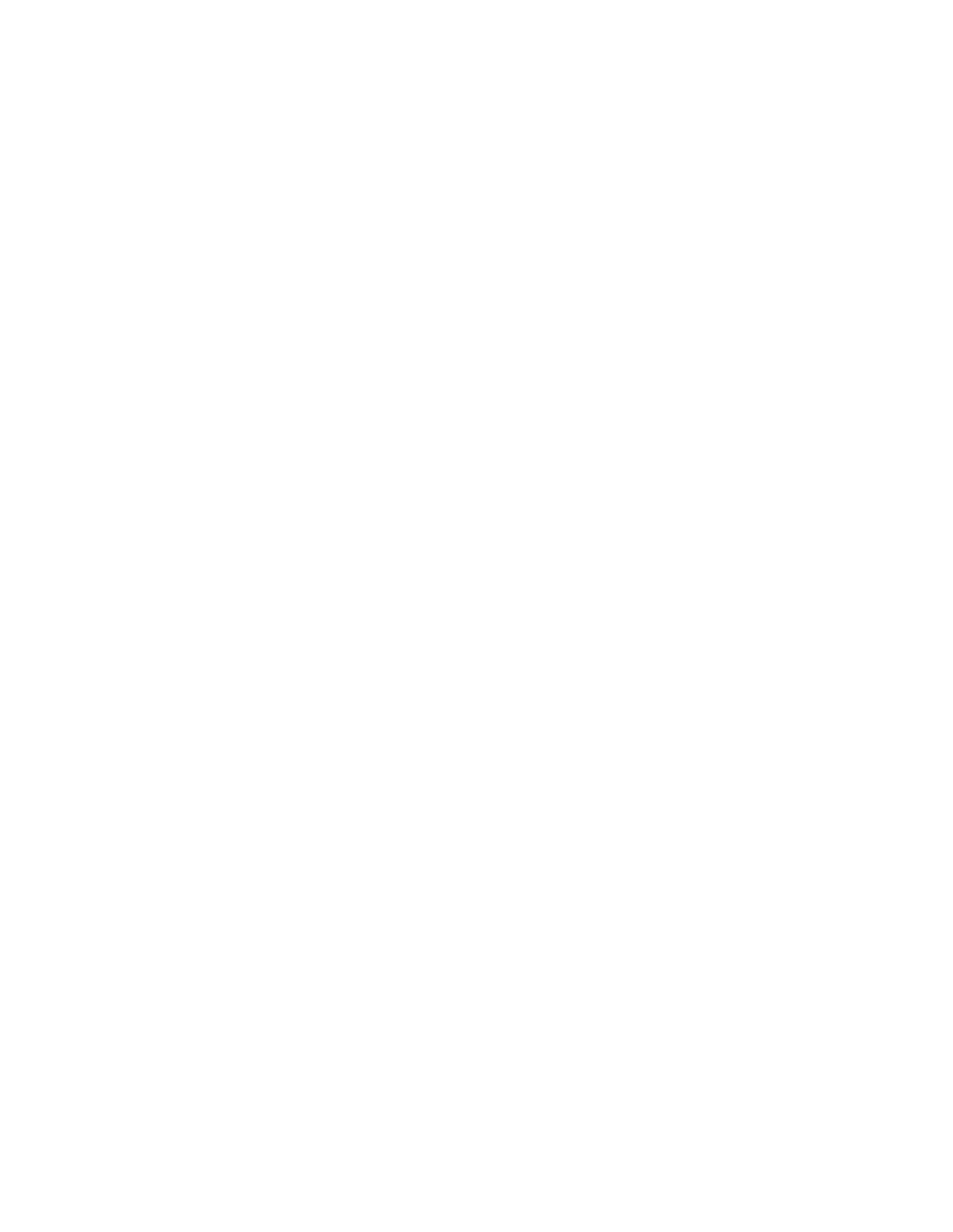### *Typical Operating Characteristics—Dual Supplies ±3V (continued)*

(V<sub>CC</sub> = +3V and V<sub>EE</sub> = -3V, V<sub>DD</sub> = +3V, AGND = DGND = 0, V<sub>IN</sub> = 0, R<sub>L</sub> = 150 $\Omega$  to AGND, A<sub>V</sub> = +1V/V, and T<sub>A</sub> = +25°C, unless otherwise noted.)



/VI/IXI/VI

**MAX4358** *MAX4358*

**22 \_\_\_\_\_\_\_\_\_\_\_\_\_\_\_\_\_\_\_\_\_\_\_\_\_\_\_\_\_\_\_\_\_\_\_\_\_\_\_\_\_\_\_\_\_\_\_\_\_\_\_\_\_\_\_\_\_\_\_\_\_\_\_\_\_\_\_\_\_\_\_\_\_\_\_\_\_\_\_\_\_\_\_\_\_\_**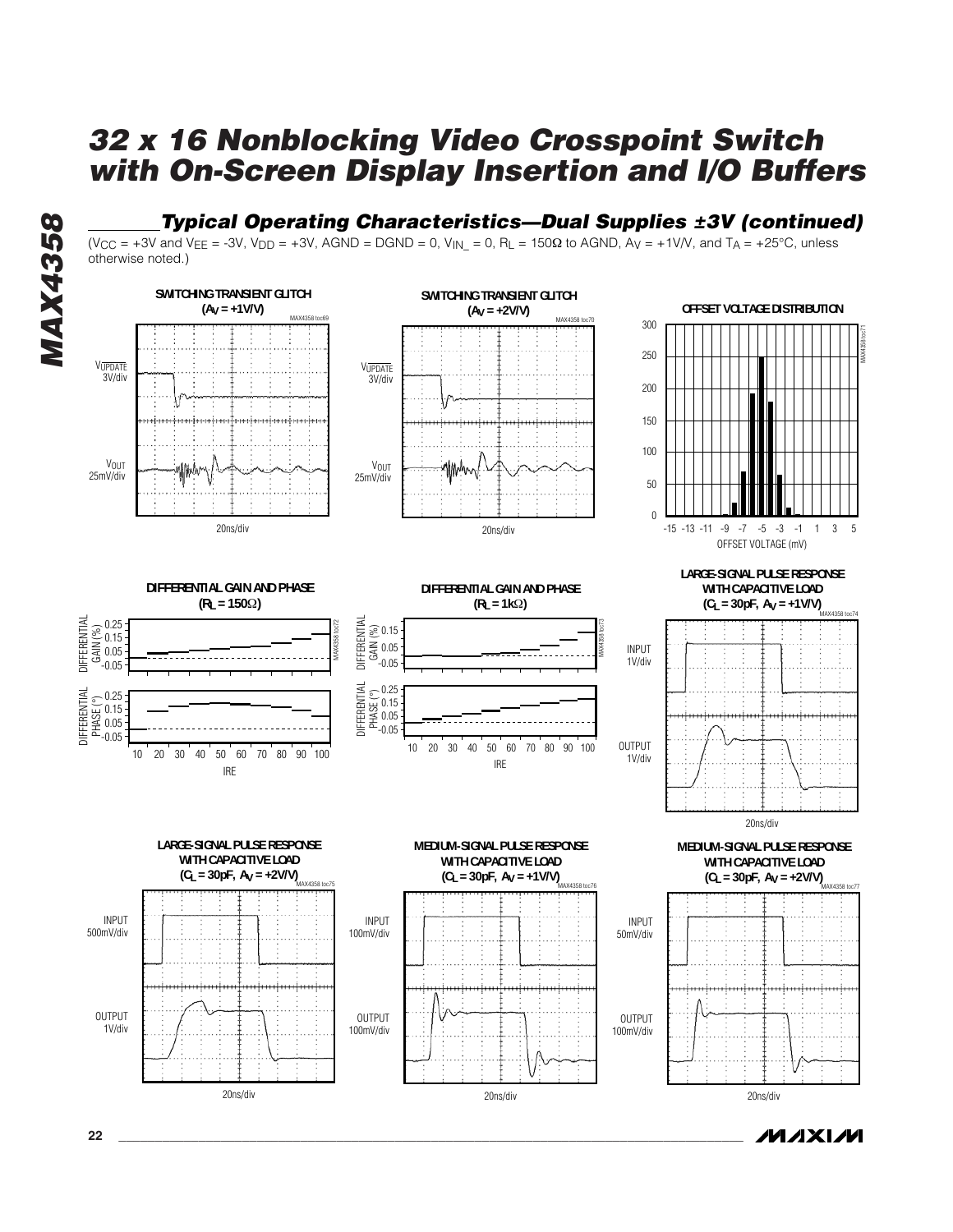#### *Typical Operating Characteristics—Dual Supplies ±3V (continued)*

 $(V_{CC} = +3V$  and  $V_{EE} = -3V$ ,  $V_{DD} = +3V$ , AGND = DGND = 0,  $V_{IN} = 0$ , R<sub>L</sub> = 150 $\Omega$  to AGND, A<sub>V</sub> = +1V/V, and T<sub>A</sub> = +25°C, unless otherwise noted.)



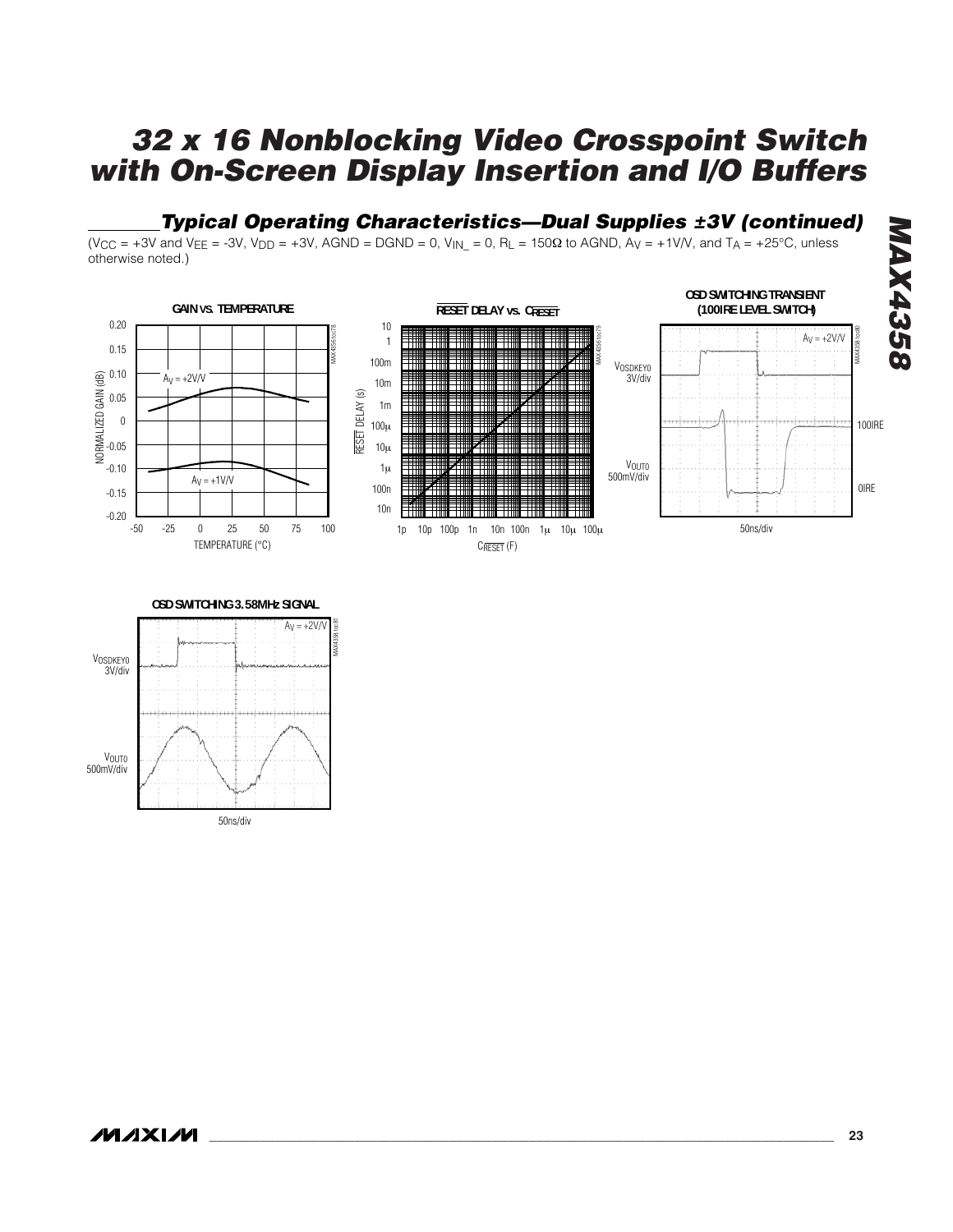*Typical Operating Characteristics—Single Supply +5V*



**MAX4358** *MAX4358*

**24 \_\_\_\_\_\_\_\_\_\_\_\_\_\_\_\_\_\_\_\_\_\_\_\_\_\_\_\_\_\_\_\_\_\_\_\_\_\_\_\_\_\_\_\_\_\_\_\_\_\_\_\_\_\_\_\_\_\_\_\_\_\_\_\_\_\_\_\_\_\_\_\_\_\_\_\_\_\_\_\_\_\_\_\_\_\_**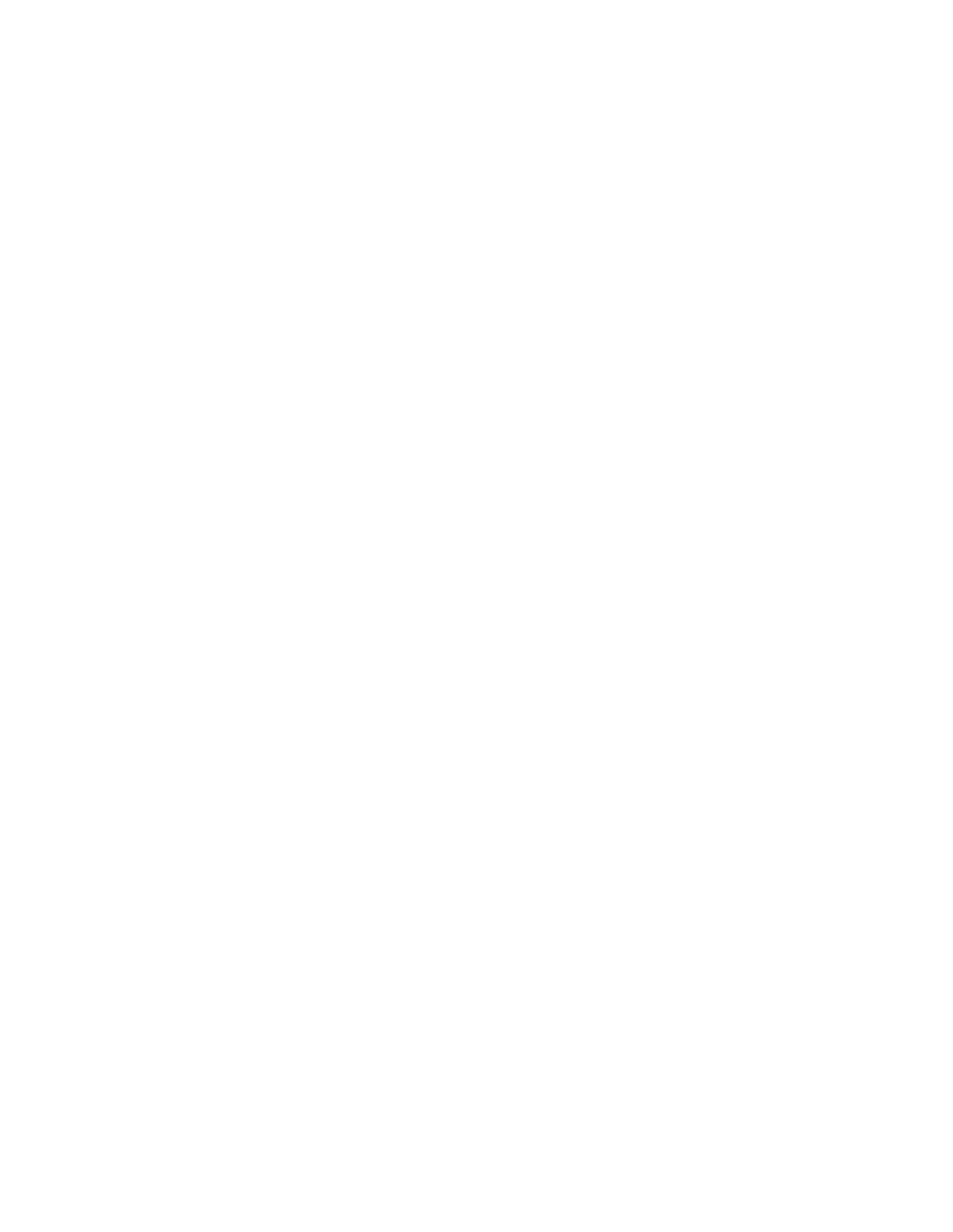### *Typical Operating Characteristics—Single Supply +5V (continued)*

(V<sub>CC</sub> = +5V and V<sub>EE</sub> = 0, V<sub>DD</sub> = +5V, AGND = DGND = 0, V<sub>IN</sub> = 0, R<sub>L</sub> = 150 $\Omega$  to AGND, A<sub>V</sub> = +1V/V, and T<sub>A</sub> = +25°C, unless otherwise noted.)









**DIFFERENTIAL GAIN AND PHASE (RL = 1k**Ω**)** MAX4358 toc105



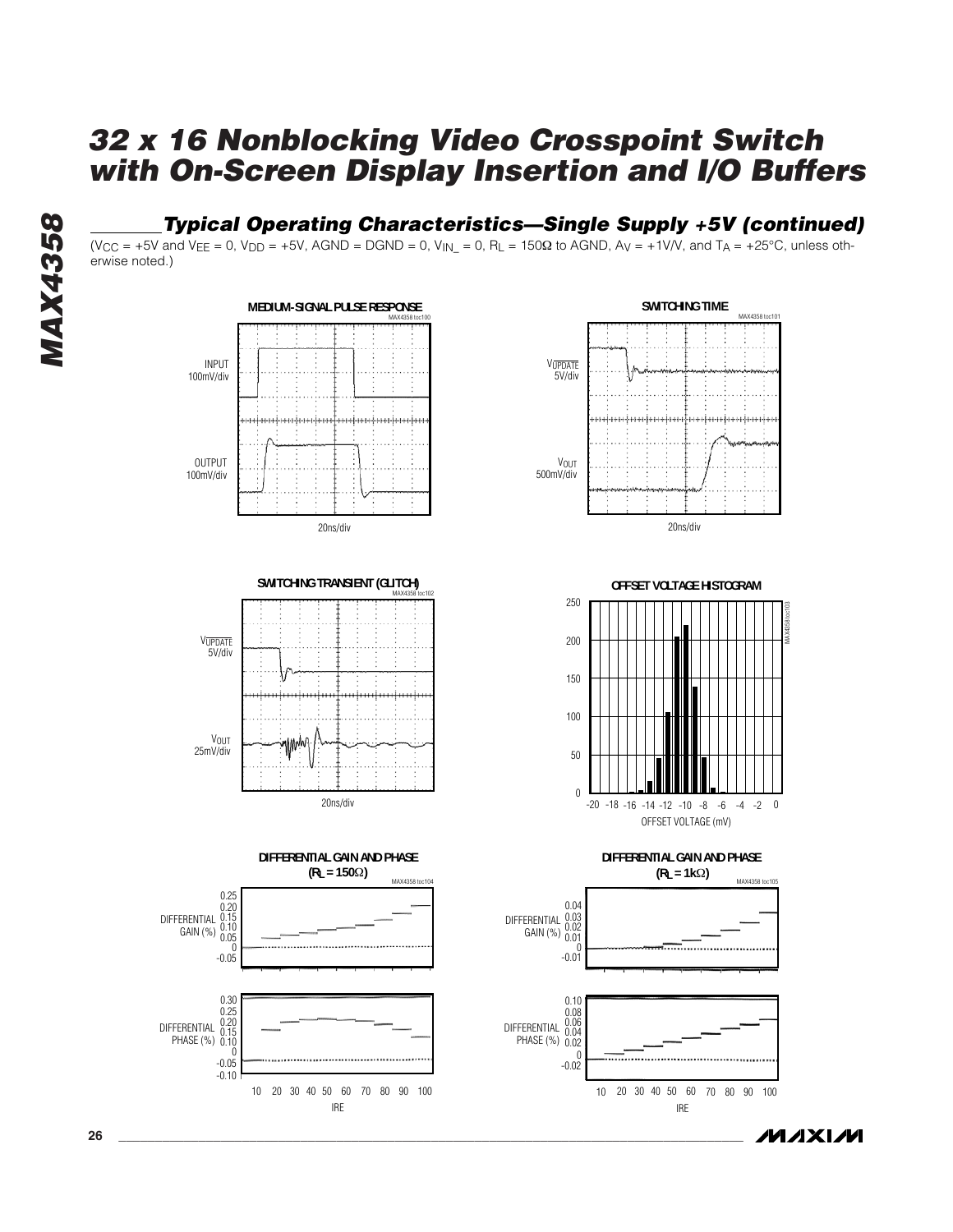#### *Typical Operating Characteristics—Single Supply +5V (continued)*

 $(V_{CC} = +5V$  and  $V_{EE} = 0$ ,  $V_{DD} = +5V$ , AGND = DGND = 0,  $V_{IN} = 0$ , R<sub>L</sub> = 150 $\Omega$  to AGND, A<sub>V</sub> = +1V/V, and T<sub>A</sub> = +25°C, unless otherwise noted.)









**RESET DELAY vs. CRESET**



**OSD SWITCHING 3.58MHz SIGNAL** MAX4358 toc111

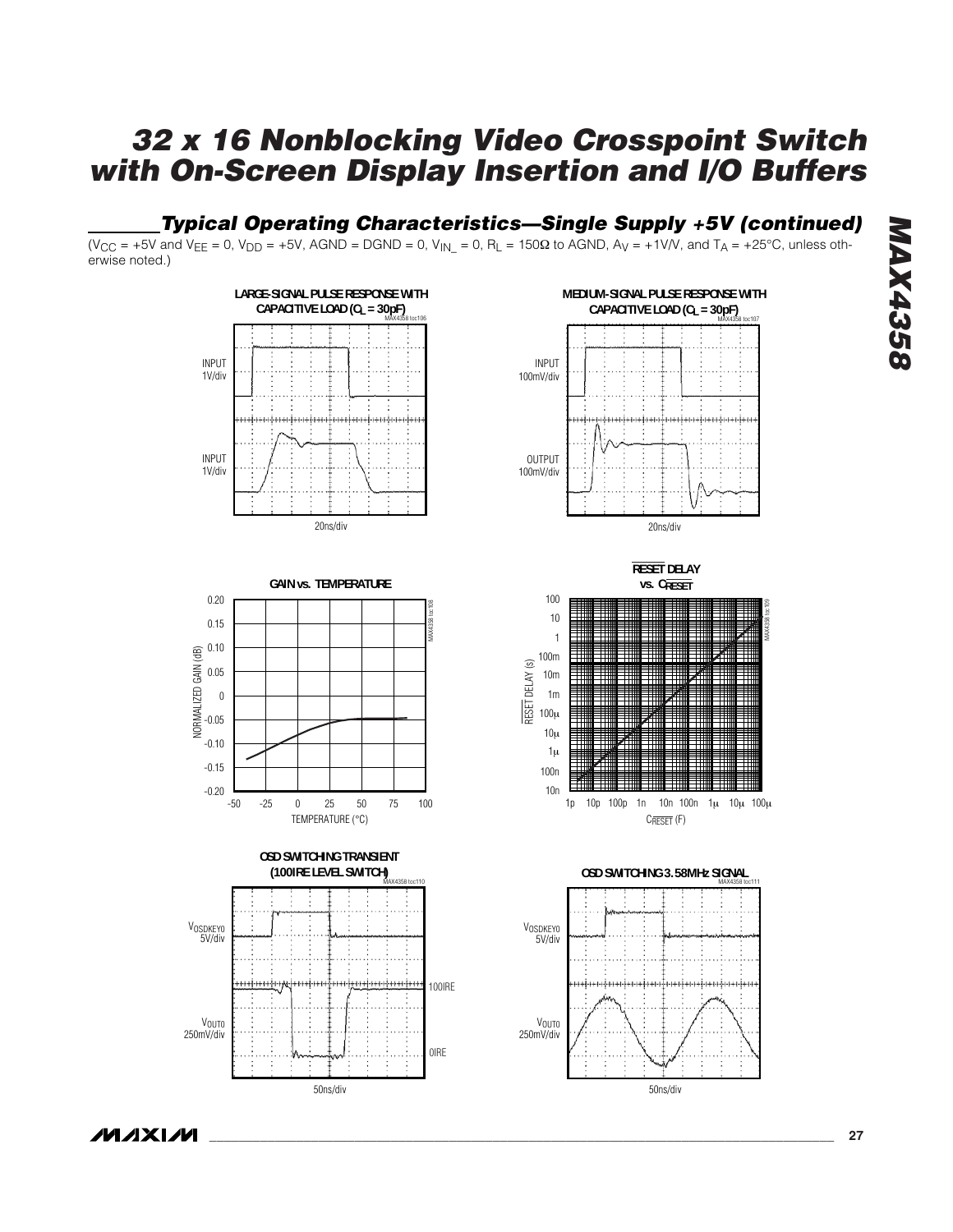*Pin Description*

| <b>PIN</b>                                                                                                                                  | <b>NAME</b>                | <b>FUNCTION</b>                                                                                                                                                                                                                                                               |
|---------------------------------------------------------------------------------------------------------------------------------------------|----------------------------|-------------------------------------------------------------------------------------------------------------------------------------------------------------------------------------------------------------------------------------------------------------------------------|
| 1, 3, 5, 7, 9, 11, 13, 15, 17, 19,<br>21, 23, 25, 27, 29, 31, 33, 35, 37,<br>39, 41, 43, 45, 127, 129, 131,<br>133, 135, 137, 139, 141, 143 | $INO-IN31$                 | <b>Buffered Analog Inputs</b>                                                                                                                                                                                                                                                 |
| 2, 4, 6, 8, 10, 12, 14, 16, 18, 20,<br>22, 24, 26, 28, 30, 32, 34, 72, 73,<br>107, 108, 109, 126, 128, 130,<br>132, 134, 136, 138, 140, 142 | <b>AGND</b>                | Analog Ground                                                                                                                                                                                                                                                                 |
| 36, 74, 78, 82, 86, 90, 94, 98,<br>102, 106                                                                                                 | <b>V<sub>CC</sub></b>      | Positive Analog Supply. Bypass each pin with a 0.1µF capacitor to AGND.<br>Connect a single 10µF capacitor from one V <sub>CC</sub> pin to AGND.                                                                                                                              |
| 38, 40, 42, 44                                                                                                                              | $A3 - A0$                  | Address Programming Inputs. Connect to DGND or V <sub>DD</sub> to select the address<br>for individual output address mode. See Table 4.                                                                                                                                      |
| 46                                                                                                                                          | <b>DGND</b>                | Digital Ground                                                                                                                                                                                                                                                                |
| 47                                                                                                                                          | <b>AOUT</b>                | Address Recognition Output. AOUT drives low after successful chip address<br>recognition.                                                                                                                                                                                     |
| 48                                                                                                                                          | <b>MODE</b>                | Serial Interface Mode Select Input. Drive high for Complete Matrix Mode<br>(Mode 1), or drive low for Individual Output Address Mode (Mode 0).                                                                                                                                |
| 49                                                                                                                                          | <b>DIN</b>                 | Serial Data Input. Data is clocked-in on the falling edge of SCLK.                                                                                                                                                                                                            |
| 50                                                                                                                                          | <b>SCLK</b>                | Serial Clock Input                                                                                                                                                                                                                                                            |
| 51                                                                                                                                          | <b>UPDATE</b>              | Update Input. Drive UPDATE low to transfer data from Mode Registers to the<br>switch matrix.                                                                                                                                                                                  |
| 52                                                                                                                                          | <b>RESET</b>               | Asynchronous Reset Input/Output. Drive RESET low to initiate hardware reset.<br>All analog outputs are disabled. Additional power-on reset delay may be set<br>by connecting a small capacitor from RESET to DGND.                                                            |
| 53                                                                                                                                          | $\overline{\text{CE}}$     | Clock Enable Input. Drive low to enable the serial data interface.                                                                                                                                                                                                            |
| 54                                                                                                                                          | <b>DOUT</b>                | Serial Data Output. In Complete Matrix Mode, data is clocked through the 112-<br>bit Matrix Control shift register. In Individual Output Address Mode, data at DIN<br>passes directly to DOUT.                                                                                |
| $55 - 70$                                                                                                                                   | OSDKEY0-<br>OSDKEY15       | Digital Control Input. Control for the fast 2:1 OSD Insertion multiplexer routing<br>signal to output buffers. A logic high routes programmed IN_ analog input<br>signal to output buffer. A logic low routes the dedicated OSDFILL_ input to<br>corresponding output buffer. |
| 71                                                                                                                                          | V <sub>DD</sub>            | Digital Logic Supply. Bypass V <sub>DD</sub> with a 0.1µF capacitor to DGND.                                                                                                                                                                                                  |
| 75, 77, 79, 81, 83, 85, 87, 89, 91,<br>93, 95, 97, 99, 101, 103, 105                                                                        | OUT0-<br>OUT <sub>15</sub> | Buffered Analog Outputs. Gain is individually programmable for $Av = +1V/V$ or<br>$Ay = +2V/V$ via the serial interface. Outputs may be individually disabled (high<br>impedance). On power-up, or assertion of RESET, all outputs are disabled.                              |
| 76, 80, 84, 88, 92, 96, 100, 104,<br>144                                                                                                    | VEE                        | Negative Analog Supply. Bypass each pin with a 0.1µF capacitor to AGND.<br>Connect a single 10µF capacitor from one VEE pin to AGND.                                                                                                                                          |
| 110, 111, 112, 113, 114, 115,<br>116, 117, 118, 119, 120, 121,<br>122, 123, 124, 125                                                        | OSDFILL15<br>-OSDFILL0     | Dedicated OSD Analog Signal Buffered Inputs. For each output buffer<br>amplifier. OSDFILL; input signal is routed to output buffer amplifier OUT; when<br>the corresponding OSDKEY; is low.                                                                                   |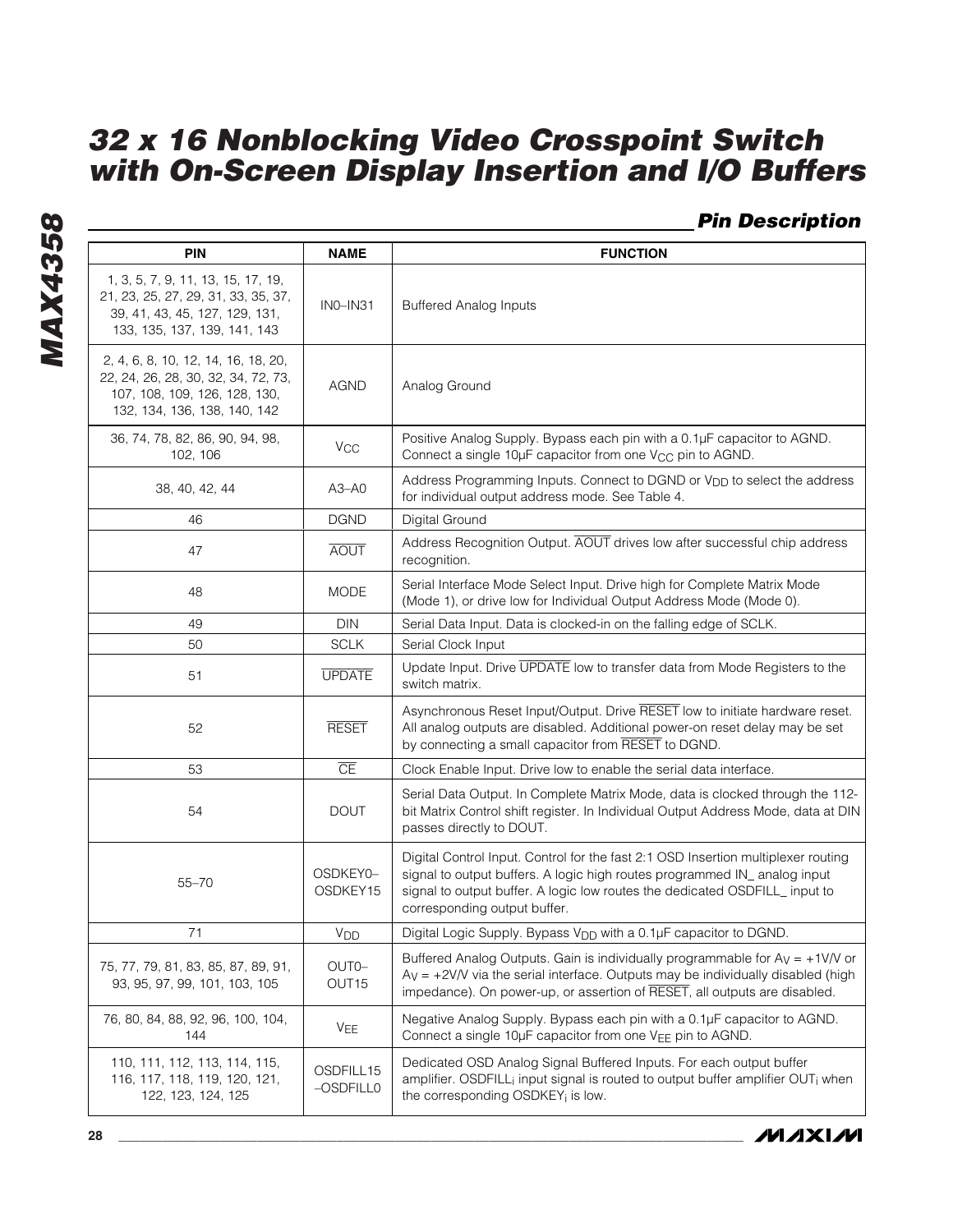#### *Functional Diagram*

*MAX4358*

**MAX4358** 



#### *Detailed Description*

The MAX4358 is a highly integrated  $32 \times 16$  nonblocking video crosspoint switch matrix . All inputs and outputs are buffered, with all outputs able to drive standard 75Ω reverse-terminated video loads.

A three-wire interface programs the switch matrix and initializes with a single update signal. The unique serial interface operates in one of two modes, Complete Matrix Mode (Mode 1) or Individual Output Address Mode (Mode 0).

The signal path of the MAX4358 is from the buffered inputs (IN0–IN31), through the switching matrix, buffered by the output amplifiers, and presented at the outputs (OUT0–OUT15) (*Functional Diagram*). The other functional blocks are the serial interface and control logic. Each of the functional blocks is described in detail below.

#### *Analog Outputs*

The MAX4358 outputs are high-speed amplifiers capable of driving 150Ω (75Ω back-terminated) loads. The gain,  $Av = +1$ V/V or  $+2$ V/V, is selectable via programming bit 5 of the serial control word. Amplifier compensation is automatically optimized to maximize the bandwidth for each gain selection. Each output can be individually enabled and disabled via bit 6 of the serial control word. When disabled, the output is high impedance presenting typically 4kΩ load, and 3pF output capacitance, allowing multiple outputs to be connected together for building large arrays. On power-up (or asynchronous RESET) all outputs are initialized in the disabled state to avoid output conflicts in large array configurations. The programming and operation of the MAX4358 is output referred. Outputs are configured individually to connect to any one of the 32 analog inputs, programmed to the desired gain  $(A<sub>V</sub> = +1<sup>V</sup>/V$  or +2V/V), and enabled or disabled in a high-impedance state.

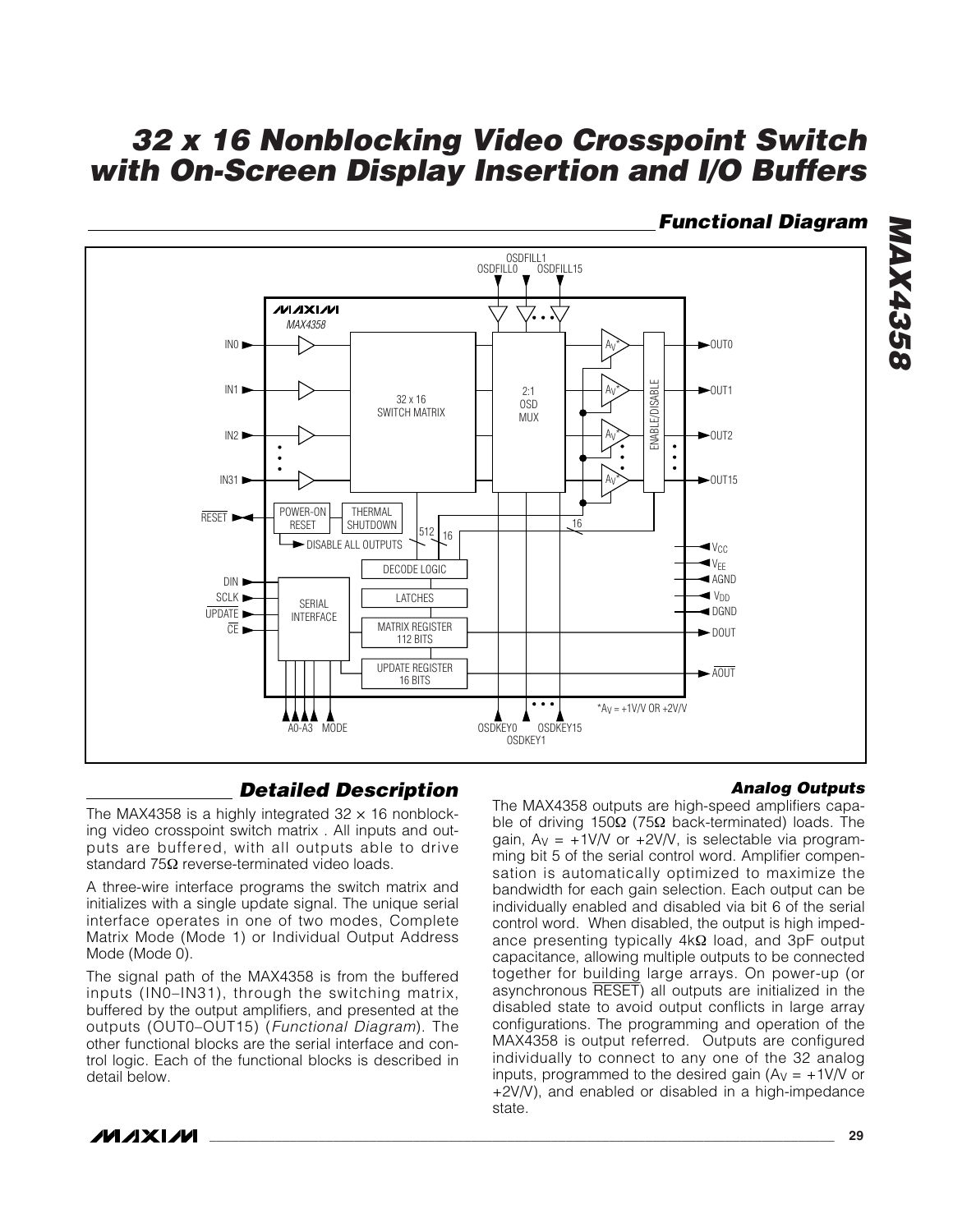| $\overline{\mathsf{CE}}$ | <b>UPDATE</b>  | <b>SCLK</b> | <b>DIN</b> | <b>DOUT</b> | <b>MODE</b>    | <b>AOUT</b>  | <b>RESET</b> | <b>OPERATION/COMMENTS</b>                                                                                                                                                                                                                               |
|--------------------------|----------------|-------------|------------|-------------|----------------|--------------|--------------|---------------------------------------------------------------------------------------------------------------------------------------------------------------------------------------------------------------------------------------------------------|
| $\mathbf{1}$             | X              | $\chi$      | $\times$   | X           | X              | X            | 1            | No change in logic                                                                                                                                                                                                                                      |
| $\mathbf{0}$             | $\mathbf{1}$   |             | Di         | $D_{i-112}$ | 1              | $\mathbf{1}$ | 1            | Data at DIN is clocked on<br>negative edge of SCLK into 112-<br>bit Complete Matrix Mode<br>register. DOUT supplies original<br>data in 112 SCLK pulses later.                                                                                          |
| $\mathbf{0}$             | $\overline{0}$ | X           | X          | X           | 1              | 1            | 1            | Data in serial 112-bit Complete<br>Matrix Mode register is<br>transferred into parallel latches<br>which control the switching<br>matrix.                                                                                                               |
| $\Omega$                 | $\mathbf{1}$   |             | $D_i$      | $D_i$       | $\mathbf 0$    | 1            | 1            | Data at DIN is routed to<br>Individual Output Address Mode<br>shift register. DIN is also<br>connected directly to DOUT so<br>that all devices on the serial bus<br>may be addressed in parallel.                                                       |
| $\mathbf{0}$             | $\Omega$       | $\times$    | Di         | $D_i$       | $\overline{0}$ | $\Omega$     | 1            | 4-bit chip address A3-A0 is<br>compared to D14-D11. If equal,<br>remaining 11 bits in Individual<br>Output Address Mode Register<br>are decoded, allowing<br>reprogramming for a single<br>output. AOUT signals successful<br>individual matrix update. |
| X                        | X              | X           | X          | $\times$    | X              | X            | 0            | Asynchronous reset. All outputs<br>are disabled. Other logic remains<br>unchanged.                                                                                                                                                                      |

#### **Table 1. Operation Truth Table**

*MAX4358*

**MAX4358** 

*Note: "X" = Don't Care*

#### *Analog Inputs*

The MAX4358 offers 32 analog input channels. Each input is buffered before the crosspoint matrix switch, allowing one input to cross-connect up to 16 outputs. The input buffers are voltage feedback amplifiers with high-input impedance and low input bias current. This allows the use of very simple input clamp circuits.

#### *OSDFILL and OSDKEY Inputs*

Intended for on-screen display insertion, the 16 OSD-FILL inputs are buffered analog signal inputs that are routed to a dedicated output buffer through a fast 2:1 MUX. The signal presented to the output buffer is selected from the programmed analog input signal (IN\_) and the dedicated OSDFILL input signal.

#### *Switch Matrix*

The MAX4358 has 512 individual T-switches making a  $32 \times 16$  switch matrix. The switching matrix is 100% nonblocking, which means that any input may be routed to any output. The switch matrix programming is output-referred. Each output may be connected to any one of the 32 analog inputs. Any one input can be routed to all 16 outputs with no signal degradation.

#### *Digital Interface*

The digital interface consists of the following pins: DIN, DOUT, SCLK, AOUT, UPDATE, CE, A3–A0, MODE, and RESET. DIN is the serial-data input, DOUT is the serialdata output.

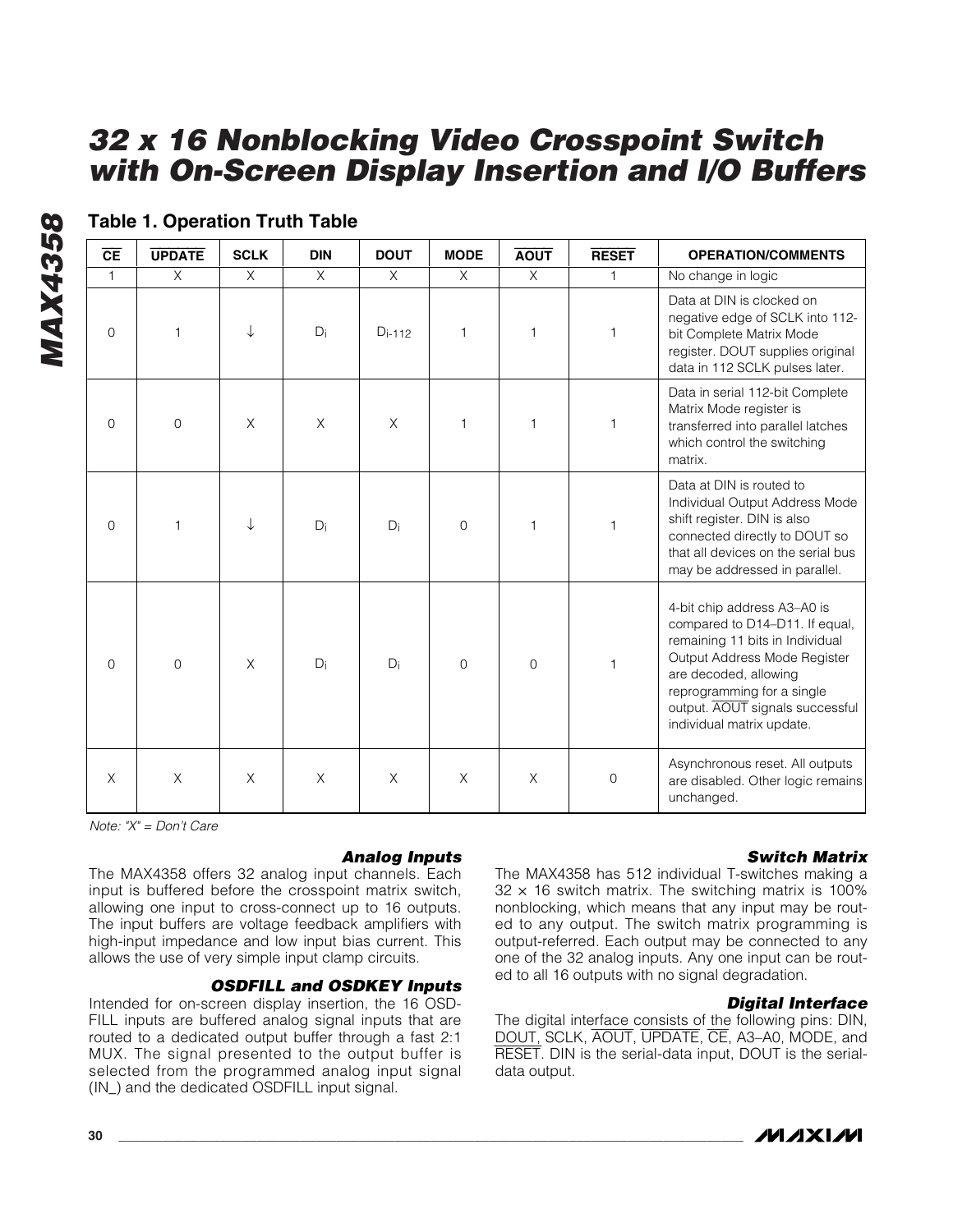

*Figure 2. Serial Interface Block Diagram*

SCLK is the serial-data clock which clocks data into the data input registers (Figure 3). Data at DIN is loaded in at each falling edge of SCLK. DOUT is the data shifted out of the 112-bit Complete Matrix Mode register (Mode = 1). DIN passes directly to DOUT when in Individual Output Address Mode (Mode = 0).

The falling edge of UPDATE latches the data and programs the matrix. When using Individual Output Address Mode, the address recognition output AOUT drives low when control-word bits D14 to D11 match the address programming inputs (A3–A0) and UPDATE is low (Table 1). Table 1 is the operation truth table.

#### *Programming the Matrix*

The MAX4358 offers two programming modes: Individual Output Address Mode and Complete Matrix Mode. These two distinct programming modes are selected by toggling a single MODE pin high or low. Both modes operate with the same physical board layout. This flexibility allows initial programming of the IC by daisy-chaining and sending one long data word while still being able to immediately address and update individual outputs in the matrix.

*Individual Output Address Mode (MODE = 0)* Drive MODE to logic low to select Mode 0. Individual outputs are programmed via the serial interface with a single 16-bit control word. The control word consists of a don't care MSB, the chip address bits, output address bits, an output enable/disable bit, an output gain-set bit, and input address bits (Table 2 through Table 6, and Figure 2).

*MAX4358*

**MAX4358**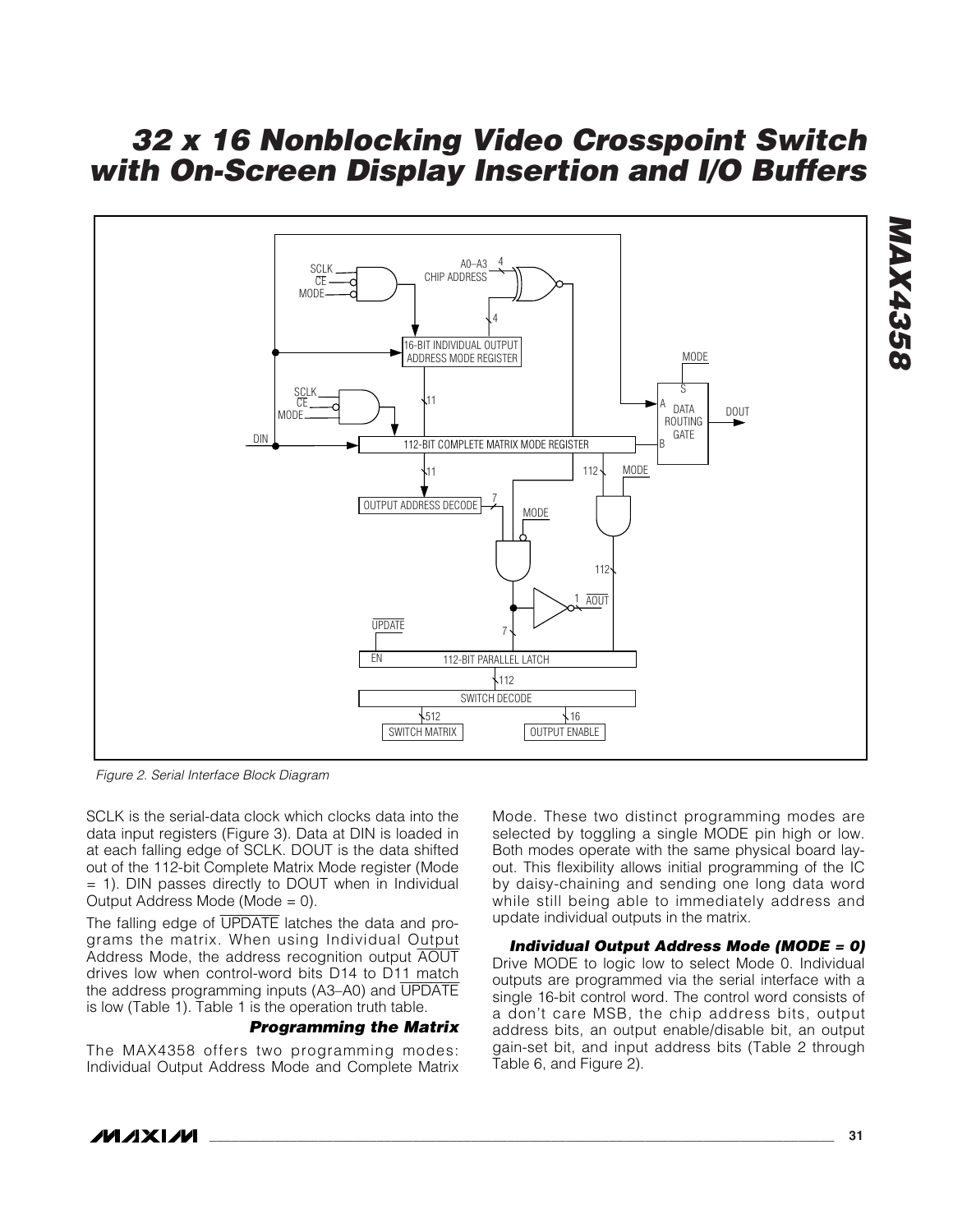**Table 2. 16-Bit Serial Control Word Bit Assignments (Mode 0: Individual Output Address Mode)**

| <b>BIT</b>     | <b>NAME</b>       | <b>FUNCTION</b>                                                                                            |
|----------------|-------------------|------------------------------------------------------------------------------------------------------------|
| 15 (MSB)       | X                 | Don't Care                                                                                                 |
| 14             | IC Address A3     | MSB of selected chip address                                                                               |
| 13             | IC Address A2     |                                                                                                            |
| 12             | IC Address A1     |                                                                                                            |
| 11             | IC Address A0     | LSB of selected chip address                                                                               |
| 10             | Output Address B3 | MSB of output buffer address                                                                               |
| 9              | Output Address B2 |                                                                                                            |
| 8              | Output Address B1 |                                                                                                            |
| 7              | Output Address B0 | LSB of output buffer address                                                                               |
| 6              | Output Enable     | Enable bit for output, $0 =$ disable, $1 =$ enable.                                                        |
| 5              | Gain Set          | Gain Select for output buffer, $0 = \text{gain of } +1 \text{V/V}$ , $1 = \text{gain of } +2 \text{V/V}$ . |
| $\overline{4}$ | Input Address 4   | MSB of input channel select address                                                                        |
| 3              | Input Address 3   |                                                                                                            |
| $\overline{c}$ | Input Address 2   |                                                                                                            |
|                | Input Address 1   |                                                                                                            |
| $O$ (LSB)      | Input Address 0   | LSB of input channel select address                                                                        |

In Mode 0, data at DIN passes directly to DOUT through the data routing gate (Figure 3). In this configuration, the 16-bit control word is simultaneously sent to all chips in an array of up to 16 addresses.

#### *Complete Matrix Mode (MODE = 1)*

Drive MODE to logic high to select Mode 1. A single 112-bit control word, consisting of sixteen 7-bit control words, programs all outputs. The 112-bit control word's first 7-bit control word (MSBs) programs output 15, and the last 7-bit control word (LSBs) programs output 0 (Table 7 and Figures 4 and 5). Data clocked into the 112-bit complete matrix mode register is latched on the falling edge of UPDATE, and the outputs are immediately updated.

#### *Initialization String*

Complete Matrix Mode (Mode  $= 1$ ) is convenient for programming the matrix at power-up. In a large matrix consisting of many MAX4358s, all the devices can be programmed by sending a single bit stream equal to n x 112 bits where n is the number of MAX4358 devices on the bus. The first 112-bit data word programs the last in-line MAX4358 (see *Matrix Programming* under the *Applications Information* section).

#### *On-Screen-Display (OSD) Fast MUX*

The MAX4358 features an asynchronous dedicated 2:1 Mux for each output buffer amplifier. Fast 40ns switching times enable pixel switching for on-screen-display (OSD) information such as text or other picture-in-picture signals (Figure 1). OSDFILL\_ inputs are buffered analog inputs connected to each dedicated OSD Mux. Drive the dedicated OSDKEY\_ digital input to switch between the programmed IN\_ input from the crosspoint switch matrix and the OSDFILL\_. A logic low on OSDKEYi routes the analog signal at OSDFILLi to the OUTi output buffer. OSDKEY\_ control does not affect the crosspoint switch matrix programming or the output-buffer enable/disable or gain-set programming.

#### RESET

The MAX4358 features an asynchronous bidirectional RESET with an internal 20kΩ pullup resistor to V<sub>DD</sub>. When RESET is pulled low either by internal circuitry, or driven externally, the analog output buffers are latched into a high-impedance state. After RESET is released, the output buffers remain disabled. The outputs may be enabled by sending a new 112-bit data word or a 16-bit individual output address word. A reset is initiated from any of three sources. RESET can be driven low by external circuitry to initiate a reset, or RESET can be pulled low by internal circuitry during power-up (poweron-reset) or thermal shutdown.

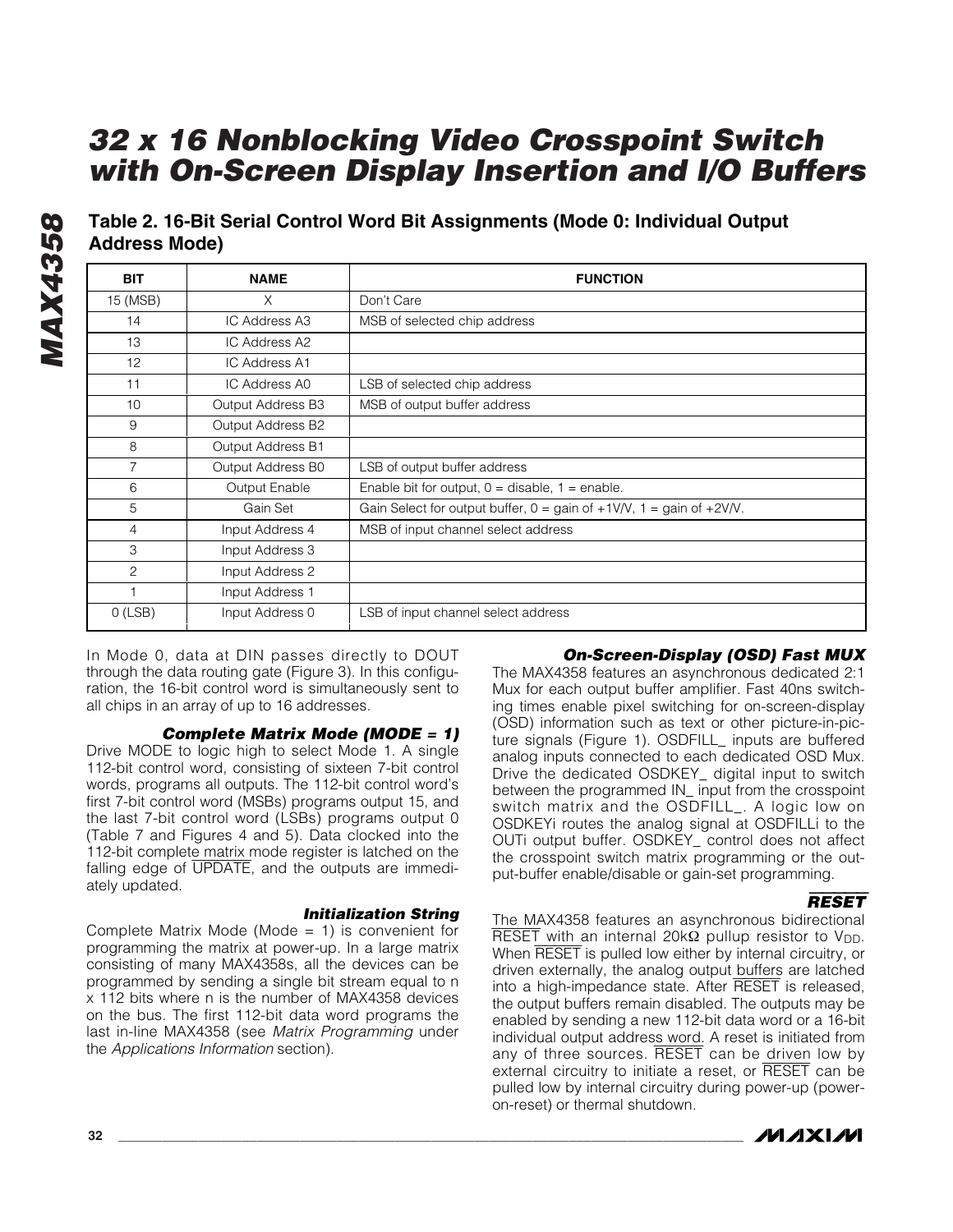

*Figure 3. Mode 0, Individual Output Address Mode Timing and Programming Example*

Since driving RESET low only clears the output-bufferenable bit in the matrix control latches, RESET can be used to disable all outputs simultaneously. If no new data has been loaded into the 112-bit complete matrix mode register, a single UPDATE restores the previous matrix control settings.

#### *Power-On-Reset*

The power-on-reset ensures all output buffers are in a disabled state when power is initially applied. A  $V_{DD}$ voltage comparator generates the power-on-reset. When the voltage at  $V_{DD}$  is less than 2.5V, the poweron-reset comparator pulls RESET low via internal circuitry. As the digital-supply voltage ramps up crossing 2.5V, the MAX4358 holds RESET low for 40ns (typ). Connecting a small capacitor from RESET to DGND extends the power-on-reset delay. (see the Power-OnReset vs. RESET Capacitance graph in *Typical Operating Characteristics)*.

#### *Thermal Shutdown*

The MAX4358 features thermal shutdown protection with temperature hysteresis. When the die temperature exceeds 150°C, the MAX4358 pulls RESET low, disabling the output buffer. When the die cools by 20°C, the RESET pulldown is deasserted, and output buffers remain disabled until the device is programmed again.

#### *Applications Information*

#### *Building Large Video-Switching Systems*

The MAX4358 can be easily used to create larger switching matrices. The number of ICs required to implement the matrix is a function of the number of input channels, the number of outputs required, and

/VI /I X I /VI

*MAX4358*

**MAX4358**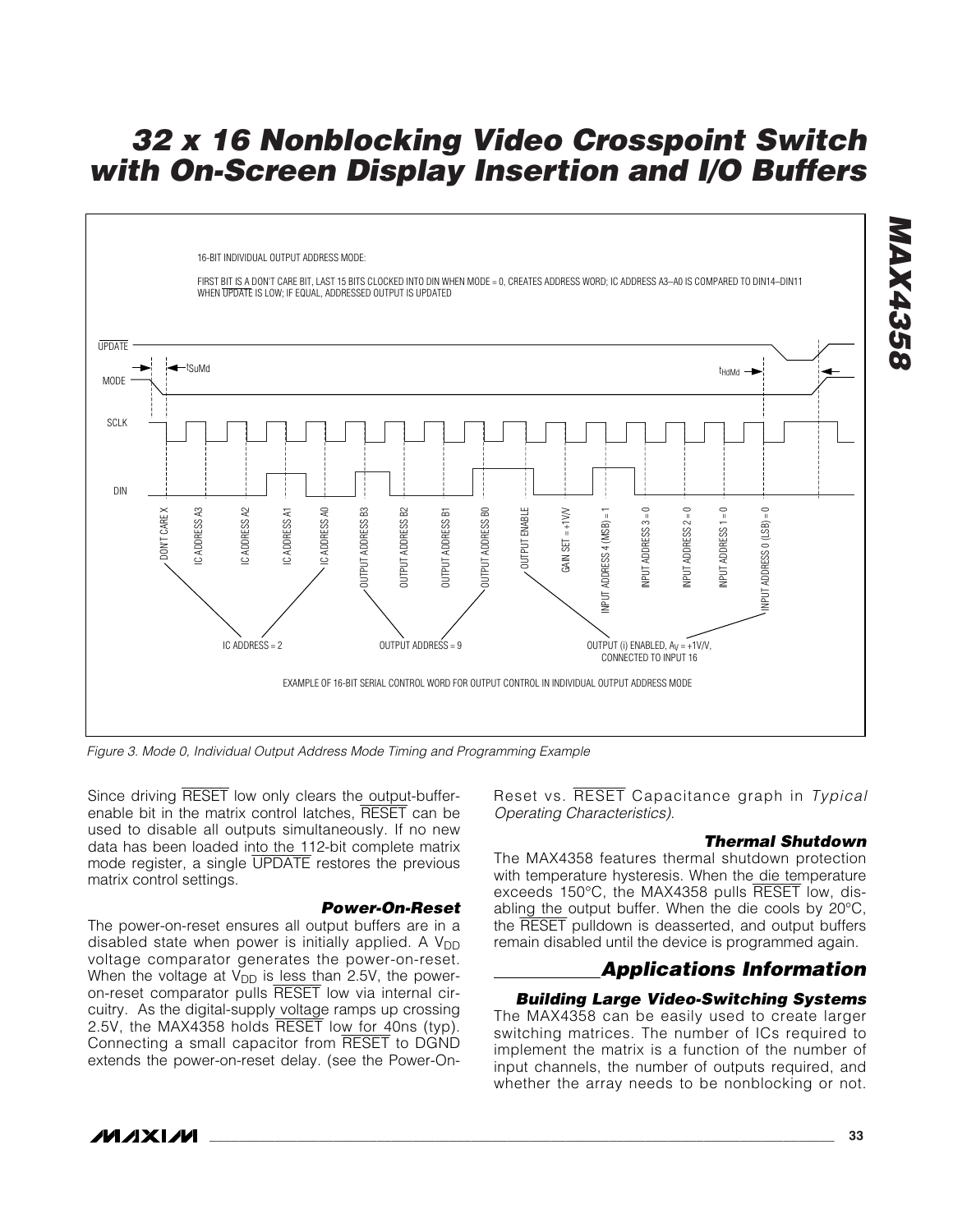



*Figure 4. 7-Bit Control Word and Programming Example (Mode 1: Complete Matrix Mode)*



*Figure 5. Mode 1: Complete Matrix Mode Programming*

**MAXIM**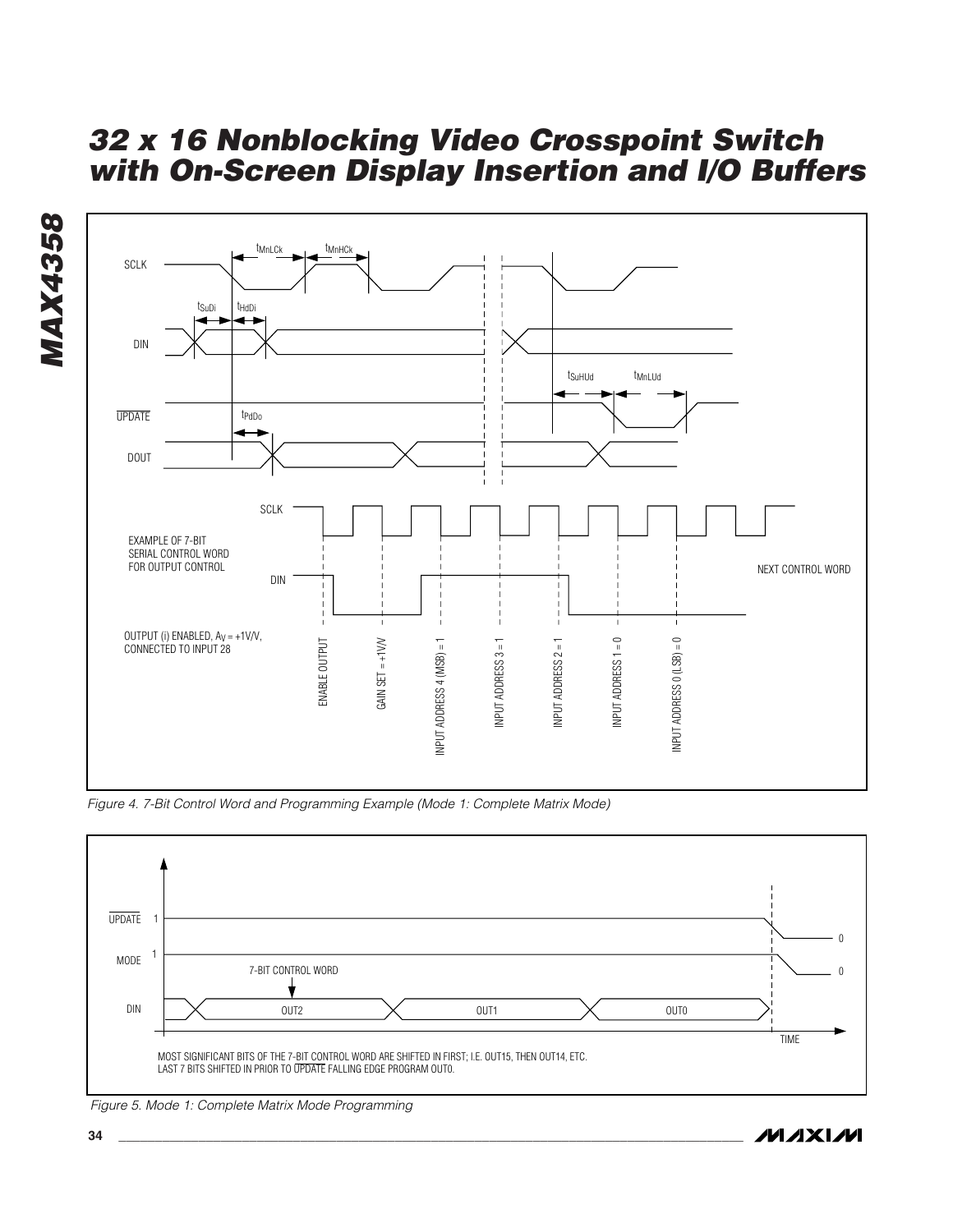**Table 3. Chip Address Programming for 16-Bit Control Word (Mode 0: Individual Output Address Mode)**

|                 | <b>IC ADDRESS BIT</b> |                |                | <b>ADDRESS</b>            |                               |
|-----------------|-----------------------|----------------|----------------|---------------------------|-------------------------------|
| <b>A3 (MSB)</b> | A2                    | A1             | A0 (LSB)       | <b>Chip Address (Hex)</b> | <b>Chip Address (Decimal)</b> |
| $\mathbf{O}$    | $\mathbf 0$           | 0              | $\Omega$       | 0h                        | $\mathbf 0$                   |
| $\mathbf 0$     | $\overline{0}$        | $\overline{0}$ |                | 1h                        |                               |
| $\overline{0}$  | $\overline{0}$        |                | $\Omega$       | 2h                        | $\mathbf{2}$                  |
| $\overline{0}$  | $\overline{0}$        |                |                | 3h                        | 3                             |
| $\overline{0}$  |                       | $\overline{0}$ | $\Omega$       | 4h                        | 4                             |
| $\overline{0}$  |                       | $\overline{0}$ |                | 5h                        | 5                             |
| $\overline{0}$  |                       |                | 0              | 6h                        | 6                             |
| $\overline{0}$  |                       |                |                | 7h                        | 7                             |
|                 | $\Omega$              | $\Omega$       | 0              | 8h                        | 8                             |
|                 | $\Omega$              | $\overline{0}$ |                | 9h                        | 9                             |
|                 | $\mathbf 0$           |                | $\overline{0}$ | Ah                        | 10                            |
|                 | $\Omega$              |                |                | Bh                        | 11                            |
|                 |                       | $\mathbf 0$    | $\overline{0}$ | Ch                        | 12                            |
|                 |                       | $\overline{0}$ |                | Dh                        | 13                            |
|                 |                       |                | $\Omega$       | Eh                        | 14                            |
|                 |                       |                |                | Fh                        | 15                            |

### **Table 4. Chip Address A3–A0 Pin Programming**

|                 | <b>PIN</b>      | <b>ADDRESS</b>        |                       |                           |                                  |
|-----------------|-----------------|-----------------------|-----------------------|---------------------------|----------------------------------|
| A3              | A2              | A1                    | A0                    | <b>Chip Address (Hex)</b> | <b>Chip Address</b><br>(Decimal) |
| <b>DGND</b>     | <b>DGND</b>     | <b>DGND</b>           | <b>DGND</b>           | 0h                        | $\mathbf 0$                      |
| <b>DGND</b>     | <b>DGND</b>     | <b>DGND</b>           | V <sub>DD</sub>       | 1 <sub>h</sub>            |                                  |
| <b>DGND</b>     | <b>DGND</b>     | <b>V<sub>DD</sub></b> | <b>DGND</b>           | 2h                        | $\overline{c}$                   |
| <b>DGND</b>     | <b>DGND</b>     | <b>V<sub>DD</sub></b> | V <sub>DD</sub>       | 3h                        | 3                                |
| <b>DGND</b>     | V <sub>DD</sub> | <b>DGND</b>           | <b>DGND</b>           | 4h                        | 4                                |
| <b>DGND</b>     | V <sub>DD</sub> | <b>DGND</b>           | <b>V<sub>DD</sub></b> | 5h                        | 5                                |
| <b>DGND</b>     | V <sub>DD</sub> | <b>V<sub>DD</sub></b> | <b>DGND</b>           | 6h                        | 6                                |
| <b>DGND</b>     | V <sub>DD</sub> | <b>V<sub>DD</sub></b> | <b>V<sub>DD</sub></b> | 7h                        | $\overline{7}$                   |
| V <sub>DD</sub> | <b>DGND</b>     | <b>DGND</b>           | <b>DGND</b>           | 8h                        | 8                                |
| V <sub>DD</sub> | <b>DGND</b>     | <b>DGND</b>           | <b>V<sub>DD</sub></b> | 9h                        | 9                                |
| V <sub>DD</sub> | <b>DGND</b>     | V <sub>DD</sub>       | <b>DGND</b>           | Ah                        | 10                               |
| V <sub>DD</sub> | <b>DGND</b>     | <b>V<sub>DD</sub></b> | V <sub>DD</sub>       | Bh                        | 11                               |
| V <sub>DD</sub> | V <sub>DD</sub> | <b>DGND</b>           | <b>DGND</b>           | Ch                        | 12                               |
| V <sub>DD</sub> | V <sub>DD</sub> | <b>DGND</b>           | <b>V<sub>DD</sub></b> | Dh                        | 13                               |
| V <sub>DD</sub> | V <sub>DD</sub> | <b>V<sub>DD</sub></b> | <b>DGND</b>           | Eh                        | 14                               |
| V <sub>DD</sub> | V <sub>DD</sub> | V <sub>DD</sub>       | <b>V<sub>DD</sub></b> | Fh                        | 15                               |



**MAX4358** *MAX4358*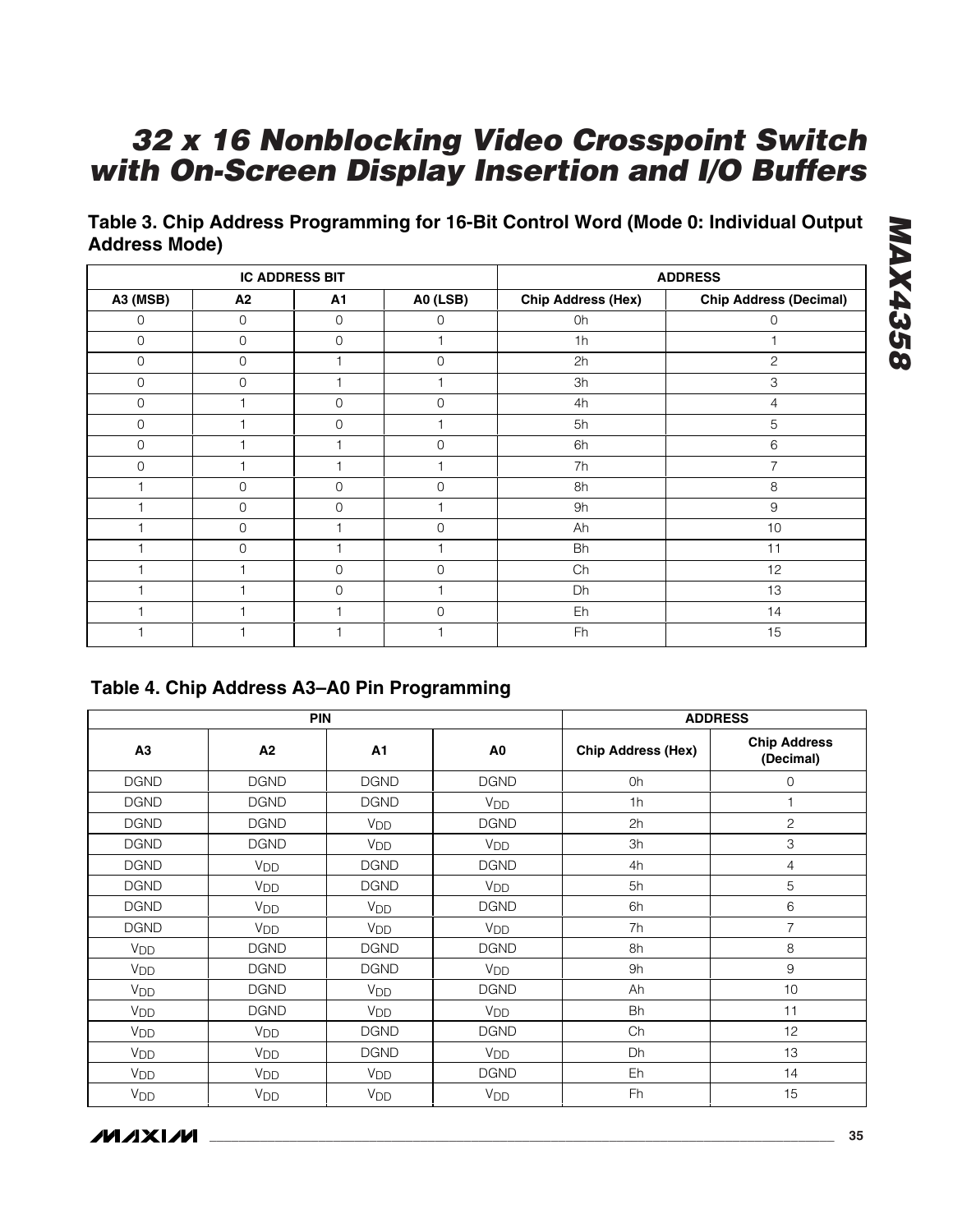| B3 (MSB)     | <b>B2</b>      | <b>B1</b>      | <b>B0 (LSB)</b> | <b>SELECTED OUTPUT</b> |
|--------------|----------------|----------------|-----------------|------------------------|
| $\Omega$     | $\mathbf 0$    | $\mathbf 0$    | $\mathbf 0$     | $\mathbf 0$            |
| $\Omega$     | $\overline{0}$ | $\Omega$       |                 |                        |
| $\Omega$     | $\overline{0}$ |                | 0               | $\overline{c}$         |
| $\mathbf{0}$ | $\Omega$       |                |                 | 3                      |
| $\mathbf 0$  |                | $\overline{0}$ | 0               | 4                      |
| $\mathbf 0$  |                | 0              |                 | 5                      |
| $\mathbf{0}$ |                |                | $\overline{0}$  | 6                      |
| $\mathbf 0$  |                |                |                 | ⇁                      |
|              | $\mathbf 0$    | $\mathbf 0$    | 0               | 8                      |
|              | $\overline{0}$ | $\mathbf 0$    |                 | 9                      |
|              | $\mathbf 0$    |                | 0               | $10$                   |
|              | $\Omega$       |                |                 | 11                     |
|              |                | $\mathbf 0$    | 0               | 12                     |
|              |                | $\Omega$       |                 | 13                     |
|              |                |                |                 | 14                     |
|              |                |                |                 | 15                     |

#### **Table 5. Output Selection Programming**



*Figure 6. 128 x 32 Nonblocking Matrix Using 32 x 16 Crosspoint Devices*

The most straightforward technique for implementing nonblocking matrices is to arrange the building blocks in a grid. The inputs connect to each vertical bank of devices in parallel with the other banks. The outputs of each building block in a vertical column connect together in a wired-OR configuration. Figure 6.shows a 128-input, 32-output, nonblocking array using eight MAX4358 crosspoint devices.

The wire-OR connection of the outputs shown in the diagram is possible because the outputs of the IC devices can be placed in a disabled, or high-impedance-output state. This disable state of the output buffers is designed for a maximum impedance vs. frequency while maintaining a low output capacitance. These characteristics minimize the adverse loading effects from the disabled outputs. Larger arrays are constructed by extending this connection technique to more devices.

#### *Driving a Capacitive Load*

Figure 6 shows an implementation requiring many outputs to be wired together. This creates a situation where each output buffer sees not only the normal load impedance, but also the disabled impedance of all the other outputs. This impedance has a resistive and a capacitive component. The resistive components reduce the total effective load for the driving output.

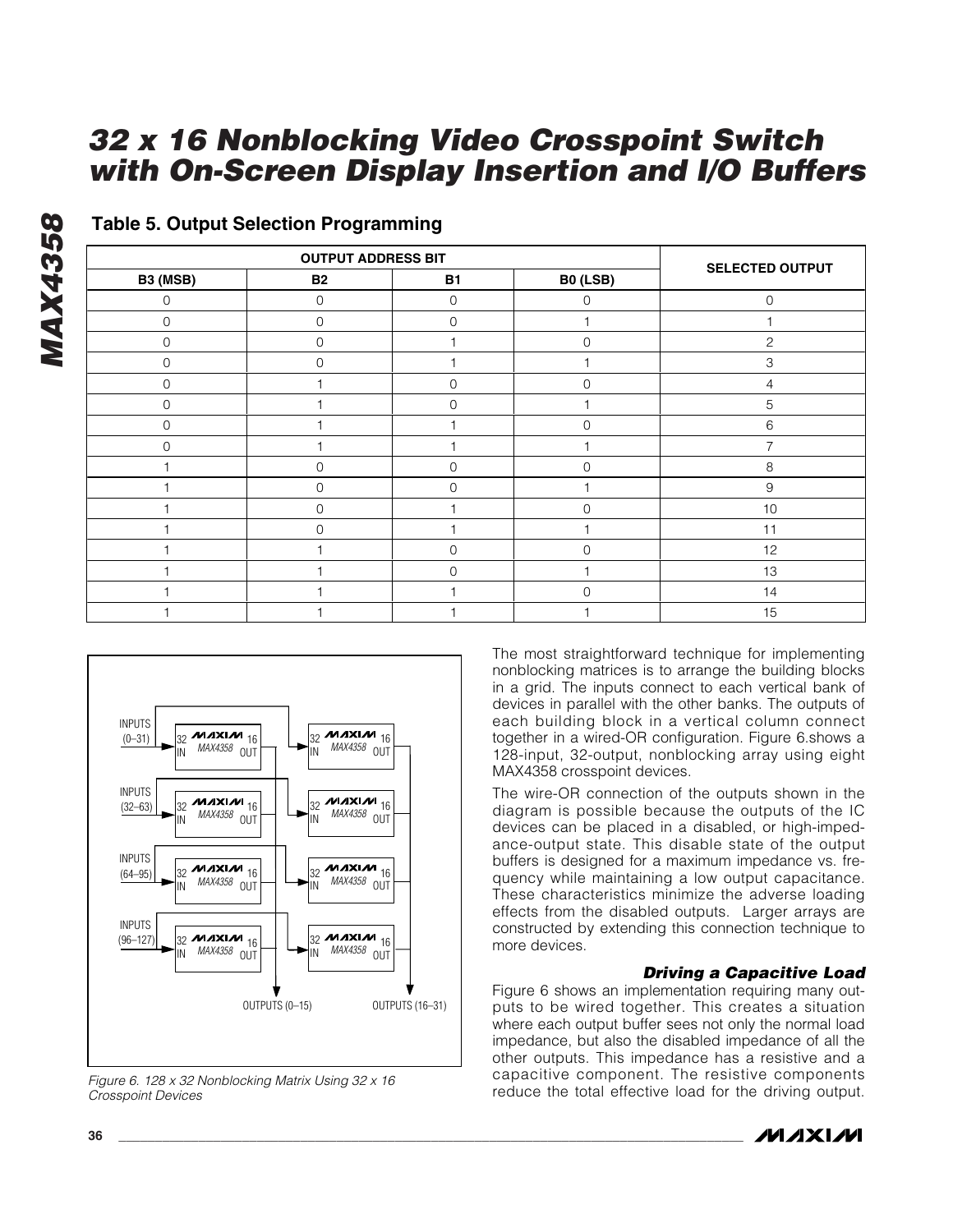

*Figure 7. 128 x 16 Nonblocking Matrix with Reduced Capacitive Loading*



*Figure 8. Optimal Isolation Resistor vs. Capacitive Load*

Total capacitance is the sum of the capacitance of all the disabled outputs and is a function of the size of the matrix. Also, as the size of the matrix increases, the length of the PC board traces increases, adding more capacitance. The output buffers have been designed to drive more than 30pF of capacitance while still maintaining a good AC response. Depending on the size of the array, the capacitance seen by the output can exceed this amount. There are several ways to improve the situation. The first is to use more building-block crosspoint devices to reduce the number of outputs that need to be wired together (see Figure 7).

#### **Table 6. Input Selection Programming**

| <b>B4</b><br>(MSB)  | B <sub>3</sub> | <b>B2</b>           | <b>B1</b>      | B <sub>0</sub><br>(LSB) | <b>SELECTED</b><br><b>INPUT</b> |
|---------------------|----------------|---------------------|----------------|-------------------------|---------------------------------|
| $\mathsf{O}\xspace$ | $\mathbf 0$    | $\mathbf 0$         | $\mathsf O$    | 0                       | 0                               |
| $\overline{O}$      | 0              | $\mathsf{O}$        | $\mathsf O$    | $\mathbf 1$             | 1                               |
| $\mathbf 0$         | $\mathbf 0$    | 0                   | $\mathbf{1}$   | 0                       | $\overline{c}$                  |
| $\mathbf 0$         | 0              | 0                   | 1              | 1                       | 3                               |
| 0                   | 0              | 1                   | 0              | 0                       | $\overline{4}$                  |
| 0                   | 0              | $\mathbf{1}$        | 0              | $\mathbf{1}$            | 5                               |
| $\overline{0}$      | $\overline{O}$ | $\mathbf{1}$        | $\mathbf{1}$   | $\overline{0}$          | 6                               |
| $\overline{0}$      | $\mathbf 0$    | $\mathbf{1}$        | $\overline{1}$ | $\mathbf 1$             | $\overline{7}$                  |
| O                   | $\mathbf{1}$   | $\overline{O}$      | 0              | $\overline{O}$          | 8                               |
| $\mathbf 0$         | $\mathbf{1}$   | $\mathbf 0$         | 0              | $\mathbf{1}$            | 9                               |
| 0                   | 1              | $\mathbf 0$         | $\mathbf{1}$   | 0                       | 10                              |
| $\mathbf 0$         | 1              | $\mathbf 0$         | 1              | 1                       | 11                              |
| 0                   | 1              | 1                   | 0              | 0                       | 12                              |
| 0                   | 1              | 1                   | 0              | 1                       | 13                              |
| 0                   | 1              | $\mathbf{1}$        | 1              | 0                       | 14                              |
| 0                   | 1              | 1                   | $\mathbf{1}$   | 1                       | 15                              |
| $\mathbf{1}$        | 0              | $\mathbf 0$         | 0              | 0                       | 16                              |
| $\mathbf{1}$        | 0              | 0                   | 0              | 1                       | 17                              |
| $\mathbf{1}$        | $\mathsf{O}$   | $\mathbf 0$         | $\mathbf{1}$   | $\overline{O}$          | 18                              |
| 1                   | 0              | 0                   | 1              | 1                       | 19                              |
| 1                   | $\mathbf 0$    | 1                   | $\mathsf O$    | 0                       | 20                              |
| 1                   | 0              | $\mathbf{1}$        | 0              | $\mathbf{1}$            | 21                              |
| $\mathbf{1}$        | $\overline{O}$ | 1                   | $\mathbf{1}$   | $\overline{0}$          | 22                              |
| $\mathbf{1}$        | 0              | $\overline{1}$      | $\overline{1}$ | $\mathbf{1}$            | 23                              |
| $\mathbf{1}$        | 1              | $\overline{0}$      | 0              | $\overline{O}$          | 24                              |
| $\mathbf{1}$        | $\mathbf{1}$   | $\overline{0}$      | $\overline{O}$ | $\mathbf 1$             | 25                              |
| 1                   | $\mathbf{1}$   | $\mathsf{O}\xspace$ | 1              | 0                       | 26                              |
| 1                   | $\mathbf{1}$   | $\mathbf 0$         | $\mathbf{1}$   | $\mathbf{1}$            | 27                              |
| 1                   | 1              | 1                   | $\mathsf O$    | 0                       | 28                              |
| $\mathbf{1}$        | 1              | $\mathbf{1}$        | $\mathbf 0$    | $\mathbf{1}$            | 29                              |
| $\mathbf{1}$        | 1              | 1                   | 1              | 0                       | 30                              |
| 1                   | $\mathbf{1}$   | $\mathbf{1}$        | $\mathbf{1}$   | $\mathbf 1$             | 31                              |

In Figure 7, the additional devices are placed in a second bank to multiplex the signals. This reduces the number of wired-OR connections. Another solution is to put a small resistor in series with the output before the capacitive load to limit excessive ringing and oscillations. Figure 8 shows the graph of the Optimal Isolation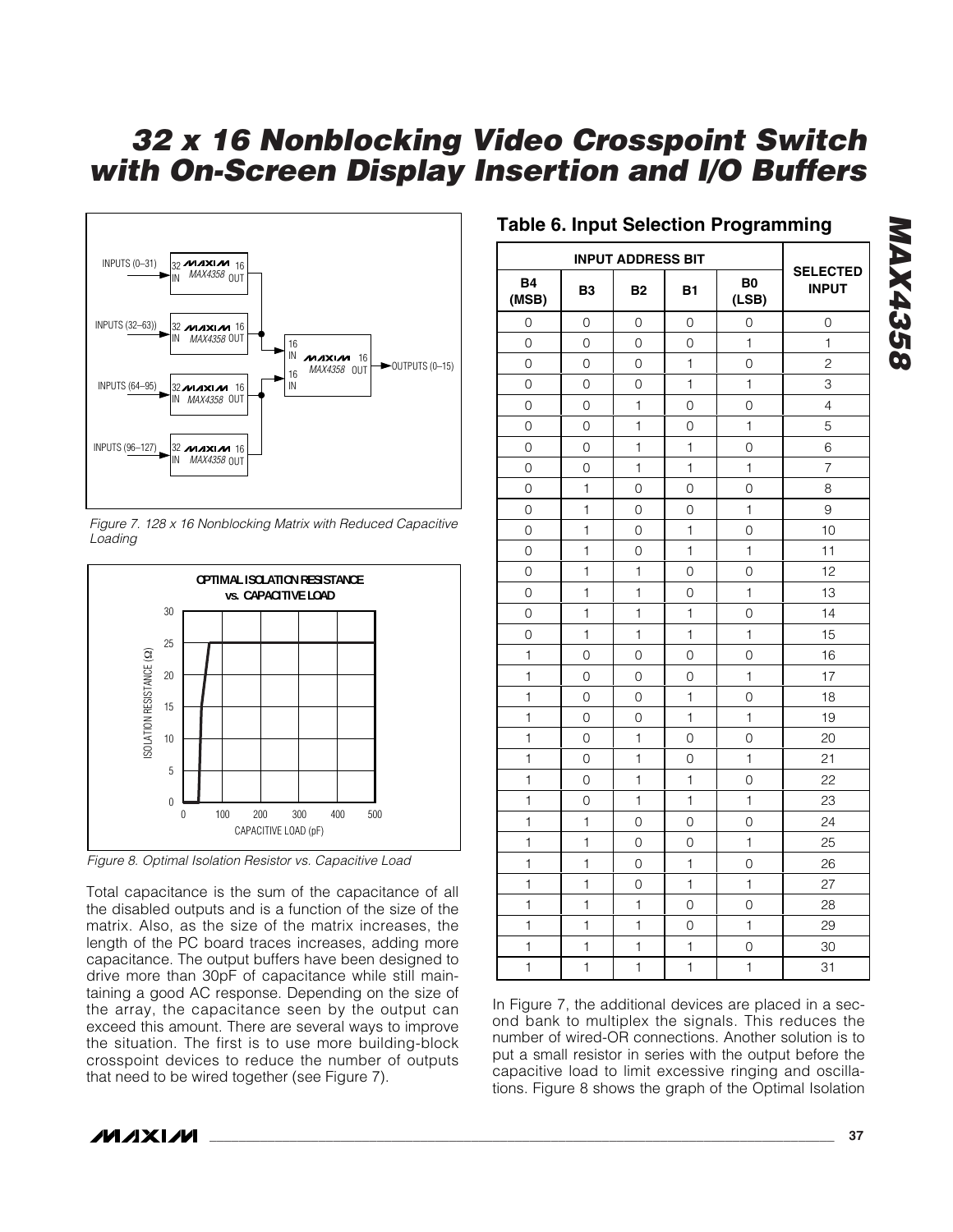**Table 7. 7-Bit Serial Control Word Bit Assignments (Mode 1: Complete Matrix Mode Programming)**

| BIT       | <b>NAME</b>     | <b>FUNCTION</b>                                                                                            |
|-----------|-----------------|------------------------------------------------------------------------------------------------------------|
| 6 (MSB)   | Output Enable   | Enable bit for output, $0 =$ disable, $1 =$ enable.                                                        |
| 5         | Gain Set        | Gain Select for output buffer, $0 = \text{gain of } +1 \text{V/N}$ , $1 = \text{gain of } +2 \text{V/N}$ . |
|           | Input Address 4 | MSB of input channel select address.                                                                       |
| З         | Input Address 3 |                                                                                                            |
| っ         | Input Address 2 |                                                                                                            |
|           | Input Address 1 |                                                                                                            |
| $O$ (LSB) | Input Address 0 | LSB of input channel select address                                                                        |



*Figure 9. Improved Implementation of On-Screen Display*

Resistor vs. Capacitive Load. A lowpass filter is created from the series resistor and parasitic capacitance to ground. A single R-C do not affect the performance at video frequencies, but in a very large system there may be many R-Cs cascaded in series. The cumulative effect is a slight rolling off of the high frequencies causing a "softening" of the picture. There are two solutions to achieve higher performance. One way is to design the PC board traces associated with the outputs such that they exhibit some inductance. By routing the traces in a repeating "S" configuration, the traces that are nearest each other will exhibit a mutual inductance increasing the total inductance. This series inductance causes the amplitude response to increase or peak at higher frequencies, offsetting the rolloff from the parasitic capacitance. Another solution is to add a smallvalue inductor to the output.

#### *On-Screen Display Insertion*

The MAX4358 facilitates the insertion of on-screen graphics and characters by using the built-in fast 2:1 multiplexer associated with each of the 16 outputs (*Functional Diagram*). This mux switches in 40ns, much less than the width of a single pixel. Access to this fast mux is through 16 dedicated OSDFILL analog inputs and 16 dedicated OSDKEY input controls. OSD timing is externally controlled and applied to the OSDKEY inputs (Figure 1). Pulling OSDKEYi low switches the signal on the OSDFILL; input to the OUT<sub>i</sub> output. When the OSDKEY signal is logic high, the signal at IN\_ is switched to the output. This switching action is repeated on a pixel-by-pixel basis for each scan line. In this way any synchronized video signal, including arbitrary graphics, can be inserted on the screen (Figure 9).

This technique for inserting OSD display information is an improvement over the way it has traditionally been done. Other OSD techniques require an external fast mux and a buffer for each output.

#### *Crosstalk and Board Routing Issues*

Improper signal routing causes performance problems. The MAX4358 has a typical crosstalk rejection of -62dB at 6MHz. A bad PC board layout degrades the crosstalk rejection by 20dB or more. To achieve the best crosstalk performance:

1.Place ground isolation between long critical signal PC board trace runs. These traces act as a shield to potential interfering signals. Crosstalk can be degraded from parallel traces as well as directly above and below on adjoining PC board layers.



**MAX4358** *MAX4358*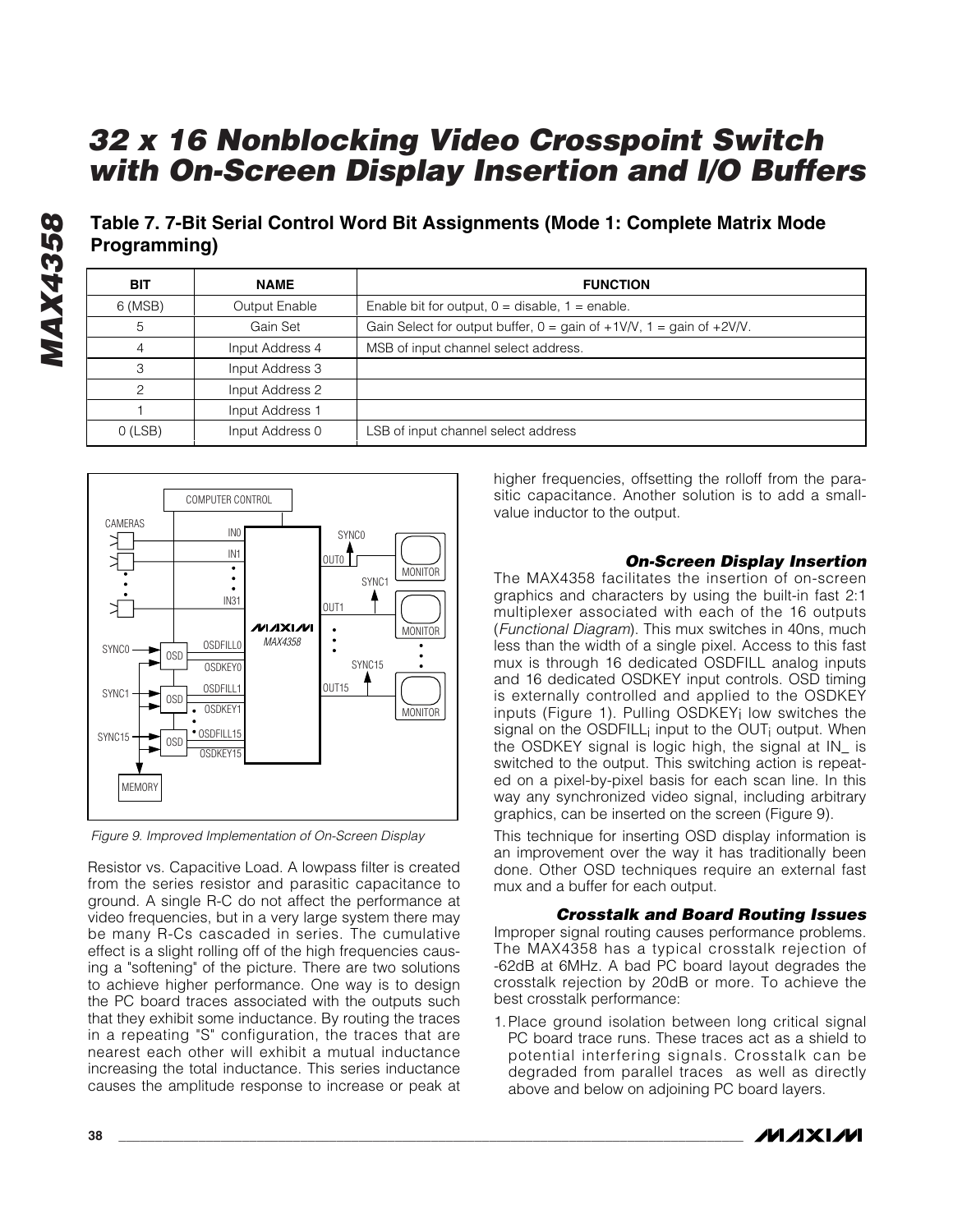

*Figure 10. Matrix Mode Programming*

- 2.Maintain controlled-impedance traces. Design as many of the PC board traces as possible to be 75Ω transmission lines. This lowers the impedance of the traces reducing a potential source of crosstalk. More power will be dissipated due to the output buffer driving a lower impedance.
- 3.Minimize ground current interaction by using a good ground plane strategy.

In addition to crosstalk, another key issue of concern is isolation. Isolation is the rejection of undesirable feedthrough from input-to-output with the output disabled. The MAX4358 achieves a -110dB isolation at 6MHz by selecting the pinout configuration such that the inputs and outputs are on opposite sides of the package. Coupling through the power supply is a function of the quality and location of the supply bypassing. Use appropriate low-impedance components and locate them as close as possible to the IC. Avoid routing the inputs near the outputs.

#### *Power-Supply Bypassing*

The MAX4358 operates from a single  $+5V$  or dual  $\pm 3V$ to ±5V supplies. For single-supply operation, connect all VEE pins to ground and bypass all power-supply pins with a 0.1µF capacitor to ground. For dual-supply systems, bypass all supply pins to ground with 0.1µF capacitors.

#### *Power in Large Systems*

*MAX4358*

**MAX4358** 

The MAX4358 has been designed to operate with split supplies down to  $\pm 3V$  or a single supply of  $+5V$ . Operating at the minimum supply voltages reduces the power dissipation by as much 40% to 50%. At  $\pm$ 5V, the MAX4358 consumes 195mW (0.38mW/point).

#### *Driving a PC-Board Interconnect or Cable (AV = +1V/V or +2V/V)*

The MAX4358 output buffers can be programmed to either  $Av = +1$ V/V or  $+2V/V$ . The  $+1V/V$  configuration is typically used when driving short lengths (less than 3cm), high impedance, "local" PC board traces. To drive a cable or a 75Ω transmission line trace, program the gain of the output buffer to +2V/V and place a  $75\Omega$ resistor in series with the output. The series termination resistor and the 75Ω load impedance act as a voltage divider that divides the video signal in half. Set the gain to +2V/V to transmit a standard 1V video signal down a cable. The series  $75\Omega$  resistor is called the backmatch, reverse termination, or series termination. This 75 $Ω$  resistor reduces reflections and provides isolation, increasing the output capacitive driving capability.

#### *Matrix Programming*

The MAX4358's unique digital interface simplifies programming multiple MAX4358 devices in an array. Multiple devices are connected with DOUT of the first

/VI /I X I /VI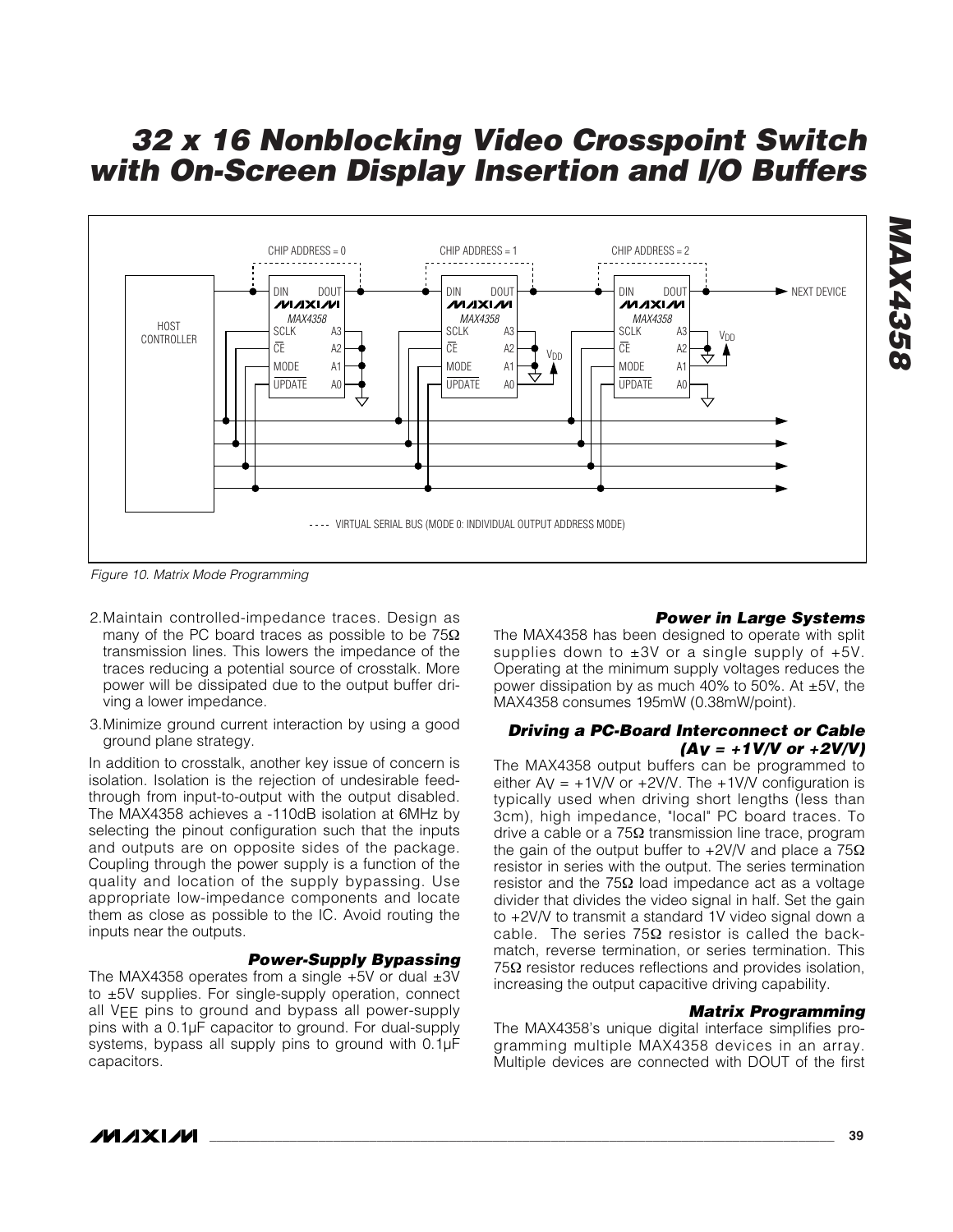

*Figure 11. Typical Single +5V Supply Application*

device connecting to DIN of the second device, and so on (Figure 11). Two distinct programming modes, Individual Output Address Mode (MODE = 0) and Complete Matrix Mode (MODE = 1) are selected by toggling a single MODE control pin high or low. Both modes operate with the same physical board layout. This allows initial programming of the IC by daisychaining and sending one long data word while still being able to immediately address and update individual locations in the matrix.

#### *Individual Output Address Mode (Mode = 0)*

In Individual Output Address Mode, the devices are connected in a serial-bus configuration, with the data routing gate (Figure 3) connecting DIN to DOUT, making each device a virtual node on the serial bus. A single 16-bit control word is sent to all devices simultaneously. Only the device with the corresponding chip address responds to the programming word and updates its output. In this mode the chip address is set via hardware pin strapping of A3–A0. The host communicates with the device by sending a 16-bit word consisting of 1 don't care bit, 4-chip address bits, 11 bits of data to make the word exactly two bytes in length. The 11 data bits are broken down into 4 bits to select the output to be programmed, 1 bit to set the output enable, 1 bit to set gain and 5 bits to the select the

input to be connected to that output. In this method, the matrix is programmed one output at a time.

#### *Complete Matrix Mode (Mode = 1)*

In Complete Matrix Mode, the devices are connected in a daisy-chain fashion where n 5 112 bits are sent to program the entire matrix, where  $n =$  the number of MAX4358 devices connected in series. The data word is structured such that the first bit is the LSB of the last device in the chain and the last data bit is the MSB of the first device in the chain. The total length of the data word is equal to the number of crosspoint devices to be programmed in series times 112 bits per crosspoint device. This programming method is most often used at start-up to initially configure the switching matrix.

#### *Operating at +5V Single-Supply with AV = +1V/V or +2V/V*

The MAX4358 guarantees operation with a single +5V supply and a gain of +1V/V for standard video-input signals (1Vp-p). To implement a complete video matrix switching system capable of gain  $= +2V/V$  while operating with a +5V single supply, combine the MAX4358 crosspoint switch with Maxim's low-cost, high-performance video amplifiers optimized for single +5V supply operation (Figure 11). The MAX4450 single and MAX4451 dual op amps are unity-gain-stable devices that combine high-speed performance with Rail-to-

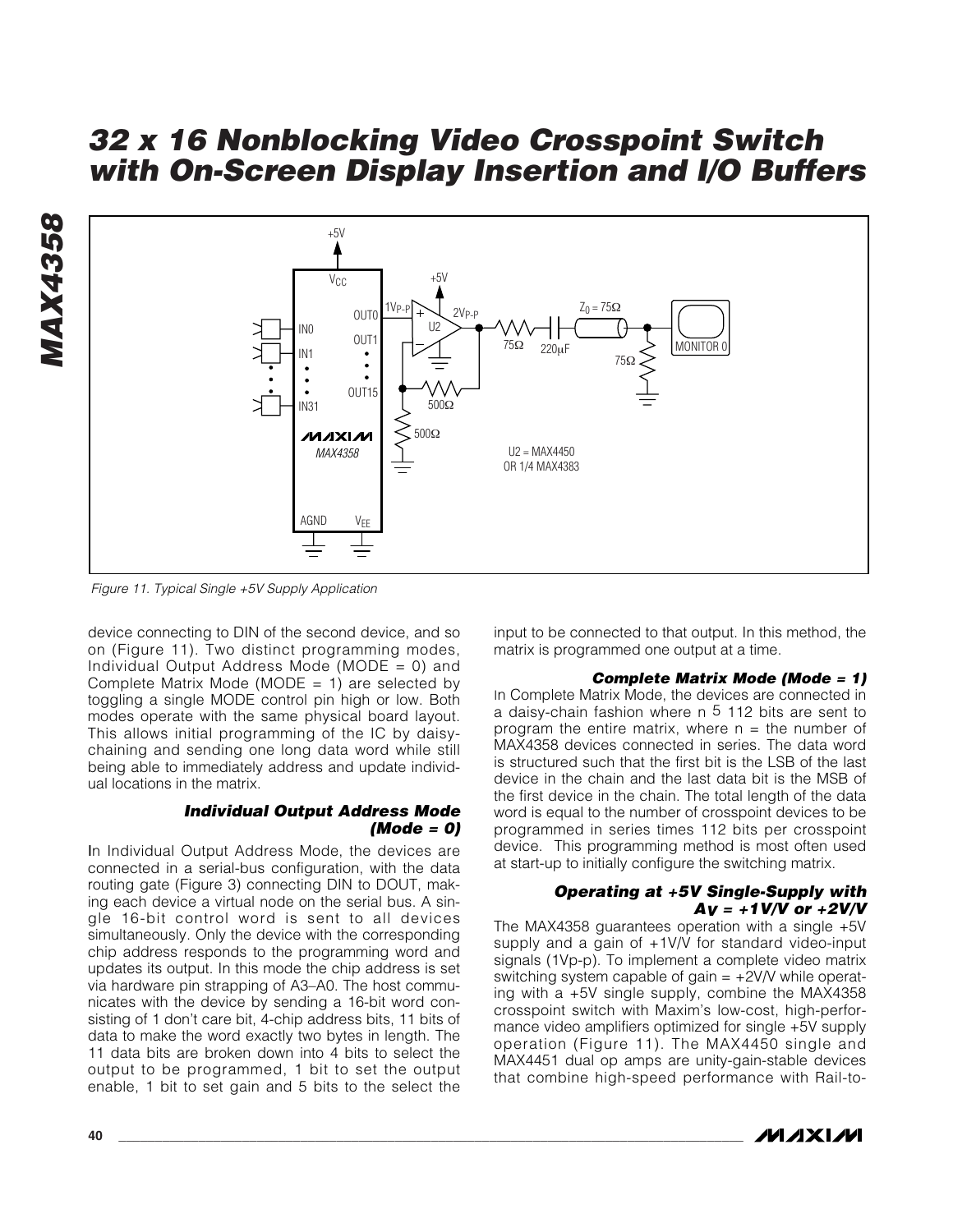Rail<sup>®</sup> outputs. The common-mode input voltage range extends beyond the negative power-supply rail (ground in single-supply applications). The MAX4450 is available in the ultra-small 5-pin SC70 package, while the MAX4451 is available in a space-saving 8-pin SOT23 package. The MAX4383 is a quad op amp available in a 14-pin TSSOP package. The MAX4380/MAX4381/ MAX4382 and MAX4384 offer individual output-highimpedance disable making these amplifiers suitable for wired-OR connections.

*Chip Information*

TRANSISTOR COUNT: 44,890 PROCESS: BiCMOS

*Rail-to-Rail is a registered trademark of Nippon Motorola, Inc.*

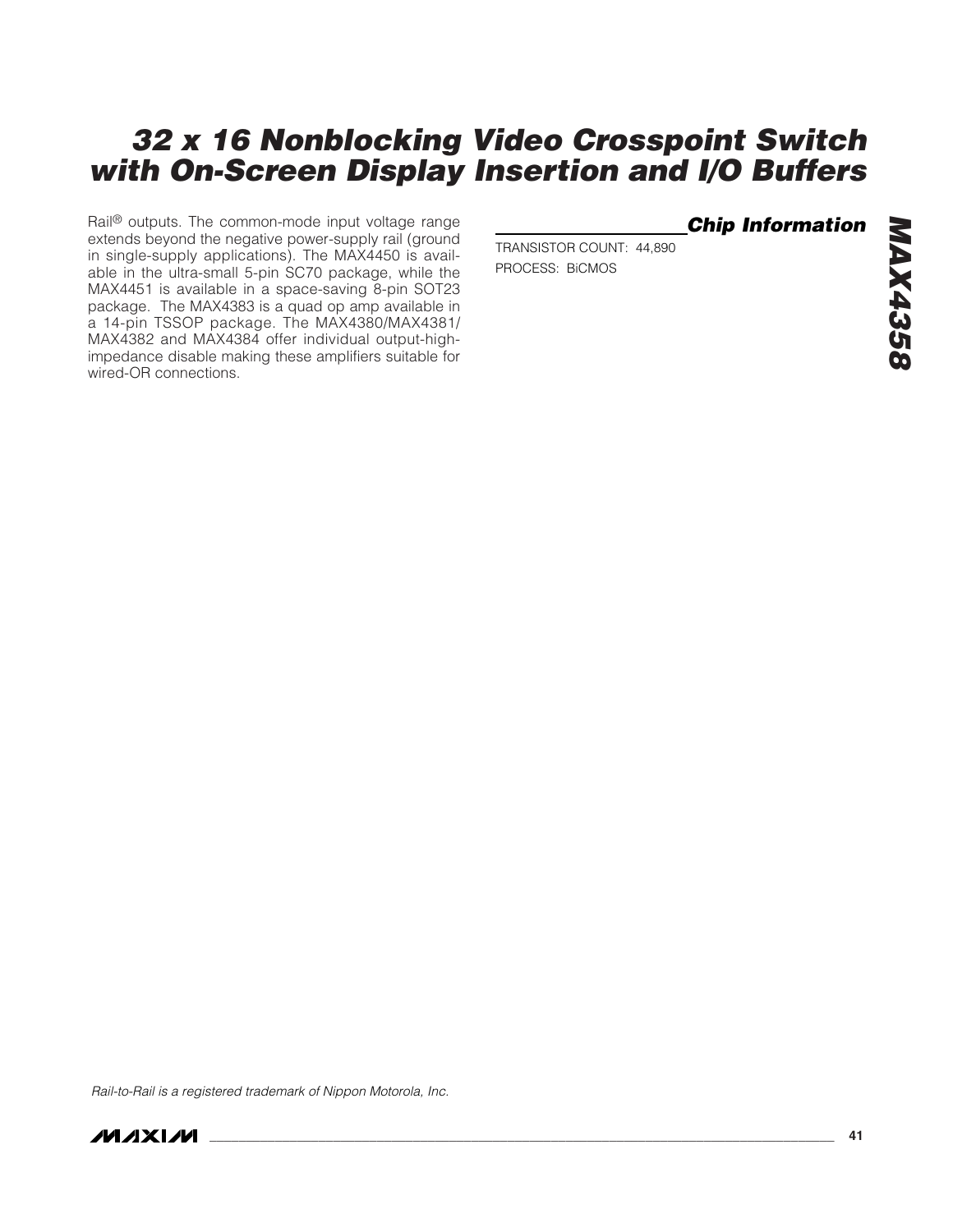

**MAXIM**